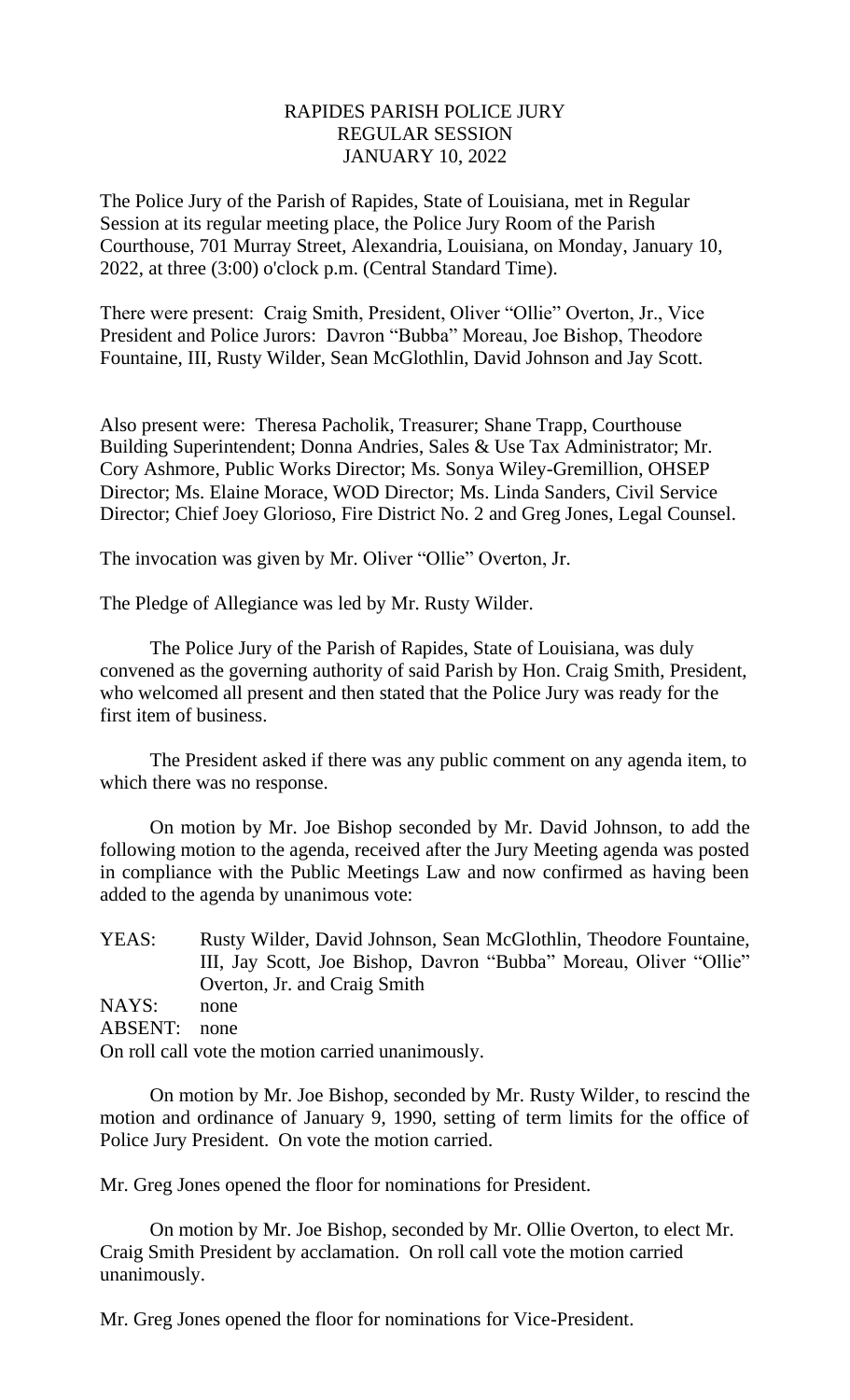On motion by Mr. Joe Bishop, seconded by Mr. David Johnson, to elect Mr. Ollie Overton Vice-President by acclamation. On roll call vote the motion carried unanimously.

Mr. Greg Jones opened the floor for nominations for Treasurer.

On motion by Mr. Joe Bishop, seconded by Mr. Ollie Overton, to elect Ms. Theresa Pacholik for a two (2) year term as Treasurer by acclamation. On roll call vote the motion carried unanimously.

Mr. Smith, President, presented a plaque to Mr. Ollie Overton for his service as Vice President of the Rapides Parish Police Jury for 2021. Mr. Overton presented a plaque to Mr. Craig Smith for his service as President of the Rapides Parish Police Jury for 2021.

On motion by Mr. Davron "Bubba" Moreau, seconded by Mr. David Johnson, to adopt the minutes of the Rapides Parish Police Jury held in Regular Session on December 13, 2021, as published in the Official Journal. On vote the motion carried.

On motion by Mr. Ollie Overton, seconded by Mr. David Johnson, that approved bills be paid. On vote the motion carried.

On motion by Mr. Joe Bishop, seconded by Mr. Ollie Overton, to appoint Craig Smith for a one (1) year term on the Rapides Area Planning Commission Board, as the Chief Executive Officer. Term will expire January 9, 2023. On vote the motion carried.

On motion by Mr. Joe Bishop, seconded by Mr. Ollie Overton, to appoint Craig Smith for a one (1) year term on the Chamber of Commerce, as Chief Executive Officer. Term will expire January 9, 2023. On vote the motion carried.

On motion by Mr. Ollie Overton, seconded by Mr. Joe Bishop, to appoint Craig Smith for a one (1) year term on the Regional Infrastructure Beltway Commission, as Chief Executive Officer. Term will expire January 9, 2023. On vote the motion carried.

On motion by Mr. Ollie Overton, seconded by Mr. Bubba Moreau, to appoint Craig Smith for a one (1) year term on the Transportation Policy Committee, as Chief Executive Officer. Term will expire January 9, 2023. On vote the motion carried.

The following are appointments to be announced at the next meeting:

Appointment to the Alexandria/Pineville Area Convention Bureau to fill the expiring term of Mr. Darren Sigur. Term will expire February 8, 2022.

Appointment to the Cheneyville Recreation District to fill the expiring term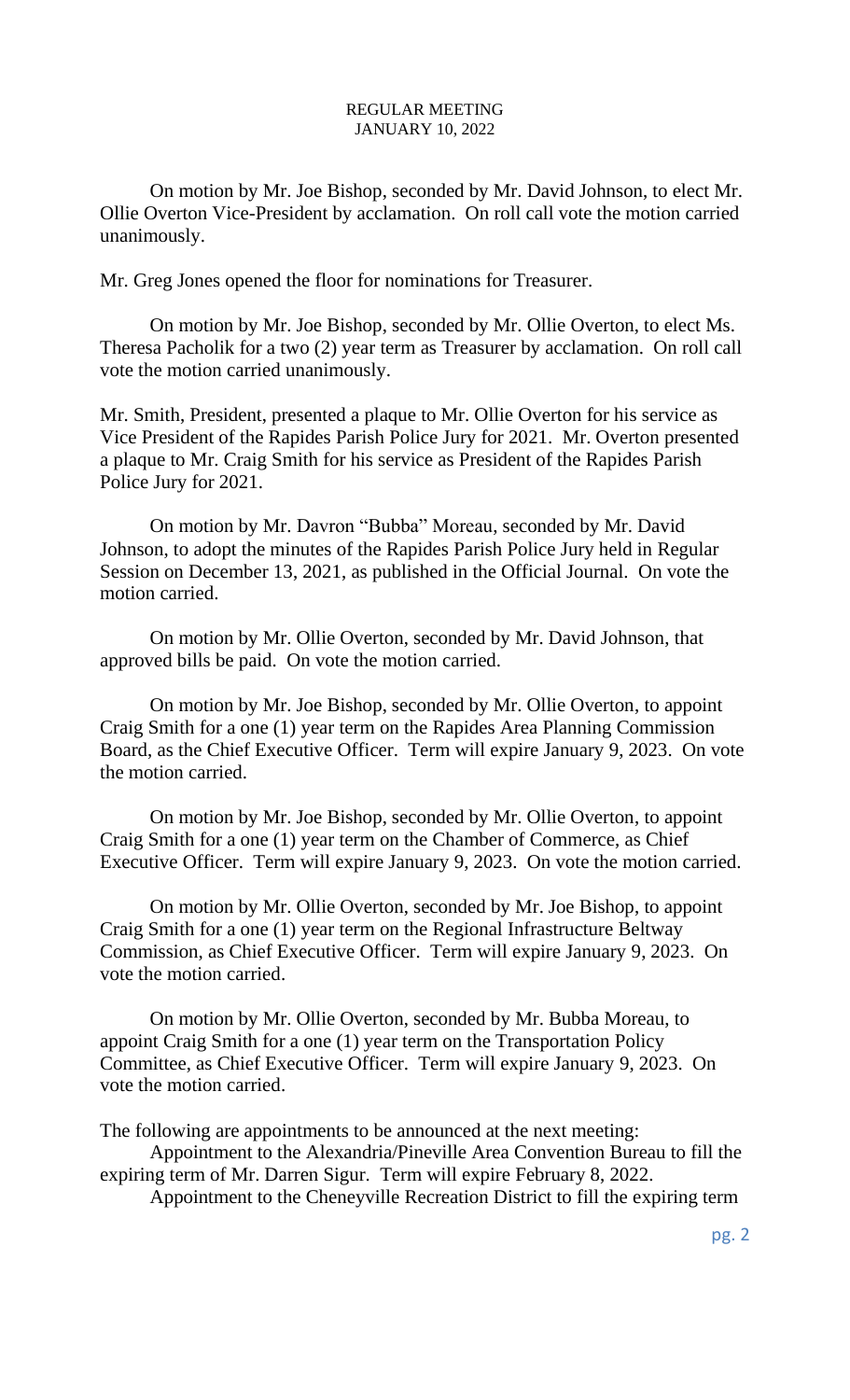of Mr. TC Barfield. Term will expire February 13, 2022.

Appointment to the Communications District to fill the expiring term of Mr. Sam DeBona. Term will expire February 18, 2022.

Appointment to the Communications District to fill the expiring term of Mr. Jack DeWitt. Term will expire February 18, 2022.

Fire District No. 7 Civil Service Board to fill the expiring term of Mr. Keith Winget. Term will expire February 7, 2022.

On motion by Mr. Bubba Moreau, seconded by Mr. Jay Scott, the following ordinance was presented and unanimously adopted:

# **ORDINANCE** AUTHORIZING THE RAPIDES PARISH POLICE JURY TO SELL TO: Anthony Foster FOR THE CONSIDERATION OF \$1,666.67 CASH

WHEREAS, the City of Alexandria and/or the City of Pineville and/or Parish of Rapides owns property described as

A certain piece, parcel or tract of land together with all buildings and Improvements thereon situated and all rights, way and privileges thereon appertaining, being, lying and situated in Rapides Parish, Louisiana, and being Lots Nine (9) and Ten (10) of Square Four (4), Harris Subdivision, the City of Alexandria, records of Rapides Parish, Louisiana.

Municipal Address of the Property: 609 Compton Street, Alexandria, LA

said property having been adjudicated to either of aforementioned Cities and/or the Parish for unpaid property taxes; and

WHEREAS, a request has been received from Anthony Foster to purchase said property for the consideration of \$1,666.67 (One Thousand Six Hundred and Sixty-Six Dollars and Sixty-Seven Cents) cash, at the time of sale, said consideration representing the total of the statutory impositions, governmental liens, and costs of sale or two-thirds (2/3) of the appraised value of the property; and,

WHEREAS, this Jury is of the opinion that it would be in the public interest to convey the above-mentioned property to Anthony Foster, 704 Woodwind Drive, Alexandria, LA 71303, for the offered consideration.

NOW, THEREFORE, BE IT ORDAINED by the Rapides Parish Police Jury that:

Section 1. A certain piece, parcel or tract of land together with all buildings and Improvements thereon situated and all rights, way and privileges thereon appertaining, being, lying and situated in Rapides Parish, Louisiana, and being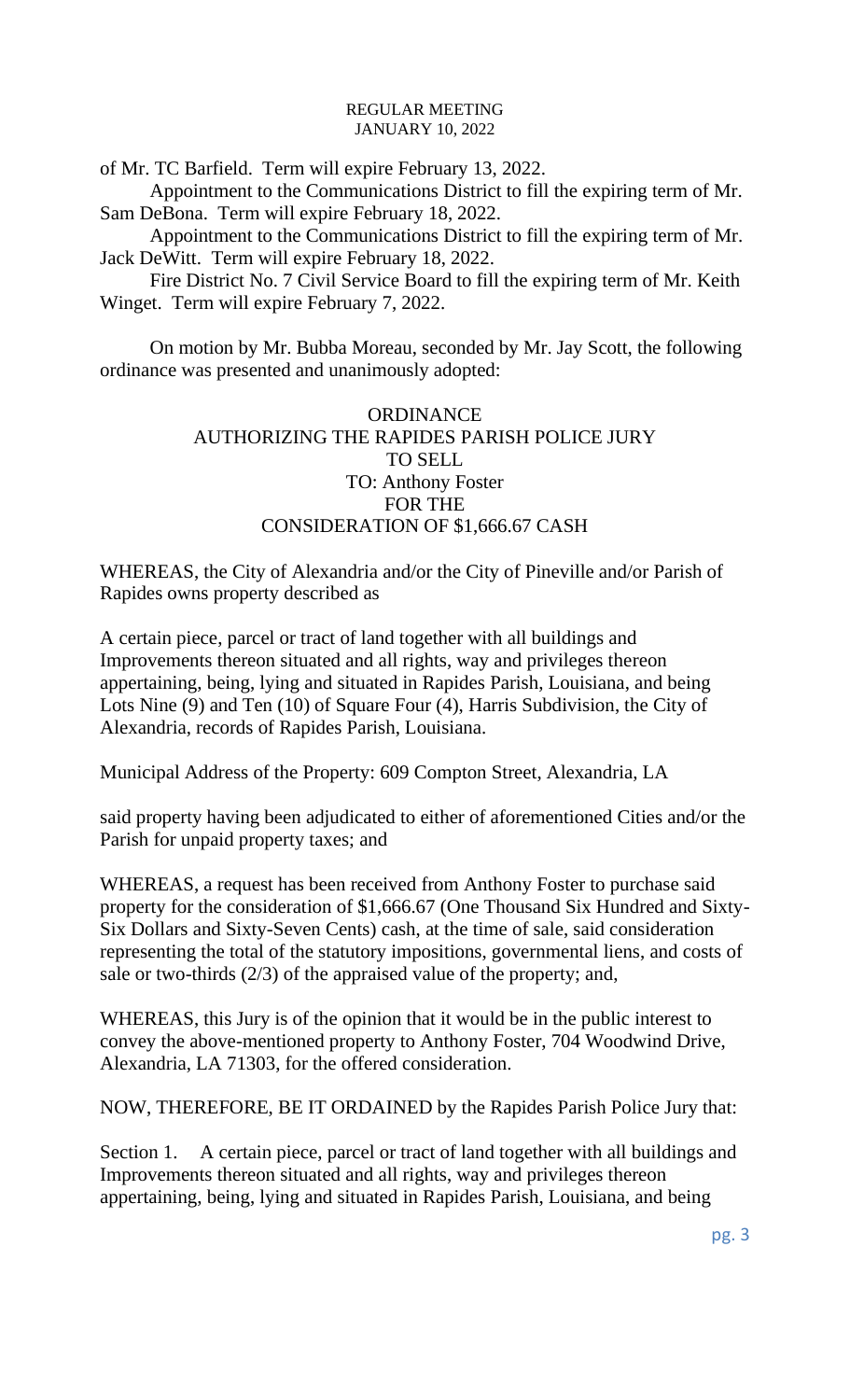Lots Nine (9) and Ten (10) of Square Four (4), Harris Subdivision, the City of Alexandria, records of Rapides Parish, Louisiana.

Municipal Address of the Property: 609 Compton Street, Alexandria, LA

Rapides Parish, Louisiana, should be re-entered into the stream of commerce thereby serving the public interest.

Section 2. The acquiring person shall certify, in writing, to the Purchasing Department that he/she or his/her agent has searched for all names and last known addresses of all owners, mortgages, and any other person(s) who may have a vested or contingent interest in the property, or who have filed a request for notice as indicated in those records and has so examined:

• the mortgage and conveyance records of Rapides Parish,

the current telephone book,

any other examination resources, including Internet search engines, if any, the records of the Louisiana Secretary of State and the Secretary of States set forth by the names of identified entities

Section 3. The acquiring person shall submit the required notifications (R.S. 47:2206 A and B) to the Civil Sheriff for his/her signature, and then notify those persons identified via regular mail, certified mail\*, publication and/or service of process. \*Copies of the "green and white receipts" should be maintained by the purchaser as indicia of compliance with the notice requirements;

Section 4. The acquiring person shall send a written notice notifying any tax sale party whose interest the successful bidder or donee intends to be terminated that the party has until the later of the following to redeem the property or otherwise challenge in a court of competent jurisdiction the potential sale or donation:

(a) Sixty days from the date of the notice provided in this Subsection, if five years have elapsed from the filing of the tax sale certificate (formerly "process verbal"), or six months after the date of the notice provided for in this Subsection, if five years have not elapsed since the filing of the tax sale certificate (formerly "process verbal");

(b) The filing of the sale or donation transferring the property.

(c) The written notice required by this Section shall be that which is included in R.S. 47:2206 A. (2).

Section 5. The acquiring person shall cause to be published in the official journal of this parish (currently the Town Talk) a notice that any tax sale party whose interest the successful bidder or donee intends to be terminated has, to redeem the property, until the later of: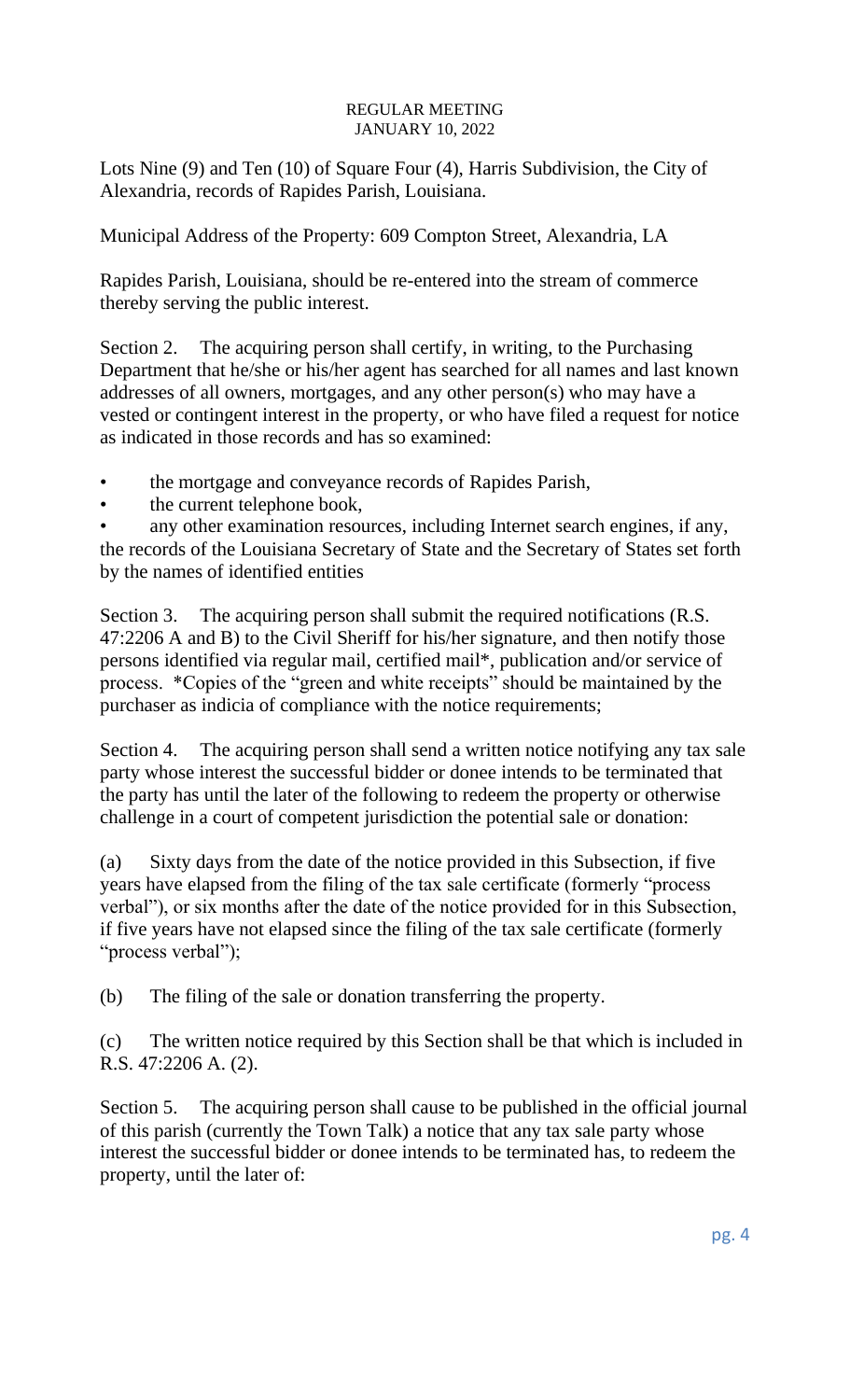(a) Sixty days, for property on which a tax sale certificate (formerly "process verbal") was filed over five years previous of the first publication, or six month if the tax sale certificate (formerly "process verbal") was filed less than five years before the first publication of the notice provided for in this Subsection.

(b) The filing of the sale or donation transferring the property.

(c) The publication required by this Section shall be that which is included in R.S. 47:2206 B. (2).

Section 6. The acquiring person may file with the recorder of mortgages a copy of one of the notices that was sent to the tax debtor or the current owner. A transfer, mortgage, lien, privilege, or other encumbrance filed after the filing of the notice shall not affect the property. The recorder of mortgages or recorder of conveyances shall cancel, erase, terminate, or release the acts upon the request of the acquiring person.

Section 7. At any time after the expiration of the sixty-day or six-month periods, as applicable, set forth in R.S. 47:2206 (A) and (B), the acquiring person, or his/her successors and assigns, may send to this body a written notice requesting that the sale/donation to him/her be authenticated. The President of the Jury shall authenticate the sale or donation within ten days from the date of the request or as soon thereafter as practical. However, the President shall not execute the act of cash sale or act of donation until the District Attorney's office has certified in writing to the President, that purchaser or donee has complied with the mandates of this Ordinance. The sale price shall be paid by cashier's check or money order at the time of the sale.

NOTE: The initial application fee of \$75.00 and any other costs incurred by the purchaser shall not be applied to the purchase price and shall not be refundable if the purchaser elects not to complete the process.

NOTE: The City of Alexandria and/or the City of Pineville and/or the Parish of Rapides shall reserve all oil, gas and other mineral rights in and to the property to be conveyed, but shall convey the surface rights of the said property.

Section 8. The acquiring person shall be responsible for filing the sale or donation and payment of all filing fees.

Section 9. The only warranty owed by the political subdivision or the municipalities shall be a warranty against eviction resulting from a prior alienation by the political subdivision or the municipality.

(a) All sales and donations shall be without warranty, either expressed or implied, even as to return or reduction of the purchase price, including without limitation the warranty against redhibitory defects or vices and the warranty that the thing sole is reasonable fit for its ordinary purpose or the acquiring person's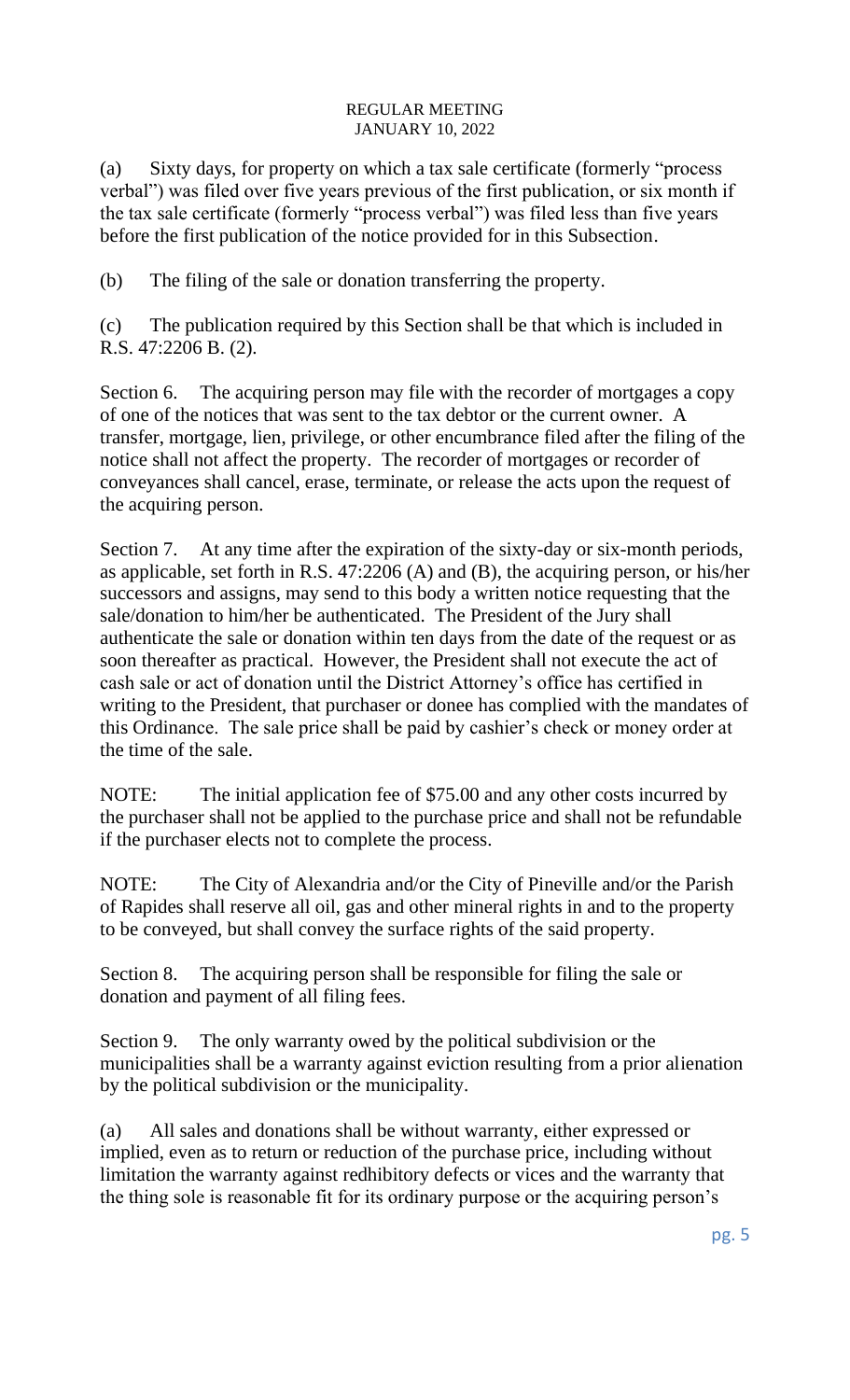intended or particular purpose.

(b) These waivers or exclusions of warranties shall be self-operative regardless of whether the waivers or exclusions are contained in the act of sale or donation, and regardless of whether they are clear and unambiguous, and regardless of whether they are brought to the attention of the acquiring person. This provision supersedes the requirements of any other law.

(c) The writing constituting the sale shall be in the form as provided in R.S. 47:2207 B. and the writing constituting the donation shall be that which is included in R.S. 47:2207 C.

Section 10. The provisions of R.S. 41:1338 shall not apply to the property being sold or donated in accordance with this Ordinance.

Section 11. A certified copy of the sale or donation shall be prima facie evidence of the regularity of all matters dealing with the sale or donation and the validity of the sale or donation.

Section 12. Contemporaneously with or subsequent to the filing of the sale or donation of adjudicated property, the acquiring person, his/her successors, or assigns, may file with the recorder of mortgages an affidavit indicating how the tax sale parties whose interest the acquiring person, his/her successors, or assigns, intends to be terminated were identified, how the address of each tax sale party was obtained, how the written notice was sent, the results of sending the written notice, and the dates of publication.

(a) The affidavit may also contain a statement of the interest to which the purchaser or donee takes subject. The recorder of mortgages shall index the affidavit only under the names of the owner filing the affidavit and the tax debtor, as mortgagors.

(b) The affidavit described herein shall be sufficient if it follows the form articulated in R.S. 47:2208.

(c) With respect to a sale, the filing of the affidavit provided herein shall operate as a cancellation, termination, release, or erasure of record of all statutory impositions of all political subdivisions then due and owing, of all governmental liens, and of all interests, liens, mortgages, privileges, and other encumbrances recorded against the property sold and listed in the affidavit.

(d) With respect to a donation, the filing of the affidavit provided herein shall operate as a cancellation, termination, release, or erasure of record of all statutory impositions of all political subdivisions then due and owing, of all governmental liens, and of all interests, liens, mortgages, privileges, and other encumbrances recorded against the property sold and listed in the affidavit.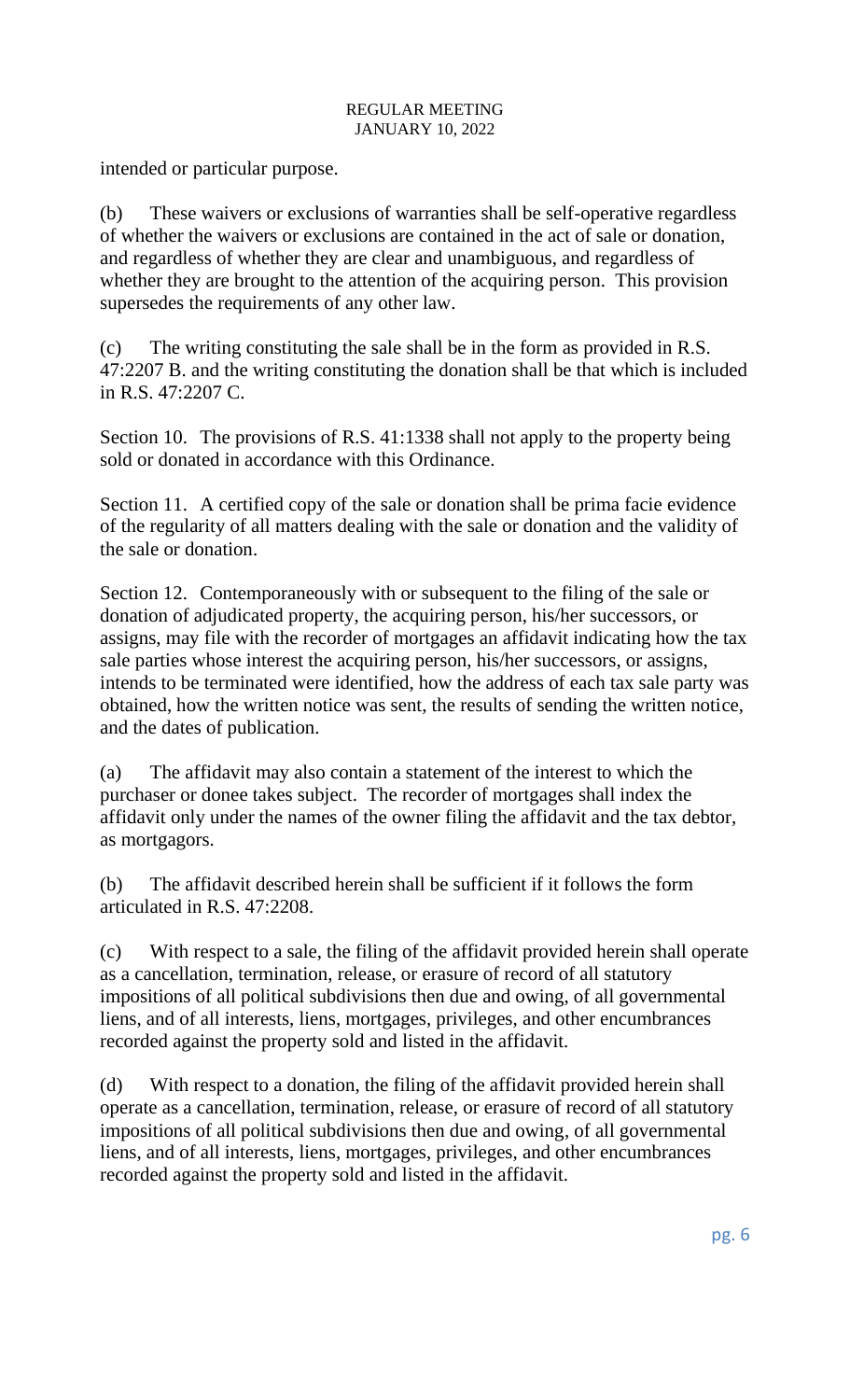(e) Upon filing of the affidavit, the recorder of mortgages or the recorder of conveyances shall treat as canceled, terminated, released, or erased, all those liens, privileges, mortgages or other encumbrances canceled, terminated, released or erased under subsections (c) or (d) of this Section, only insofar as they affect the property.

(f) The owner filing the affidavit shall be liable to and indemnify the recorder of mortgages, the recorder of conveyances, and any other person relying on the cancellation, termination, release, or erasure by affidavit for any dames that they may suffer as a consequence of such reliance if the recorded affidavit contains materially false or incorrect statements that cause the recorder to incorrectly cancel, terminate, release, or erase any interest listed in the affidavit. The recorder of mortgages and the recorder of conveyances shall not be liable for any damages resulting to any person or entity as a consequence of the cancellation, termination, release or erasure of any interest in compliance with this Section.

THUS PASSED, APPROVED AND ADOPTED on this 10<sup>th</sup> of January, 2022.

On motion by Mr. Jay Scott, seconded by Mr. Rusty Wilder, the following ordinance was presented and unanimously adopted:

# **ORDINANCE** AUTHORIZING THE RAPIDES PARISH POLICE JURY TO SELL TO: Henry Quinney, Jr. FOR THE CONSIDERATION OF \$666.67 CASH

WHEREAS, the City of Alexandria and/or the City of Pineville and/or Parish of Rapides owns property described as

A certain piece, parcel or tract of land together with all buildings and Improvements thereon situated and all rights, way and privileges thereon appertaining, being, lying and situated in Rapides Parish, Louisiana, and being Lot Four (4), Square (5), Lincoln Place Subdivision, the City of Alexandria, records of Rapides Parish, Louisiana.

Municipal Address of the Property: 131 Frances Street, Alexandria, LA

said property having been adjudicated to either of aforementioned Cities and/or the Parish for unpaid property taxes; and

WHEREAS, a request has been received from Henry Quinney Jr. to purchase said property for the consideration of \$666.67 (Six Hundred and Sixty-Six Dollars and Sixty-Seven Cents) cash, at the time of sale, said consideration representing the total of the statutory impositions, governmental liens, and costs of sale or twothirds (2/3) of the appraised value of the property; and,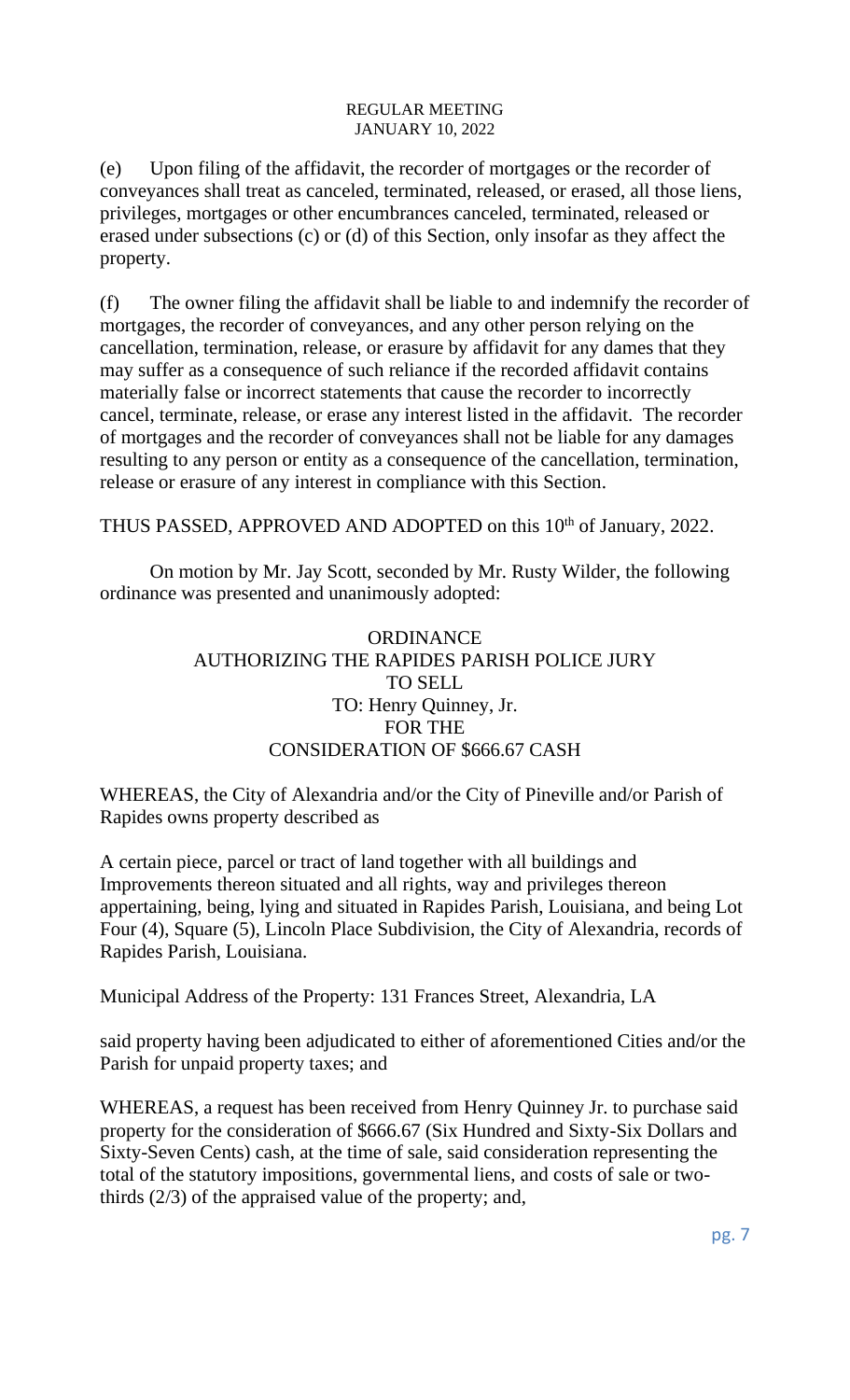WHEREAS, this Jury is of the opinion that it would be in the public interest to convey the above-mentioned property to Henry Quinney Jr., 3639 Raintree Village Drive, Katy, TX 77449, for the offered consideration.

NOW, THEREFORE, BE IT ORDAINED by the Rapides Parish Police Jury that:

Section 1. A certain piece, parcel or tract of land together with all buildings and Improvements thereon situated and all rights, way and privileges thereon appertaining, being, lying and situated in Rapides Parish, Louisiana, and being Lot Four (4), Square (5), Lincoln Place Subdivision, the City of Alexandria, records of Rapides Parish, Louisiana.

Municipal Address of the Property: 131 Frances Street, Alexandria, LA

Rapides Parish, Louisiana, should be re-entered into the stream of commerce thereby serving the public interest.

Section 2. The acquiring person shall certify, in writing, to the Purchasing Department that he/she or his/her agent has searched for all names and last known addresses of all owners, mortgages, and any other person(s) who may have a vested or contingent interest in the property, or who have filed a request for notice as indicated in those records and has so examined:

- the mortgage and conveyance records of Rapides Parish,
- the current telephone book,

any other examination resources, including Internet search engines, if any, the records of the Louisiana Secretary of State and the Secretary of States set forth by the names of identified entities

Section 3. The acquiring person shall submit the required notifications (R.S. 47:2206 A and B) to the Civil Sheriff for his/her signature, and then notify those persons identified via regular mail, certified mail\*, publication and/or service of process. \*Copies of the "green and white receipts" should be maintained by the purchaser as indicia of compliance with the notice requirements;

Section 4. The acquiring person shall send a written notice notifying any tax sale party whose interest the successful bidder or donee intends to be terminated that the party has until the later of the following to redeem the property or otherwise challenge in a court of competent jurisdiction the potential sale or donation:

(a) Sixty days from the date of the notice provided in this Subsection, if five years have elapsed from the filing of the tax sale certificate (formerly "process verbal"), or six months after the date of the notice provided for in this Subsection, if five years have not elapsed since the filing of the tax sale certificate (formerly "process verbal");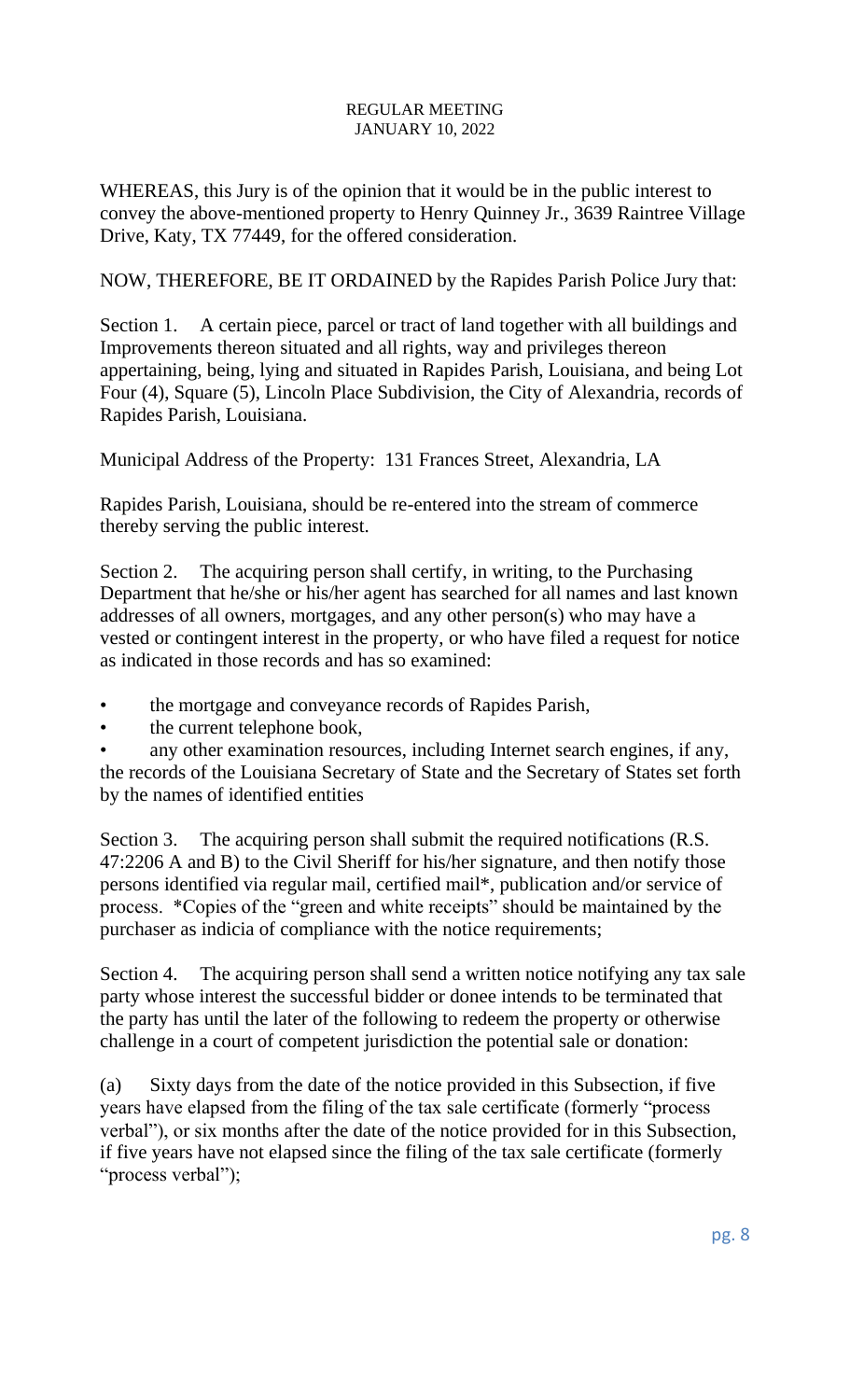(b) The filing of the sale or donation transferring the property.

(c) The written notice required by this Section shall be that which is included in R.S. 47:2206 A. (2).

Section 5. The acquiring person shall cause to be published in the official journal of this parish (currently the Town Talk) a notice that any tax sale party whose interest the successful bidder or donee intends to be terminated has, to redeem the property, until the later of:

(a) Sixty days, for property on which a tax sale certificate (formerly "process verbal") was filed over five years previous of the first publication, or six month if the tax sale certificate (formerly "process verbal") was filed less than five years before the first publication of the notice provided for in this Subsection.

(b) The filing of the sale or donation transferring the property.

(c) The publication required by this Section shall be that which is included in R.S. 47:2206 B. (2).

Section 6. The acquiring person may file with the recorder of mortgages a copy of one of the notices that was sent to the tax debtor or the current owner. A transfer, mortgage, lien, privilege, or other encumbrance filed after the filing of the notice shall not affect the property. The recorder of mortgages or recorder of conveyances shall cancel, erase, terminate, or release the acts upon the request of the acquiring person.

Section 7. At any time after the expiration of the sixty-day or six-month periods, as applicable, set forth in R.S. 47:2206 (A) and (B), the acquiring person, or his/her successors and assigns, may send to this body a written notice requesting that the sale/donation to him/her be authenticated. The President of the Jury shall authenticate the sale or donation within ten days from the date of the request or as soon thereafter as practical. However, the President shall not execute the act of cash sale or act of donation until the District Attorney's office has certified in writing to the President, that purchaser or donee has complied with the mandates of this Ordinance. The sale price shall be paid by cashier's check or money order at the time of the sale.

NOTE: The initial application fee of \$75.00 and any other costs incurred by the purchaser shall not be applied to the purchase price and shall not be refundable if the purchaser elects not to complete the process.

NOTE: The City of Alexandria and/or the City of Pineville and/or the Parish of Rapides shall reserve all oil, gas and other mineral rights in and to the property to be conveyed, but shall convey the surface rights of the said property.

Section 8. The acquiring person shall be responsible for filing the sale or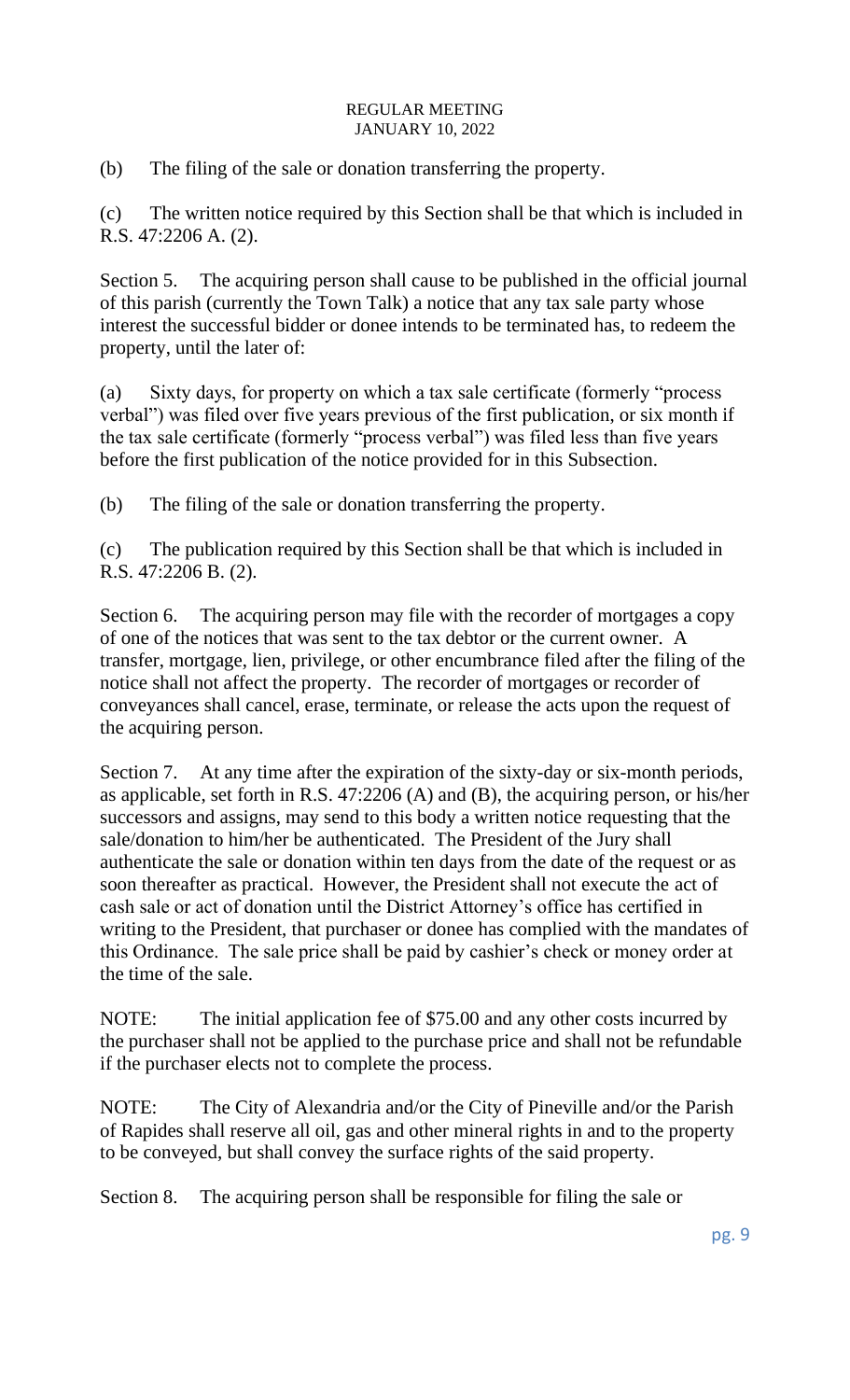donation and payment of all filing fees.

Section 9. The only warranty owed by the political subdivision or the municipalities shall be a warranty against eviction resulting from a prior alienation by the political subdivision or the municipality.

(a) All sales and donations shall be without warranty, either expressed or implied, even as to return or reduction of the purchase price, including without limitation the warranty against redhibitory defects or vices and the warranty that the thing sole is reasonable fit for its ordinary purpose or the acquiring person's intended or particular purpose.

(b) These waivers or exclusions of warranties shall be self-operative regardless of whether the waivers or exclusions are contained in the act of sale or donation, and regardless of whether they are clear and unambiguous, and regardless of whether they are brought to the attention of the acquiring person. This provision supersedes the requirements of any other law.

(c) The writing constituting the sale shall be in the form as provided in R.S. 47:2207 B. and the writing constituting the donation shall be that which is included in R.S. 47:2207 C.

Section 10. The provisions of R.S. 41:1338 shall not apply to the property being sold or donated in accordance with this Ordinance.

Section 11. A certified copy of the sale or donation shall be prima facie evidence of the regularity of all matters dealing with the sale or donation and the validity of the sale or donation.

Section 12. Contemporaneously with or subsequent to the filing of the sale or donation of adjudicated property, the acquiring person, his/her successors, or assigns, may file with the recorder of mortgages an affidavit indicating how the tax sale parties whose interest the acquiring person, his/her successors, or assigns, intends to be terminated were identified, how the address of each tax sale party was obtained, how the written notice was sent, the results of sending the written notice, and the dates of publication.

(a) The affidavit may also contain a statement of the interest to which the purchaser or donee takes subject. The recorder of mortgages shall index the affidavit only under the names of the owner filing the affidavit and the tax debtor, as mortgagors.

(b) The affidavit described herein shall be sufficient if it follows the form articulated in R.S. 47:2208.

(c) With respect to a sale, the filing of the affidavit provided herein shall operate as a cancellation, termination, release, or erasure of record of all statutory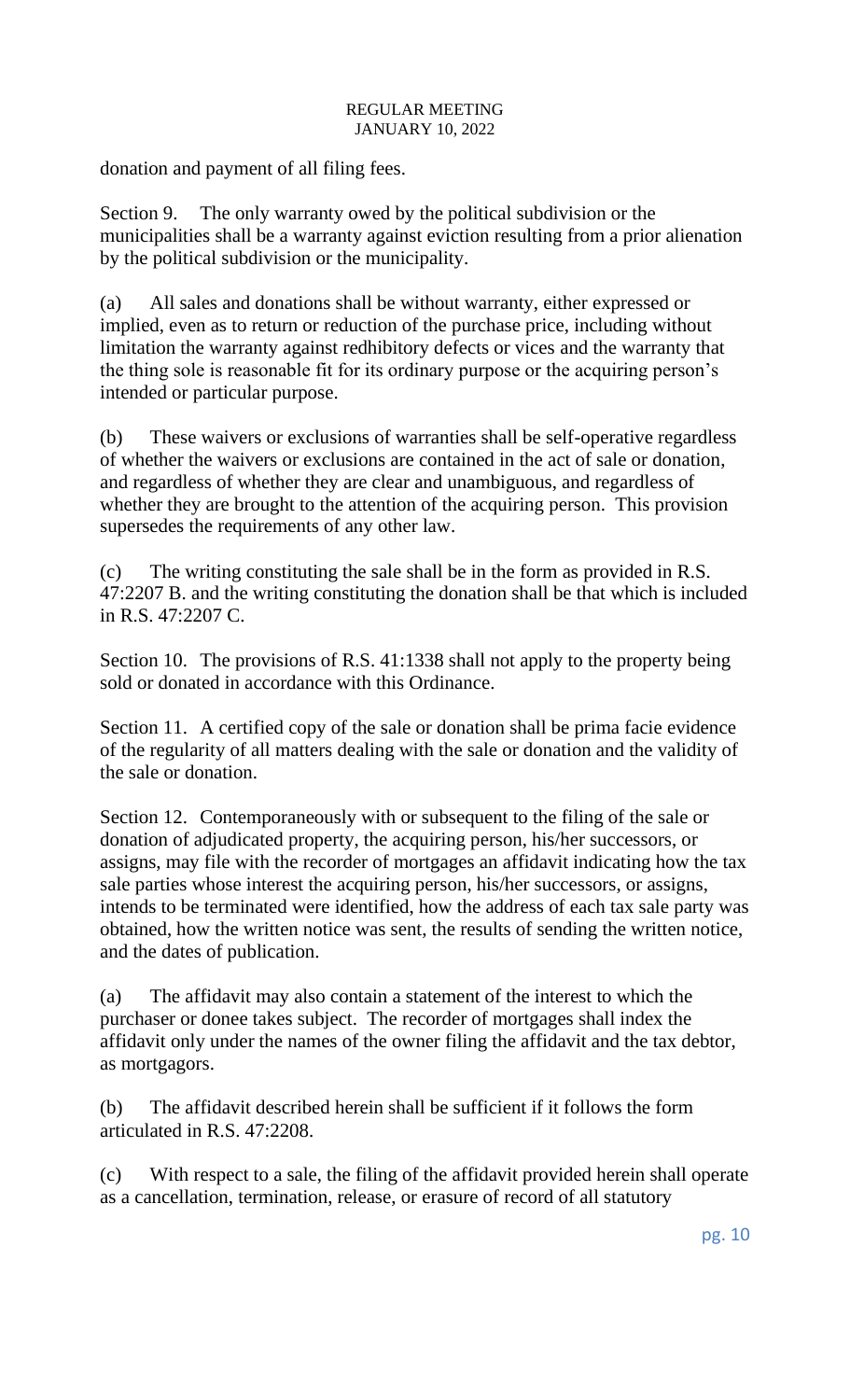impositions of all political subdivisions then due and owing, of all governmental liens, and of all interests, liens, mortgages, privileges, and other encumbrances recorded against the property sold and listed in the affidavit.

(d) With respect to a donation, the filing of the affidavit provided herein shall operate as a cancellation, termination, release, or erasure of record of all statutory impositions of all political subdivisions then due and owing, of all governmental liens, and of all interests, liens, mortgages, privileges, and other encumbrances recorded against the property sold and listed in the affidavit.

(e) Upon filing of the affidavit, the recorder of mortgages or the recorder of conveyances shall treat as canceled, terminated, released, or erased, all those liens, privileges, mortgages or other encumbrances canceled, terminated, released or erased under subsections (c) or (d) of this Section, only insofar as they affect the property.

(f) The owner filing the affidavit shall be liable to and indemnify the recorder of mortgages, the recorder of conveyances, and any other person relying on the cancellation, termination, release, or erasure by affidavit for any dames that they may suffer as a consequence of such reliance if the recorded affidavit contains materially false or incorrect statements that cause the recorder to incorrectly cancel, terminate, release, or erase any interest listed in the affidavit. The recorder of mortgages and the recorder of conveyances shall not be liable for any damages resulting to any person or entity as a consequence of the cancellation, termination, release or erasure of any interest in compliance with this Section.

THUS PASSED, APPROVED AND ADOPTED on this 10<sup>th</sup> of January, 2022.

On motion by Mr. Jay Scott, seconded by Mr. David Johnson, the following ordinance was presented and unanimously adopted:

# **ORDINANCE** AUTHORIZING THE RAPIDES PARISH POLICE JURY TO SELL TO: Felicia Bush FOR THE CONSIDERATION OF \$1,666.67 CASH

WHEREAS, the City of Alexandria and/or the City of Pineville and/or Parish of Rapides owns property described as

A certain piece, parcel or tract of land together with all buildings and Improvements thereon situated and all rights, way and privileges thereon appertaining, being, lying and situated in Rapides Parish, Louisiana, and being Lot Three (3), Square Seventeen (17), South Alexandria Land Company Addition, the City of Alexandria, records of Rapides Parish, Louisiana.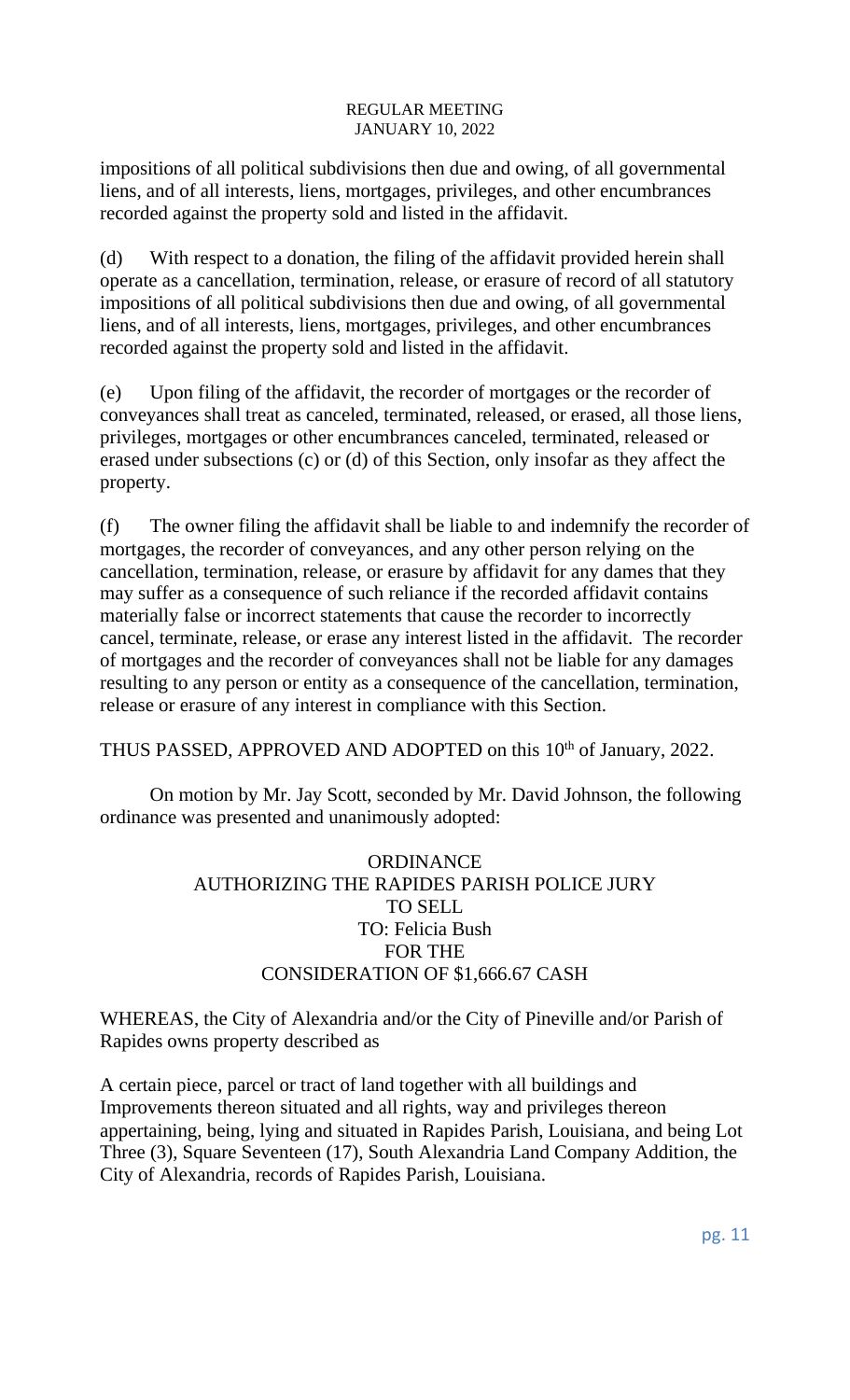Municipal Address of the Property: 2069 Overton Street, Alexandria, LA

said property having been adjudicated to either of aforementioned Cities and/or the Parish for unpaid property taxes; and

WHEREAS, a request has been received from Felicia Bush to purchase said property for the consideration of \$1,666.67 (One Thousand Six Hundred and Sixty-Six Dollars and Sixty-Seven Cents) cash, at the time of sale, said consideration representing the total of the statutory impositions, governmental liens, and costs of sale or two-thirds (2/3) of the appraised value of the property; and,

WHEREAS, this Jury is of the opinion that it would be in the public interest to convey the above-mentioned property to Felicia Bush, P. O. Box 7903, Alexandria, LA 71306, for the offered consideration.

NOW, THEREFORE, BE IT ORDAINED by the Rapides Parish Police Jury that:

Section 1. A certain piece, parcel or tract of land together with all buildings and Improvements thereon situated and all rights, way and privileges thereon appertaining, being, lying and situated in Rapides Parish, Louisiana, and being Lot Three (3), Square Seventeen (17), South Alexandria Land Company Addition, the City of Alexandria, records of Rapides Parish, Louisiana.

Municipal Address of the Property: 2069 Overton Street, Alexandria, LA

Rapides Parish, Louisiana, should be re-entered into the stream of commerce thereby serving the public interest.

Section 2. The acquiring person shall certify, in writing, to the Purchasing Department that he/she or his/her agent has searched for all names and last known addresses of all owners, mortgages, and any other person(s) who may have a vested or contingent interest in the property, or who have filed a request for notice as indicated in those records and has so examined:

• the mortgage and conveyance records of Rapides Parish,

the current telephone book,

any other examination resources, including Internet search engines, if any, the records of the Louisiana Secretary of State and the Secretary of States set forth by the names of identified entities

Section 3. The acquiring person shall submit the required notifications (R.S. 47:2206 A and B) to the Civil Sheriff for his/her signature, and then notify those persons identified via regular mail, certified mail\*, publication and/or service of process. \*Copies of the "green and white receipts" should be maintained by the purchaser as indicia of compliance with the notice requirements;

Section 4. The acquiring person shall send a written notice notifying any tax sale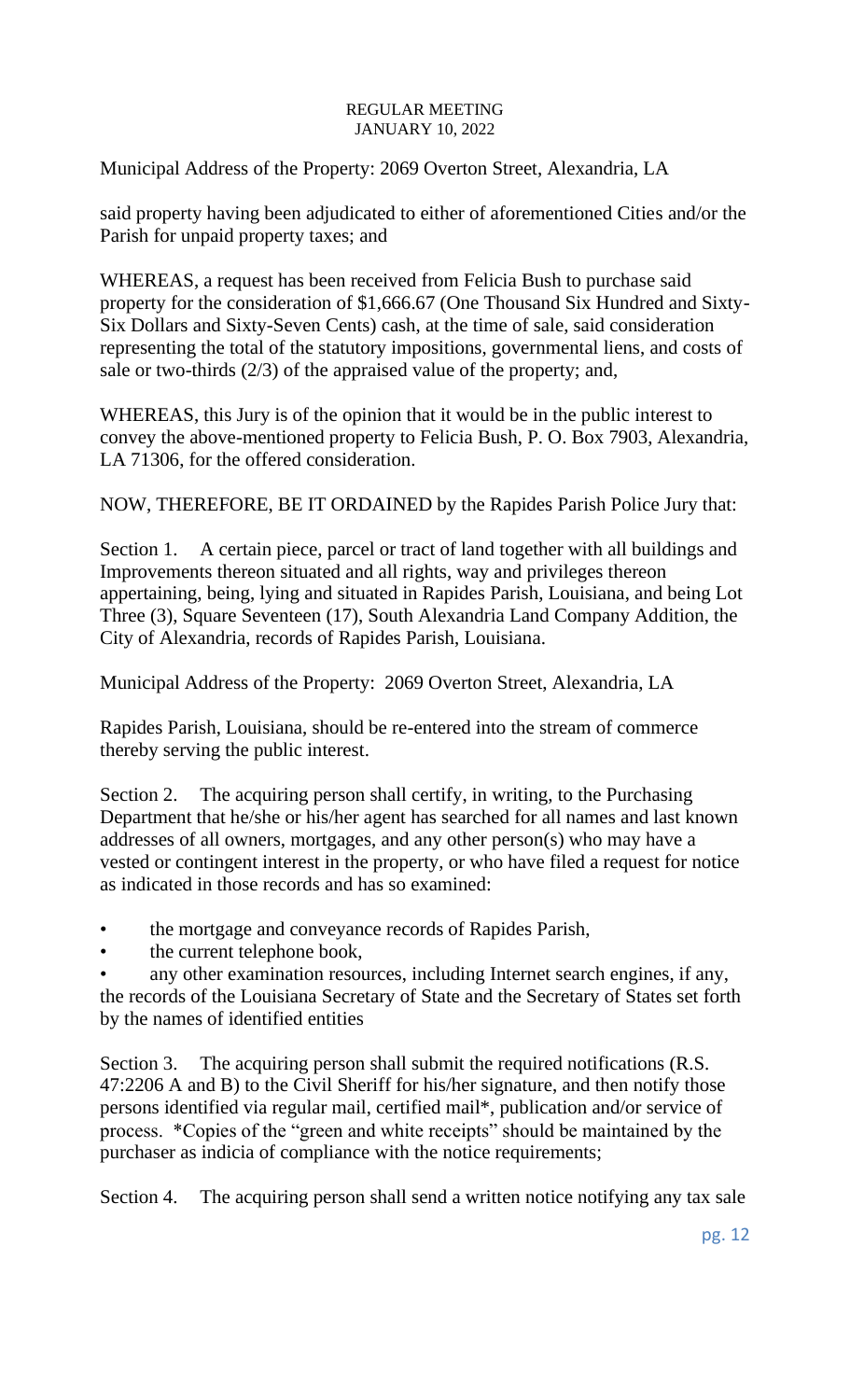party whose interest the successful bidder or donee intends to be terminated that the party has until the later of the following to redeem the property or otherwise challenge in a court of competent jurisdiction the potential sale or donation:

(a) Sixty days from the date of the notice provided in this Subsection, if five years have elapsed from the filing of the tax sale certificate (formerly "process verbal"), or six months after the date of the notice provided for in this Subsection, if five years have not elapsed since the filing of the tax sale certificate (formerly "process verbal");

(b) The filing of the sale or donation transferring the property.

(c) The written notice required by this Section shall be that which is included in R.S. 47:2206 A. (2).

Section 5. The acquiring person shall cause to be published in the official journal of this parish (currently the Town Talk) a notice that any tax sale party whose interest the successful bidder or donee intends to be terminated has, to redeem the property, until the later of:

(a) Sixty days, for property on which a tax sale certificate (formerly "process verbal") was filed over five years previous of the first publication, or six month if the tax sale certificate (formerly "process verbal") was filed less than five years before the first publication of the notice provided for in this Subsection.

(b) The filing of the sale or donation transferring the property.

(c) The publication required by this Section shall be that which is included in R.S. 47:2206 B. (2).

Section 6. The acquiring person may file with the recorder of mortgages a copy of one of the notices that was sent to the tax debtor or the current owner. A transfer, mortgage, lien, privilege, or other encumbrance filed after the filing of the notice shall not affect the property. The recorder of mortgages or recorder of conveyances shall cancel, erase, terminate, or release the acts upon the request of the acquiring person.

Section 7. At any time after the expiration of the sixty-day or six-month periods, as applicable, set forth in R.S. 47:2206 (A) and (B), the acquiring person, or his/her successors and assigns, may send to this body a written notice requesting that the sale/donation to him/her be authenticated. The President of the Jury shall authenticate the sale or donation within ten days from the date of the request or as soon thereafter as practical. However, the President shall not execute the act of cash sale or act of donation until the District Attorney's office has certified in writing to the President, that purchaser or donee has complied with the mandates of this Ordinance. The sale price shall be paid by cashier's check or money order at the time of the sale.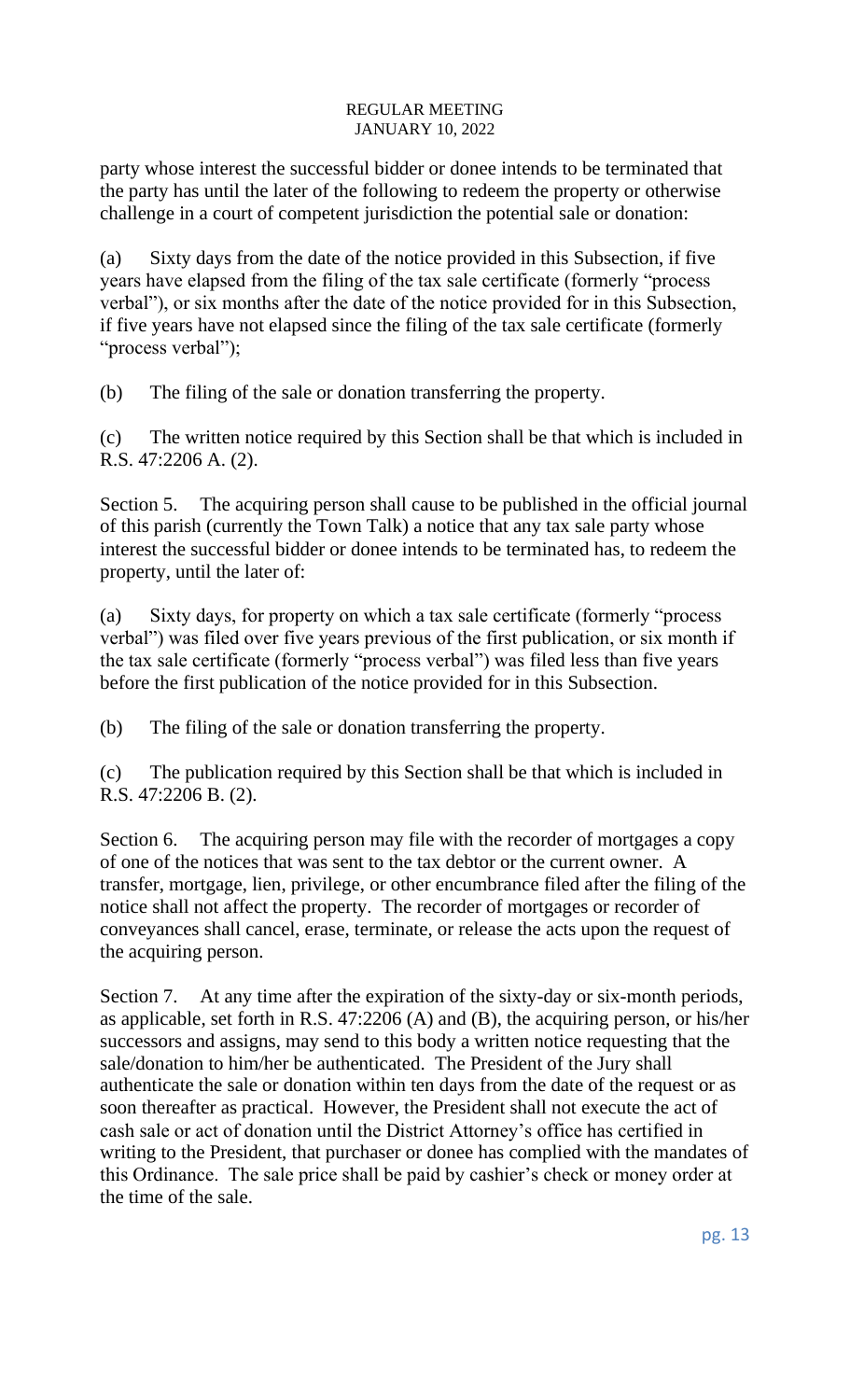NOTE: The initial application fee of \$75.00 and any other costs incurred by the purchaser shall not be applied to the purchase price and shall not be refundable if the purchaser elects not to complete the process.

NOTE: The City of Alexandria and/or the City of Pineville and/or the Parish of Rapides shall reserve all oil, gas and other mineral rights in and to the property to be conveyed, but shall convey the surface rights of the said property.

Section 8. The acquiring person shall be responsible for filing the sale or donation and payment of all filing fees.

Section 9. The only warranty owed by the political subdivision or the municipalities shall be a warranty against eviction resulting from a prior alienation by the political subdivision or the municipality.

(a) All sales and donations shall be without warranty, either expressed or implied, even as to return or reduction of the purchase price, including without limitation the warranty against redhibitory defects or vices and the warranty that the thing sole is reasonable fit for its ordinary purpose or the acquiring person's intended or particular purpose.

(b) These waivers or exclusions of warranties shall be self-operative regardless of whether the waivers or exclusions are contained in the act of sale or donation, and regardless of whether they are clear and unambiguous, and regardless of whether they are brought to the attention of the acquiring person. This provision supersedes the requirements of any other law.

(c) The writing constituting the sale shall be in the form as provided in R.S. 47:2207 B. and the writing constituting the donation shall be that which is included in R.S. 47:2207 C.

Section 10. The provisions of R.S. 41:1338 shall not apply to the property being sold or donated in accordance with this Ordinance.

Section 11. A certified copy of the sale or donation shall be prima facie evidence of the regularity of all matters dealing with the sale or donation and the validity of the sale or donation.

Section 12. Contemporaneously with or subsequent to the filing of the sale or donation of adjudicated property, the acquiring person, his/her successors, or assigns, may file with the recorder of mortgages an affidavit indicating how the tax sale parties whose interest the acquiring person, his/her successors, or assigns, intends to be terminated were identified, how the address of each tax sale party was obtained, how the written notice was sent, the results of sending the written notice, and the dates of publication.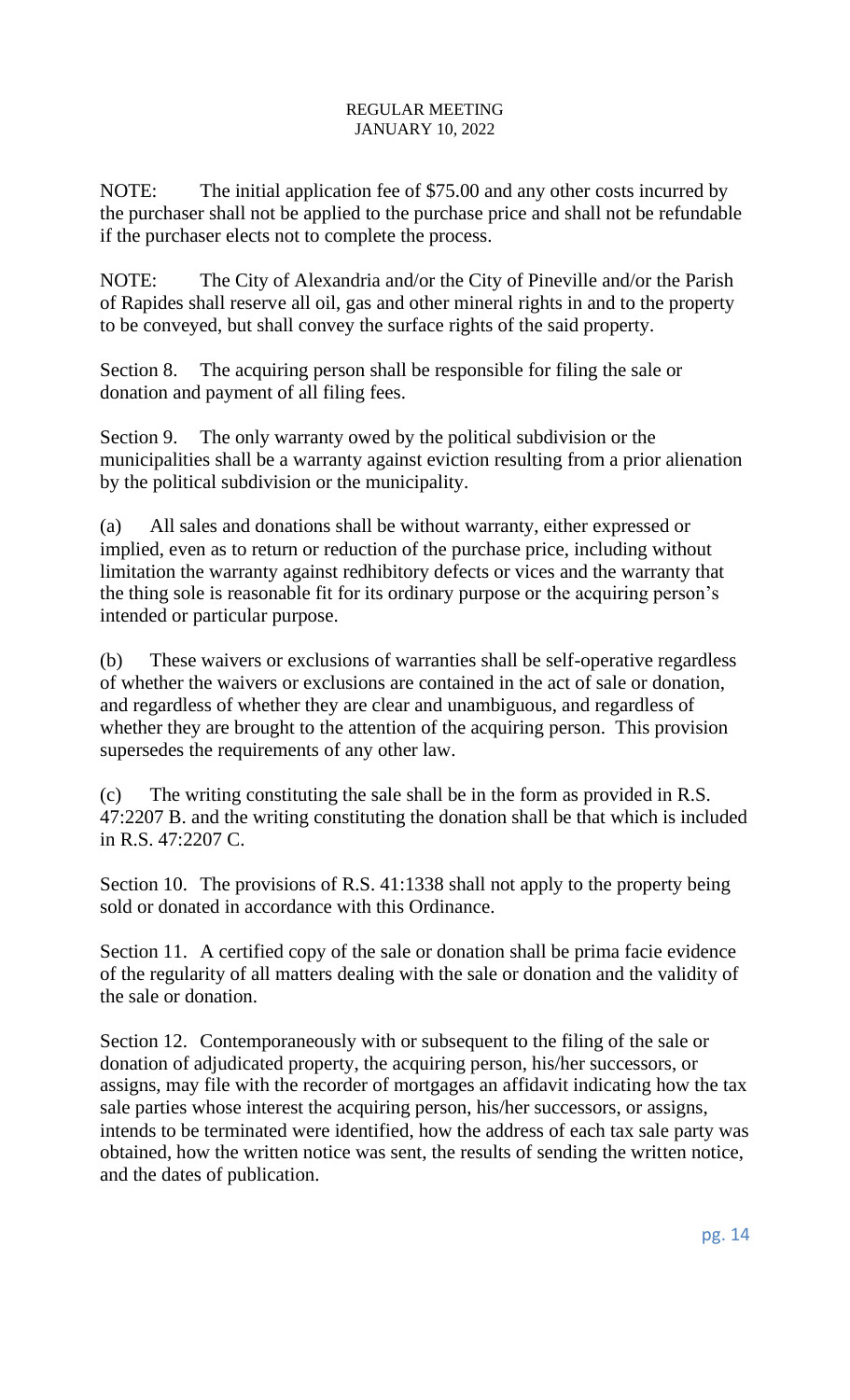(a) The affidavit may also contain a statement of the interest to which the purchaser or donee takes subject. The recorder of mortgages shall index the affidavit only under the names of the owner filing the affidavit and the tax debtor, as mortgagors.

(b) The affidavit described herein shall be sufficient if it follows the form articulated in R.S. 47:2208.

(c) With respect to a sale, the filing of the affidavit provided herein shall operate as a cancellation, termination, release, or erasure of record of all statutory impositions of all political subdivisions then due and owing, of all governmental liens, and of all interests, liens, mortgages, privileges, and other encumbrances recorded against the property sold and listed in the affidavit.

(d) With respect to a donation, the filing of the affidavit provided herein shall operate as a cancellation, termination, release, or erasure of record of all statutory impositions of all political subdivisions then due and owing, of all governmental liens, and of all interests, liens, mortgages, privileges, and other encumbrances recorded against the property sold and listed in the affidavit.

(e) Upon filing of the affidavit, the recorder of mortgages or the recorder of conveyances shall treat as canceled, terminated, released, or erased, all those liens, privileges, mortgages or other encumbrances canceled, terminated, released or erased under subsections (c) or (d) of this Section, only insofar as they affect the property.

(f) The owner filing the affidavit shall be liable to and indemnify the recorder of mortgages, the recorder of conveyances, and any other person relying on the cancellation, termination, release, or erasure by affidavit for any dames that they may suffer as a consequence of such reliance if the recorded affidavit contains materially false or incorrect statements that cause the recorder to incorrectly cancel, terminate, release, or erase any interest listed in the affidavit. The recorder of mortgages and the recorder of conveyances shall not be liable for any damages resulting to any person or entity as a consequence of the cancellation, termination, release or erasure of any interest in compliance with this Section.

THUS PASSED, APPROVED AND ADOPTED on this 10<sup>th</sup> of January, 2022.

On motion by Mr. Joe Bishop, seconded by Mr. David Johnson, to ratify to authorize the advertisement for the purchase of a Boom Mower and Mower Tractor for Public Works and authorize to award to lowest bidder, as requested by Public Works Director and Committee Chairman. On vote the motion carried.

On motion by Mr. Bubba Moreau, seconded by Mr. Ollie Overton, to authorize the registration and expenses, in an amount up to \$700.00 each, for the Justices of the Peace and Constables for the 2022 Justices of the Peace and Constables Annual Training course, to be paid out of the General Fund. (Dates to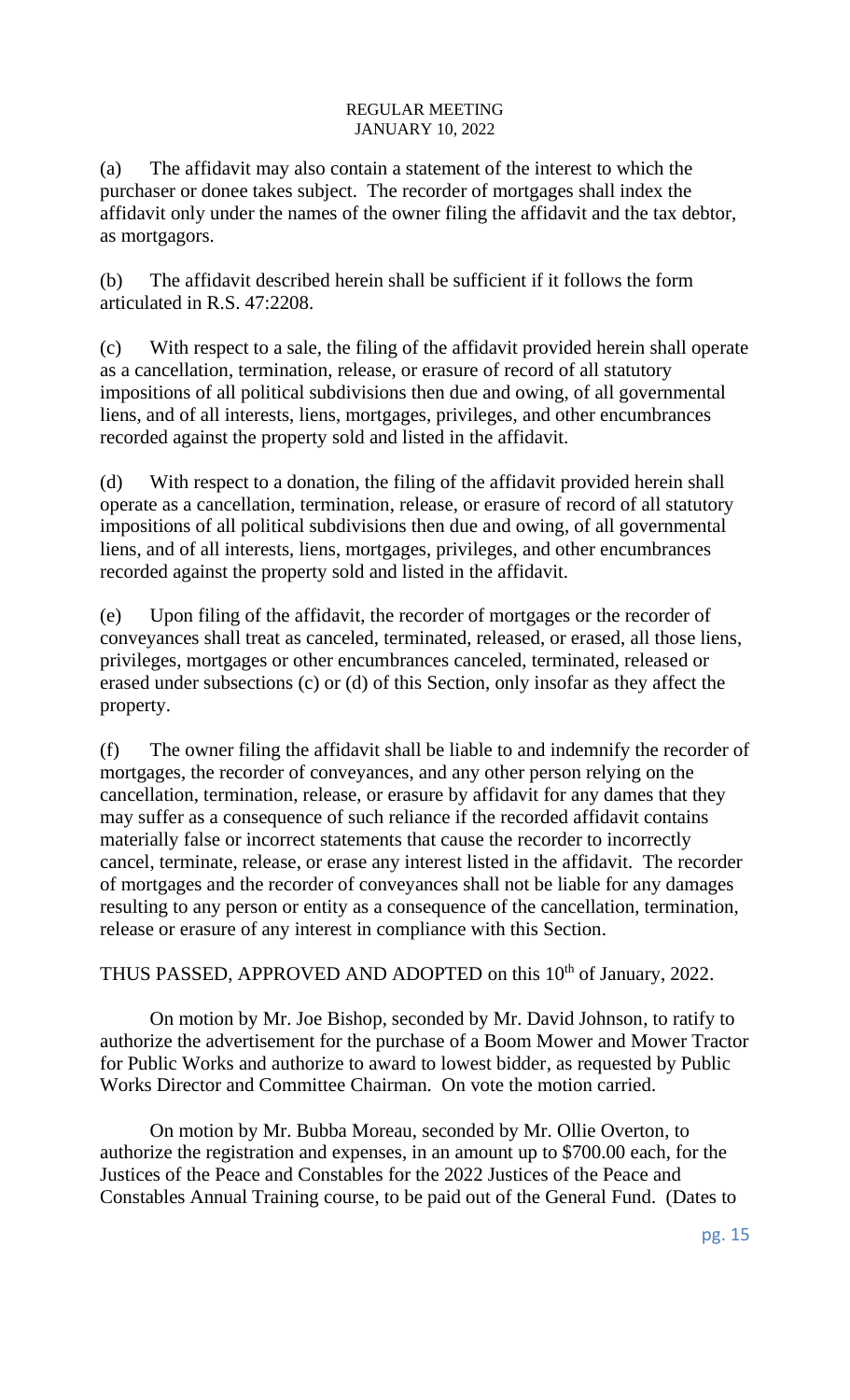be determined at later time). On vote the motion carried.

On motion by Mr. Joe Bishop, seconded by Mr. Rusty Wilder, of Intent to sale the following Abandoned/Adjudicated Properties:

| <b>TAX DEBTOR</b><br><b>Bakies Properties</b>                                               | <b>DESCRIPTION</b><br>0.847 Acres. Being part of S. L. Conerly<br>Tract Fronting 102.59' on Rapides<br>Avenue and ADJ to Idalia Place<br>Subdivision<br>Bearing the municipal address of:<br>1922 Rapides Avenue, Alexandria |
|---------------------------------------------------------------------------------------------|------------------------------------------------------------------------------------------------------------------------------------------------------------------------------------------------------------------------------|
| Isiah Williams<br>C/O Eric Williams                                                         | Lots Twenty One $(21)$ & Twenty Two<br>$(22)$ & 36A. Jacqueline Subdivision<br>Bearing the municipal address of:<br>3323 Raymo Drive, Alexandria                                                                             |
| <b>Shirley J Jackson</b>                                                                    | Lot Two $(2)$ , Square Forty $(40)$ ,<br>Land & Improvements Company,<br>addition less three (3)' SOLD<br>Bearing the municipal address of:<br>626 Bolton Avenue, Alexandria                                                 |
| David Dorsey                                                                                | Lot One (1), Block Two (2) Macarthur<br>Col Subdivision<br>Bearing the municipal address of:<br>4914 Suthy Street, Alexandria                                                                                                |
| <b>Kadence Properties</b><br>$\Omega$ <sub>n</sub> $\Omega$ <sub>2</sub> the flag motion of | Lot 130, Acadian Village #3<br>Bearing the municipal address of:<br>414 Gabriel Lane, Alexandria                                                                                                                             |
|                                                                                             |                                                                                                                                                                                                                              |

On vote the motion carried.

On motion by Mr. David Johnson, seconded by Mr. Ollie Overton, to authorize to renew the Worker's Compensation Policy for Rapides Parish Fire District No. 2, 3, 4, 5, 6, 7, 8, 9, 10, 11, 14, 15, 16, and 18 for Policy Period beginning January 1, 2022 and ending January 1, 2023, as recommended by the Purchasing Agent and Treasurer. On vote the motion carried.

On motion by Mr. Joe Bishop, seconded by Mr. Ollie Overton, to authorize the President to sign certifications to the Legislative Auditor certifying on behalf of the Governing Body that funds made available during the year from January 1, 2021 to December 31, 2021, pursuant to LSA-R.S. 48:751-760 have been expended in accordance with the provisions of those statutes and other standards established by law. On vote the motion carried.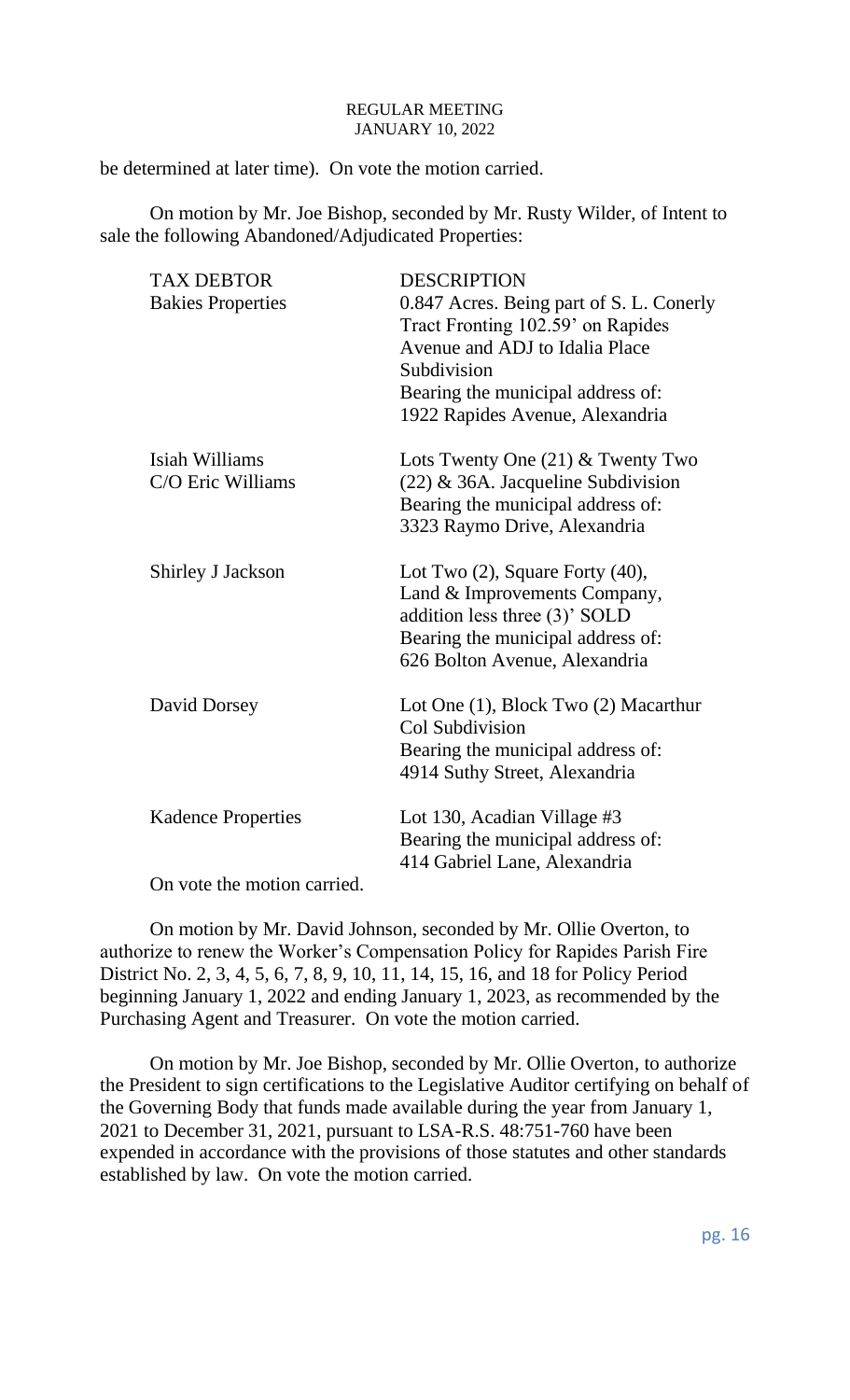On motion by Mr. Rusty Wilder, seconded by Mr. Jay Scott, to accept the Public Works Director's Report. On vote the motion carried.

On motion by Mr. Ollie Overton, seconded by Mr. David Johnson, to grant approval to  $D \& J$  Mobile Home Park (mobile homes, rental only), as recommended by the Rapides Area Planning Commission, pending approval from Legal Counsel. On vote the motion carried. Mr. Bubba Moreau voted nay.

On motion Mr. David Johnson, seconded by Mr. Bubba Moreau, to receive the required report from Acadian Ambulance under the Contract for November 2021:

| Response                    | Number of |      | Required Compliance |
|-----------------------------|-----------|------|---------------------|
| Zone                        | Responses | $\%$ | $\%$                |
| Alexandria - 8 minute       | 449       | 80%  | 88.86%              |
| Pineville - 8 minute        | 121       | 80%  | 82.64%              |
| Rapides - 12 minute         | 204       | 80%  | 90.20%              |
| Rapides - 20 minute         | - 169     | 80%  | 88.16%              |
| On vote the motion carried. |           |      |                     |

On motion by Mr. Joe Bishop, seconded by Mr. Jay Scott, to table the following motion: Motion to amend the Code of Ordinances to add Section 25-Fire Protection and Prevention; Article 1. Outdoor Burning Prohibited, to be effective immediately upon passage.

Mr. Sean McGlothlin asked who would be responsible to enforce this new law.

Chief Corley, Fire District No. 3 asked to be recognized. Chief Corley stated that he was the one that presented this ordinance and asked that the Jury just amend the ordinance to reflect the states ordinances.

Mr. Joe Bishop stated that the states ordinance over rules the government level so why is the parish needing to amend their ordinances.

Chief Corley stated that unless the parish amends their ordinances to reflect the states ordinances there is nothing he can do when someone is burning things other than wooded material. Chief Corley stated that he had complaints of someone burning that was not wooded material and it was causing a health issue to the air. Chief Corley stated that he can take pictures and submit to DEQ but he cannot go onto someone's property to put out the fire, that would be trespassing.

Mr. Sean McGlothlin asked Chief Glorioso with Fire District No. 2 what their procedure is.

Chief Glorioso stated that his guys would put out the fire if there was a complaint.

Discussion ensued.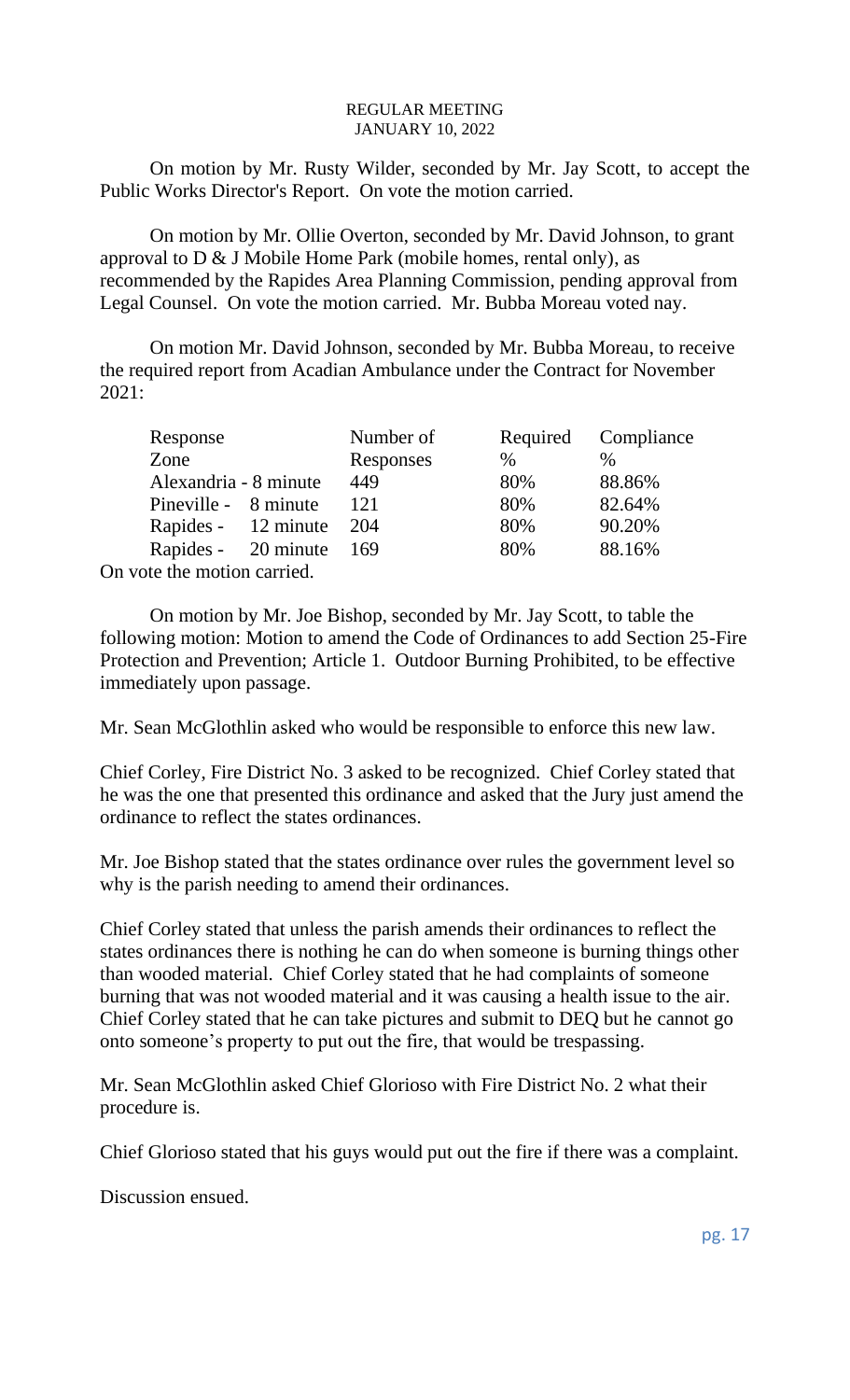On vote the motion carried to table until brought back to the agenda. Mr. Bubba Moreau voted nay.

The following resolution was offered by Mr. Ollie Overton and seconded by Mr. Joe Bishop:

### RESOLUTION

A resolution providing for canvassing the returns and declaring the results of the special elections held in (i) Fire Protection District Number 6 of the Parish of Rapides, State of Louisiana, (ii) Fire Protection District Number 8 of the Parish of Rapides, State of Louisiana, (iii) Road District No. 1B of the Parish of Rapides, State of Louisiana and (iv) Road District No. 6A of the Parish of Rapides, State of Louisiana, on Saturday, December 11, 2021, to authorize the levy of special taxes therein.

BE IT RESOLVED by the Policy Jury of the Parish of Rapides, State of Louisiana (the "Governing Authority"), acting as the governing authority of (i) Fire Protection District Number 6 of the Parish of Rapides, State of Louisiana, (ii) Fire Protection District Number 8 of the Parish of Rapides, State of Louisiana, (iii) Road District No. 1B of the Parish of Rapides, State of Louisiana and (iv) Road District No. 6A of the Parish of Rapides, State of Louisiana (the "Districts"), that:

SECTION 1. Canvass. This Governing Authority does now proceed in open and public session to examine the official tabulations of votes cast at the special elections held in the Districts, on SATURDAY, DECEMBER 11, 2021 (the "Elections"), to authorize the levy of special taxes therein pursuant to the following propositions (the "Propositions"):

### FIRE PROTECTION DISTRICT NUMBER 6 PROPOSITION (TAX RENEWAL)

Shall Fire Protection District Number 6 of the Parish of Rapides, State of Louisiana (the "District"), continue to levy and collect a special ad valorem tax of twenty and two hundredths (20.02) mills on all the property subject to taxation in the District (an estimated \$535,200 reasonably expected at this time to be collected from the levy of the tax for an entire year), for a period of ten (10) years, beginning with the year 2023 and ending with the year 2032, for the purpose of acquiring, constructing, improving, maintaining or operating fire protection facilities, vehicles and equipment, including both movable and immovable property, that are used to provide fire protection in the District?

### FIRE PROTECTION DISTRICT NUMBER 8 PROPOSITION (TAX RENEWAL)

Shall Fire Protection District Number 8 of the Parish of Rapides, State of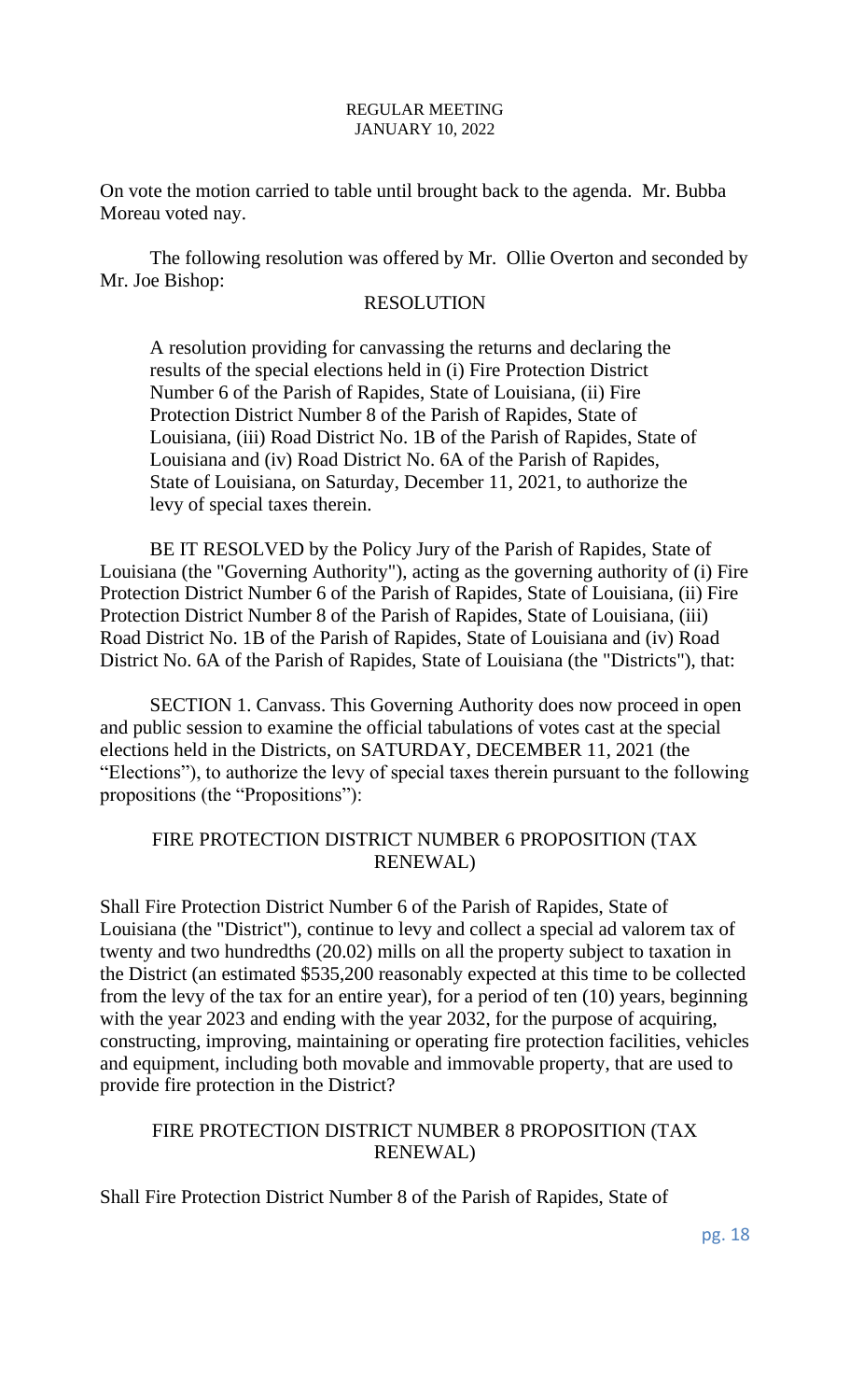Louisiana (the "District"), continue to levy and collect a special ad valorem tax of forty-four and twenty-eight hundredths (44.28) mills on all the property subject to taxation in the District (an estimated \$504,200 reasonably expected at this time to be collected from the levy of the tax for an entire year), for a period of ten (10) years, beginning with the year 2023 and ending with the year 2032, for the purposes of acquiring, constructing, improving, maintaining or operating fire protection and emergency medical service facilities, vehicles and equipment, including both movable and immovable property, that are to be used to provide fire protection and medical services in the District?

### ROAD DISTRICT NO. 1B PROPOSITION (TAX RENEWAL)

Shall Road District No. 1B of the Parish of Rapides, State of Louisiana (the "District"), continue to levy and collect a special ad valorem tax of fifteen (15) mills on all the property subject to taxation in the District, for a period of ten (10) years, beginning with the year 2023 and ending with the year 2032 (an estimated \$471,000 reasonably expected at this time to be collected from the levy of the tax for an entire year), for the purpose of constructing, maintaining and keeping in repair the public roads, highways, bridges and related drainage within said District?

### ROAD DISTRICT NO. 6A PROPOSITION (TAX CONTINUATION)

Shall Road District No. 6A of the Parish of Rapides, State of Louisiana (the "District"), continue to levy and collect a special ad valorem tax of thirty and sixteen hundredths (30.16) mills on all the property subject to taxation in the District (an estimated \$109,000 reasonably expected at this time to be collected from the levy of the tax for an entire year), for a period of ten (10) years, beginning with the year 2023 and ending with the year 2032, for the purpose of construction and maintenance of road right-of-way fencing, and construction, maintenance and drainage of roads within the District, said millage to represent a nine and eighty hundredths (9.80) mill increase (due to reappraisal) over the 20.36 mills tax authorized to be levied through the year 2022 pursuant to an election held on April 2, 2011?

This Governing Authority does further proceed to examine and canvass the returns of the Elections thereof.

SECTION 2. Election Results. According to the official certified tabulation of votes cast at said Elections,

(i) there was a total of 775 votes cast IN FAVOR OF Fire Protection District Number 6 Proposition and a total of 288 votes cast AGAINST Fire Protection District Number 6 Proposition, resulting in a majority of 487 votes cast IN FAVOR OF Fire Protection District Number 6 Proposition;

(ii) there was a total of 64 votes cast IN FAVOR OF Fire Protection District Number 8 Proposition and a total of 6 votes cast AGAINST Fire

pg. 19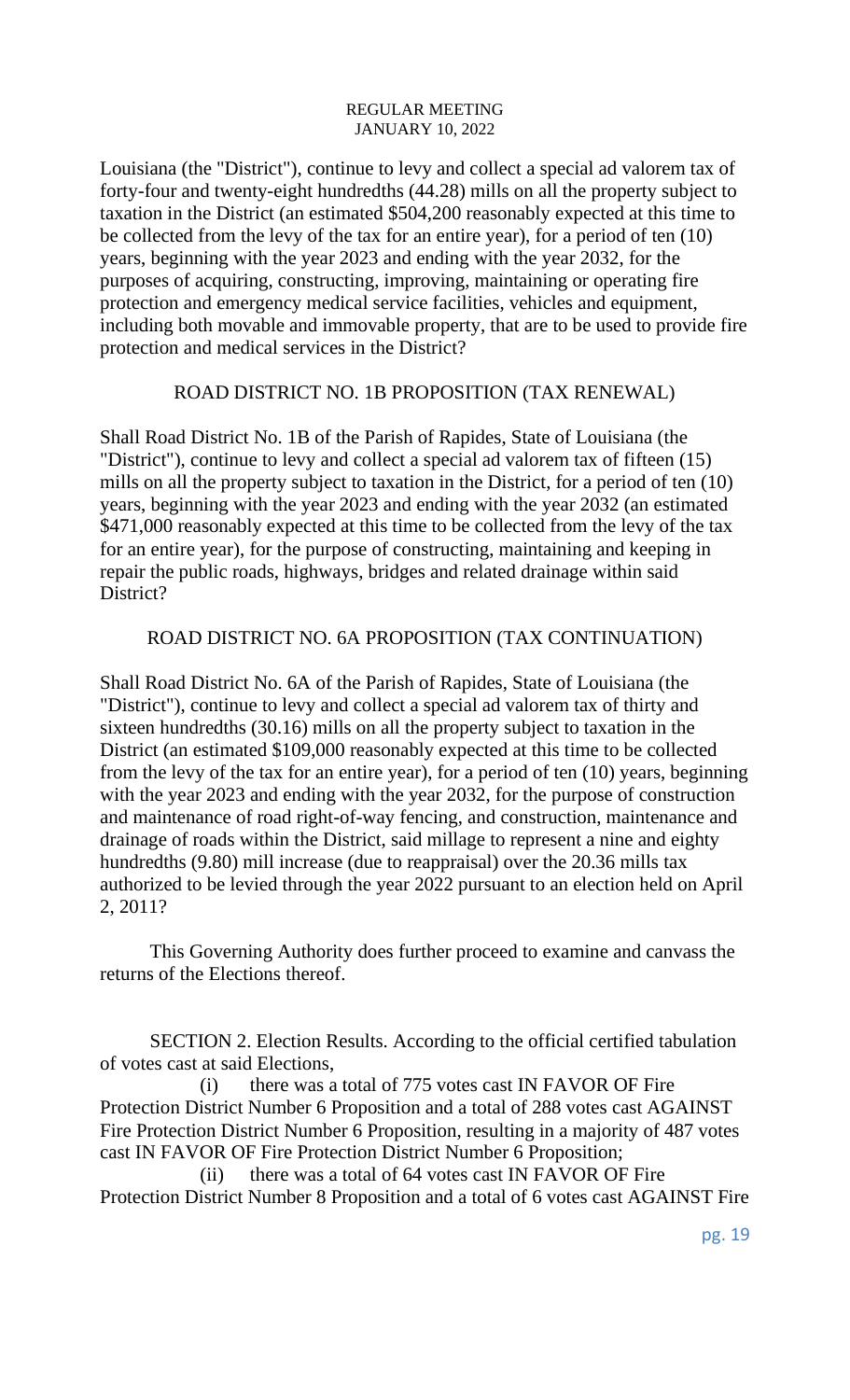Protection District Number 8 Proposition, resulting in a majority of 58 votes cast IN FAVOR OF Fire Protection District Number 8 Proposition;

(iii) there was a total of 63 votes cast IN FAVOR OF Road District No. 1B Proposition and a total of 30 votes cast AGAINST Road District No. 1B Proposition, resulting in a majority of 33 votes cast IN FAVOR OF Road District No. 1B Proposition; and

(iv) there was a total of 19 votes cast IN FAVOR OF Road District No. 6A Proposition and a total of 53 votes cast AGAINST Road District No. 6A Proposition, resulting in a majority of 34 votes cast AGAINST Road District No. 6A Proposition.

The Fire Protection District Number 6 Proposition, Fire Protection District Number 8 Proposition and Road District No. 1B Proposition were therefore duly CARRIED, and Road District No. 6A Proposition was therefore duly DEFEATED by a majority of the votes cast by the qualified electors voting at the Elections.

SECTION 3. Promulgation of Election Result. The results of said elections shall be promulgated by publication in the manner provided by law, after receipt from the Secretary of State's office of the actual costs of the elections, as required by Act 205 of the Regular Session of the Legislature of Louisiana for the year 2019.

SECTION 4. Declaration. The foregoing results of the Elections are hereby declared by this Governing Authority and shall be published as required by law. SECTION 5. Procès Verbal. A Procès Verbal of the canvass of the returns of the Elections shall be made and a certified copy thereof shall be forwarded to the Secretary of State, Baton Rouge, Louisiana, who shall record the same in his office; another certified copy thereof shall be forwarded to the Clerk of Court and Ex-Officio Recorder of Mortgages in and for the Parish of Rapides, who shall record the same in the Mortgage Records of said Parish; and another copy thereof shall be retained in the archives of this Governing Authority.

This resolution having been submitted to a vote, the vote thereon was as follows: YEAS: Rusty Wilder, David Johnson, Sean McGlothlin, Theodore Fountaine, III, Jay Scott, Joe Bishop, Davron "Bubba" Moreau, Oliver "Ollie" Overton, Jr. and Craig Smith NAYS: none

ABSENT: none And the resolution was declared adopted on this, the 10th day of January, 2022. \_\_\_\_\_\_\_\_\_\_\_\_\_\_\_\_\_\_\_\_\_\_\_ \_\_\_\_\_\_\_\_\_\_\_\_\_\_\_\_\_\_\_\_\_\_\_\_\_\_

Secretary President

PROCÈS VERBAL OF THE CANVASS OF THE VOTES CAST AT THE SPECIAL ELECTIONS HELD IN (I) FIRE PROTECTION DISTRICT NUMBER 6 OF THE PARISH OF RAPIDES, STATE OF LOUISIANA, (II) FIRE PROTECTION DISTRICT NUMBER 8 OF THE PARISH OF RAPIDES, STATE OF LOUISIANA, (III) ROAD DISTRICT NO. 1B OF THE PARISH OF

pg. 20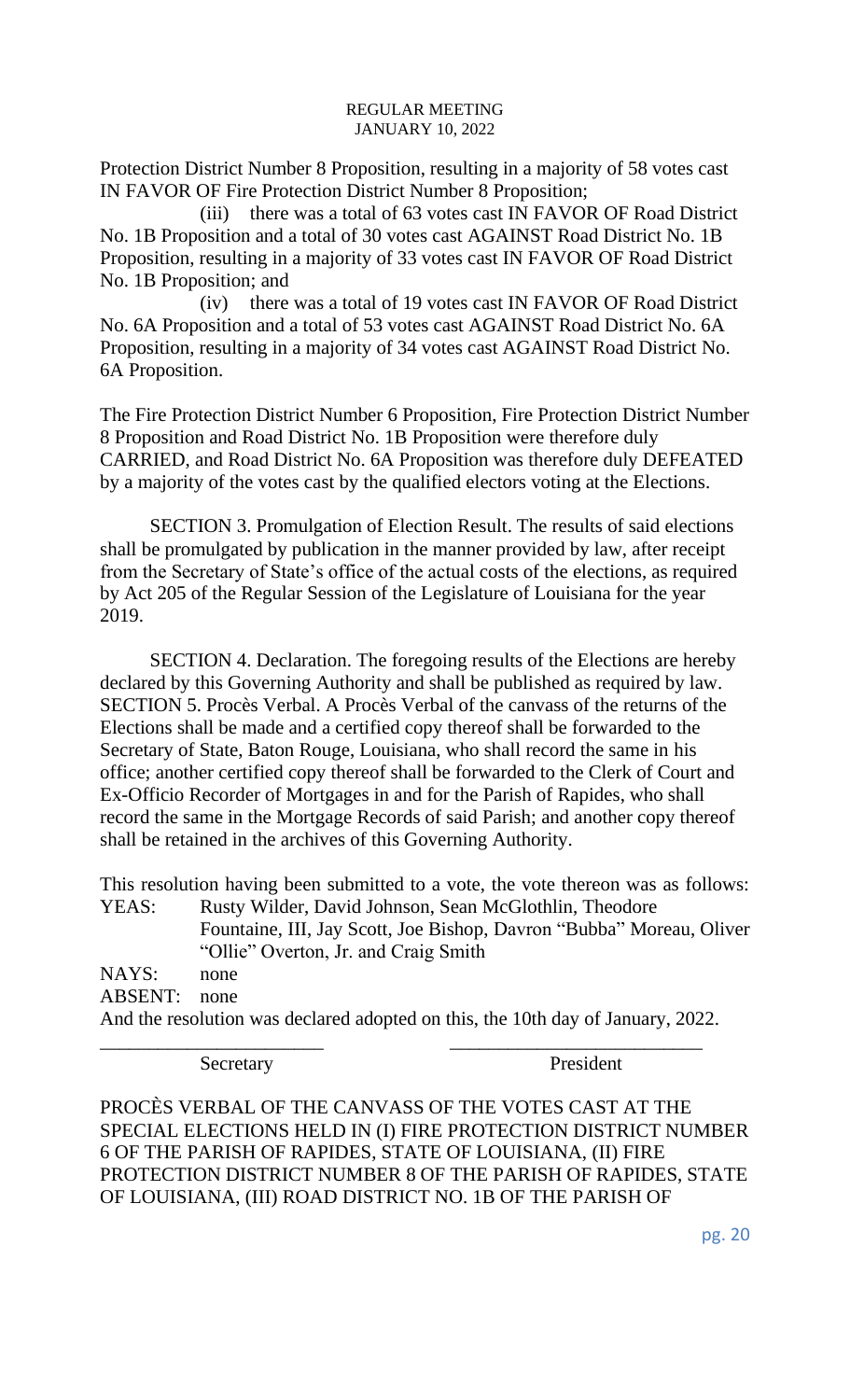# RAPIDES, STATE OF LOUISIANA AND (IV) ROAD DISTRICT NO. 6A OF THE PARISH OF RAPIDES, STATE OF LOUISIANA, ON SATURDAY, DECEMBER 11, 2021.

BE IT KNOWN AND REMEMBERED that on Monday, January 10, 2022, at 3:00 p.m., at its regular meeting place, the Police Jury Room of the Rapides Parish Courthouse, 2nd Floor, 701 Murray Street, Alexandria, Louisiana, the Police Jury of the Parish of Rapides, State of Louisiana (the "Governing Authority"), acting as the governing authority of (i) Fire Protection District Number 6 of the Parish of Rapides, State of Louisiana, (ii) Fire Protection District Number 8 of the Parish of Rapides, State of Louisiana, (iii) Road District No. 1B of the Parish of Rapides, State of Louisiana and (iv) Road District No. 6A of the Parish of Rapides, State of Louisiana (the "Districts"), and being the authority ordering the special elections held therein on Saturday, December 11, 2021, with the following members present:

Rusty Wilder, David Johnson, Sean McGlothlin, Theodore Fountaine, III, Jay Scott, Joe Bishop, Davron "Bubba" Moreau, Oliver "Ollie" Overton, Jr. and Craig Smith;

There being absent:None;

did, in open and public session, examine the official certified tabulations of votes cast at the said elections, and did examine and canvass the returns of the said elections, there having been submitted at said elections the following propositions, to wit:

# FIRE PROTECTION DISTRICT NUMBER 6 PROPOSITION (TAX RENEWAL)

Shall Fire Protection District Number 6 of the Parish of Rapides, State of Louisiana (the "District"), continue to levy and collect a special ad valorem tax of twenty and two hundredths (20.02) mills on all the property subject to taxation in the District (an estimated \$535,200 reasonably expected at this time to be collected from the levy of the tax for an entire year), for a period of ten (10) years, beginning with the year 2023 and ending with the year 2032, for the purpose of acquiring, constructing, improving, maintaining or operating fire protection facilities, vehicles and equipment, including both movable and immovable property, that are used to provide fire protection in the District?

# FIRE PROTECTION DISTRICT NUMBER 8 PROPOSITION (TAX RENEWAL)

Shall Fire Protection District Number 8 of the Parish of Rapides, State of Louisiana (the "District"), continue to levy and collect a special ad valorem tax of forty-four and twenty-eight hundredths (44.28) mills on all the property subject to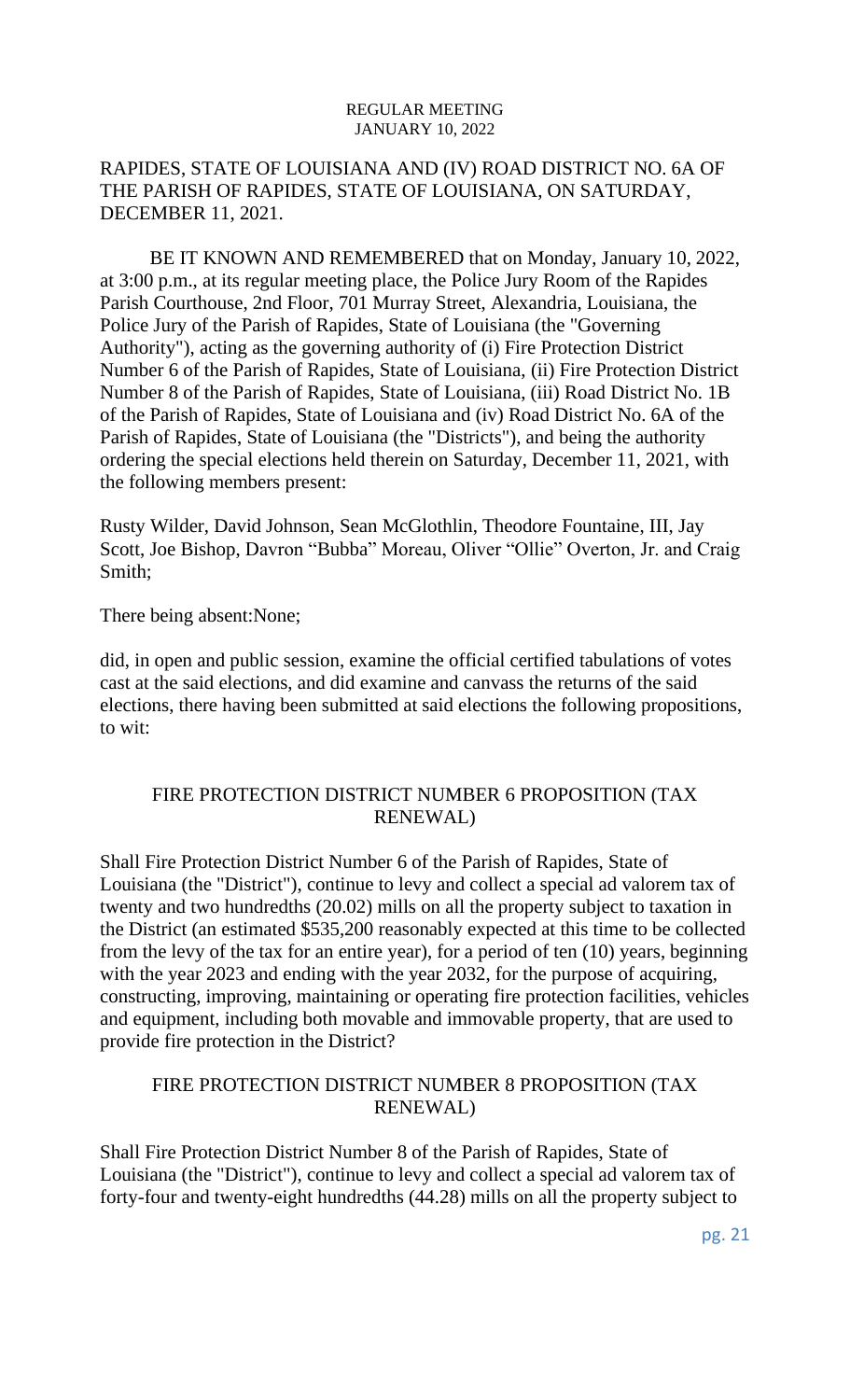taxation in the District (an estimated \$504,200 reasonably expected at this time to be collected from the levy of the tax for an entire year), for a period of ten (10) years, beginning with the year 2023 and ending with the year 2032, for the purposes of acquiring, constructing, improving, maintaining or operating fire protection and emergency medical service facilities, vehicles and equipment, including both movable and immovable property, that are to be used to provide fire protection and medical services in the District?

### ROAD DISTRICT NO. 1B PROPOSITION (TAX RENEWAL)

Shall Road District No. 1B of the Parish of Rapides, State of Louisiana (the "District"), continue to levy and collect a special ad valorem tax of fifteen (15) mills on all the property subject to taxation in the District, for a period of ten (10) years, beginning with the year 2023 and ending with the year 2032 (an estimated \$471,000 reasonably expected at this time to be collected from the levy of the tax for an entire year), for the purpose of constructing, maintaining and keeping in repair the public roads, highways, bridges and related drainage within said District?

### ROAD DISTRICT NO. 6A PROPOSITION (TAX CONTINUATION)

Shall Road District No. 6A of the Parish of Rapides, State of Louisiana (the "District"), continue to levy and collect a special ad valorem tax of thirty and sixteen hundredths (30.16) mills on all the property subject to taxation in the District (an estimated \$109,000 reasonably expected at this time to be collected from the levy of the tax for an entire year), for a period of ten (10) years, beginning with the year 2023 and ending with the year 2032, for the purpose of construction and maintenance of road right-of-way fencing, and construction, maintenance and drainage of roads within the District, said millage to represent a nine and eighty hundredths (9.80) mill increase (due to reappraisal) over the 20.36 mills tax authorized to be levied through the year 2022 pursuant to an election held on April 2, 2011?

There was found by said count and canvass that (i) there was a total of 775 votes cast IN FAVOR OF Fire Protection District Number 6 Proposition and a total of 288 votes cast AGAINST Fire Protection District Number 6 Proposition, as hereinabove set forth, and it was further found and determined that there was a majority of 487 votes cast IN FAVOR OF Fire Protection District Number 6 Proposition as hereinabove set forth, (ii) there was a total of 64 votes cast IN FAVOR OF Fire Protection District Number 8 Proposition No. 2 and a total of 6 votes cast AGAINST Fire Protection District Number 8 Proposition, as hereinabove set forth, and it was further found and determined that there was a majority of 58 votes cast IN FAVOR OF Fire Protection District Number 8 Proposition as hereinabove set forth, (iii) there was a total of 63 votes cast IN FAVOR OF Road District No. 1B Proposition and a total of 30 votes cast AGAINST Road District No. 1B Proposition, as hereinabove set forth, and it was further found and determined that there was a majority of 33 votes cast IN FAVOR

pg. 22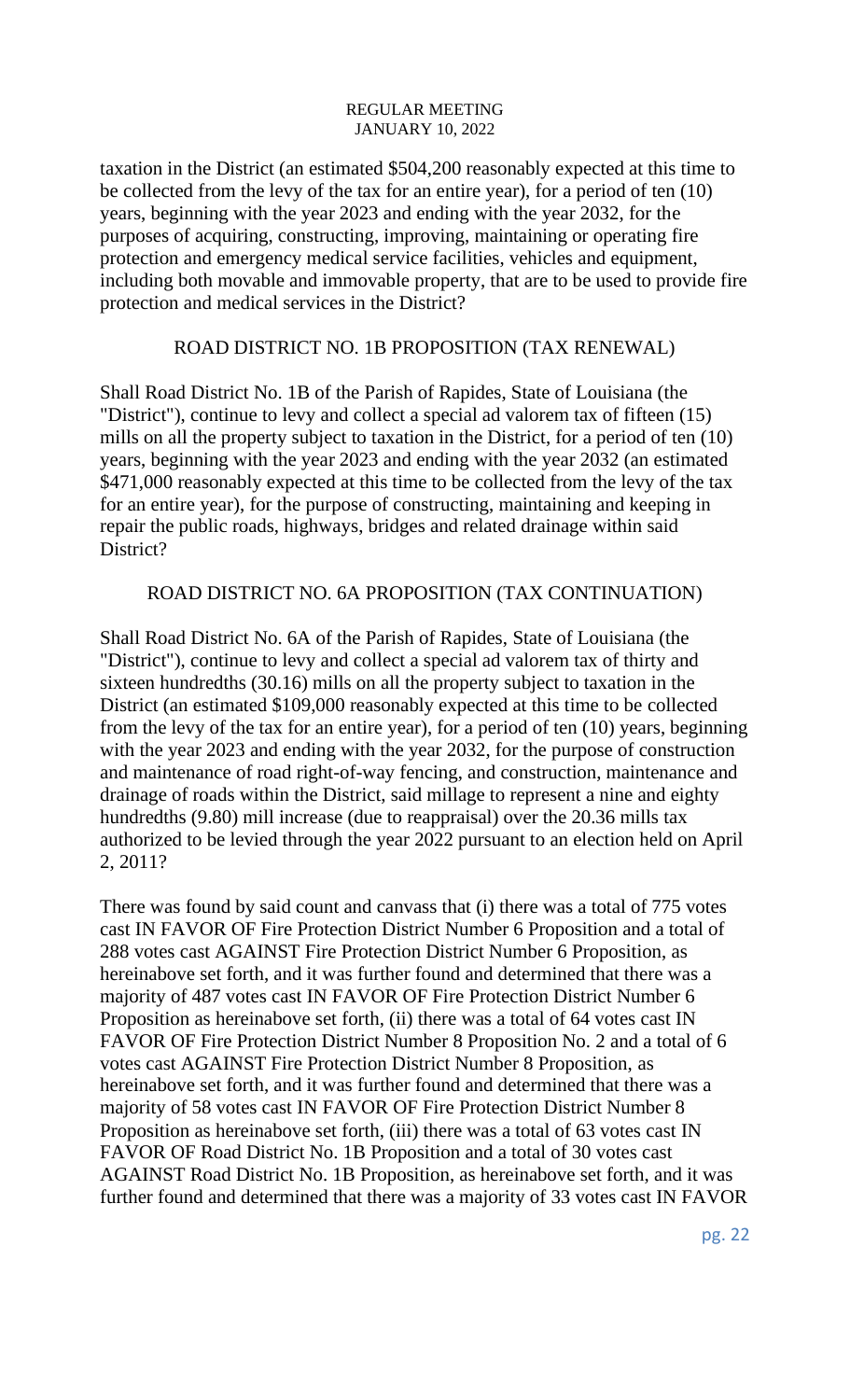OF Road District No. 1B Proposition as hereinabove set forth and (iv) there was a total of 19 votes cast IN FAVOR OF Road District No. 6A Proposition and a total of 53 votes cast AGAINST Road District No. 6A Proposition, as hereinabove set forth, and it was further found and determined that there was a majority of 34 votes cast AGAINST Road District No. 6A Proposition as hereinabove set forth.

Therefore, the Governing Authority did declare and proclaim and does hereby declare and proclaim in open and public session that the Fire Protection District Number 6 Proposition, Fire Protection District Number 8 Proposition and Road District No. 1B Proposition as hereinabove set forth were duly CARRIED and Road District No. 6A Proposition as hereinabove set forth was duly DEFEATED by a majority of the votes cast by the qualified electors voting at the said special elections held in the Districts on Saturday, December 11, 2021.

Results by precinct are available from the Secretary of this Governing Authority during regular business hours or via the Louisiana Secretary of State's website (voterportal.sos.la.gov).

Exhibit "A" attached hereto and made a part of this Procès Verbal is a copy of the Notice of Special Elections and proof of publication thereof.

THUS DONE AND SIGNED at Alexandria, Louisiana, on this, the 10th day of January, 2022.

ATTEST:

President

**Secretary** 

\_\_\_\_\_\_\_\_\_\_\_\_\_\_\_\_\_\_\_\_\_\_

EXHIBIT "A"

# NOTICE OF SPECIAL ELECTIONS

Pursuant to the provisions of a resolution adopted by the Police Jury of Parish of Rapides, State of Louisiana (the "Governing Authority"), acting as the governing authority of (i) Fire Protection District Number 6 of the Parish of Rapides, State of Louisiana, (ii) Fire Protection District Number 8 of the Parish of Rapides, State of Louisiana, (iii) Road District No. 1B of the Parish of Rapides, State of Louisiana, (iv) Road District No. 6A of the Parish of Rapides, State of Louisiana and (v) Sub-Road District No. 1 of Road District No. 2B (Ward 11) of the Parish of Rapides, State of Louisiana (the "Districts"), on August 9, 2021, NOTICE IS HEREBY GIVEN that special elections will be held within the Districts on SATURDAY, NOVEMBER 13, 2021, and that at the said elections there will be submitted to all registered voters in the Districts qualified and entitled to vote at the said elections under the Constitution and Laws of the State of Louisiana and the Constitution of the United States, the following propositions, to-wit: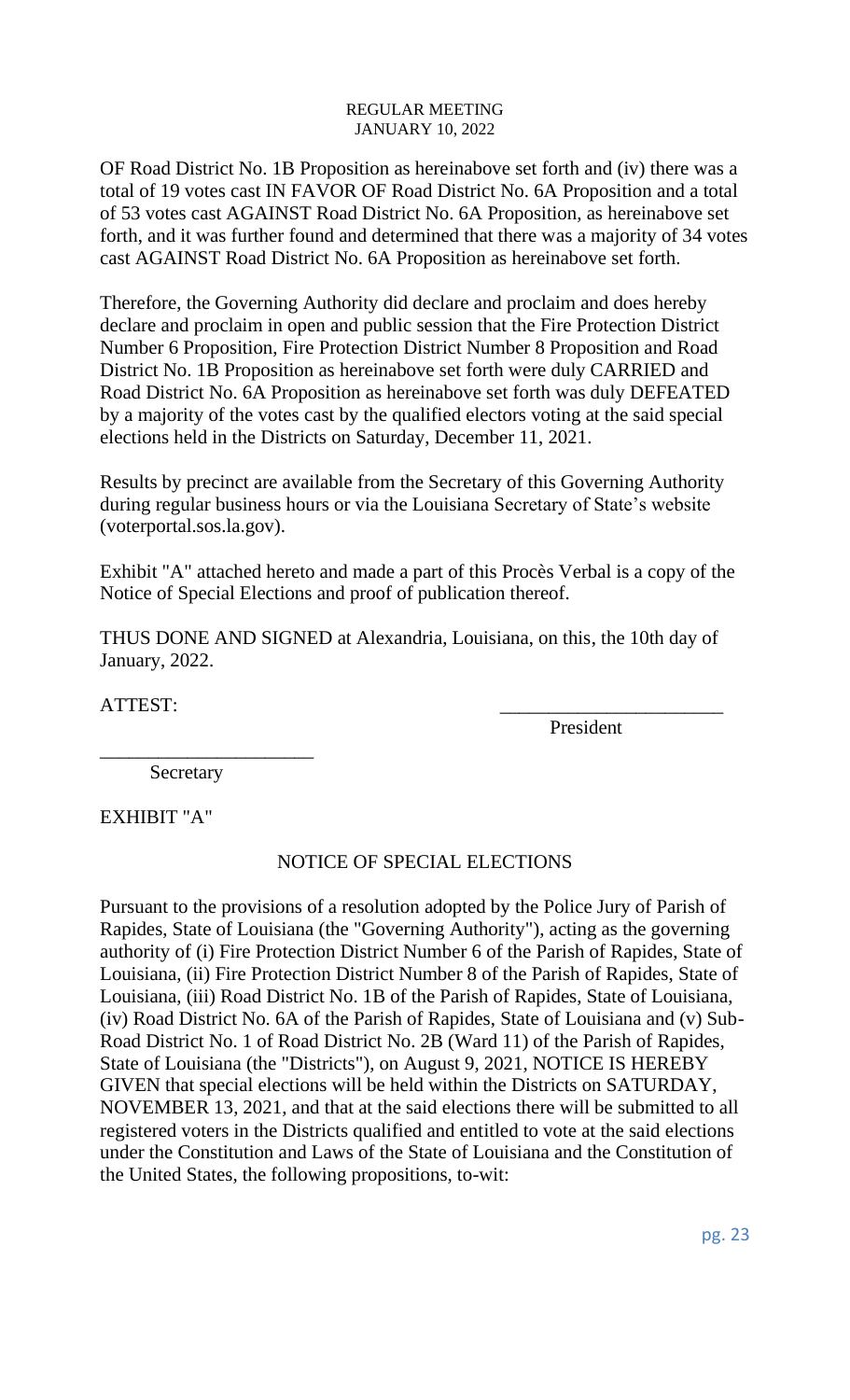# FIRE PROTECTION DISTRICT NUMBER 6 PROPOSITION (TAX RENEWAL)

Shall Fire Protection District Number 6 of the Parish of Rapides, State of Louisiana (the "District"), continue to levy and collect a special ad valorem tax of twenty and two hundredths (20.02) mills on all the property subject to taxation in the District (an estimated \$535,200 reasonably expected at this time to be collected from the levy of the tax for an entire year), for a period of ten (10) years, beginning with the year 2023 and ending with the year 2032, for the purpose of acquiring, constructing, improving, maintaining or operating fire protection facilities, vehicles and equipment, including both movable and immovable property, that are used to provide fire protection in the District?

# FIRE PROTECTION DISTRICT NUMBER 8 PROPOSITION (TAX RENEWAL)

Shall Fire Protection District Number 8 of the Parish of Rapides, State of Louisiana (the "District"), continue to levy and collect a special ad valorem tax of forty-four and twenty-eight hundredths (44.28) mills on all the property subject to taxation in the District (an estimated \$504,200 reasonably expected at this time to be collected from the levy of the tax for an entire year), for a period of ten (10) years, beginning with the year 2023 and ending with the year 2032, for the purposes of acquiring, constructing, improving, maintaining or operating fire protection and emergency medical service facilities, vehicles and equipment, including both movable and immovable property, that are to be used to provide fire protection and medical services in the District?

# ROAD DISTRICT NO. 1B PROPOSITION (TAX RENEWAL)

Shall Road District No. 1B of the Parish of Rapides, State of Louisiana (the "District"), continue to levy and collect a special ad valorem tax of fifteen (15) mills on all the property subject to taxation in the District, for a period of ten (10) years, beginning with the year 2023 and ending with the year 2032 (an estimated \$471,000 reasonably expected at this time to be collected from the levy of the tax for an entire year), for the purpose of constructing, maintaining and keeping in repair the public roads, highways, bridges and related drainage within said District?

# ROAD DISTRICT NO. 6A PROPOSITION (TAX CONTINUATION)

Shall Road District No. 6A of the Parish of Rapides, State of Louisiana (the "District"), continue to levy and collect a special ad valorem tax of thirty and sixteen hundredths (30.16) mills on all the property subject to taxation in the District (an estimated \$109,000 reasonably expected at this time to be collected from the levy of the tax for an entire year), for a period of ten (10) years, beginning with the year 2023 and ending with the year 2032, for the purpose of construction and maintenance of road right-of-way fencing, and construction, maintenance and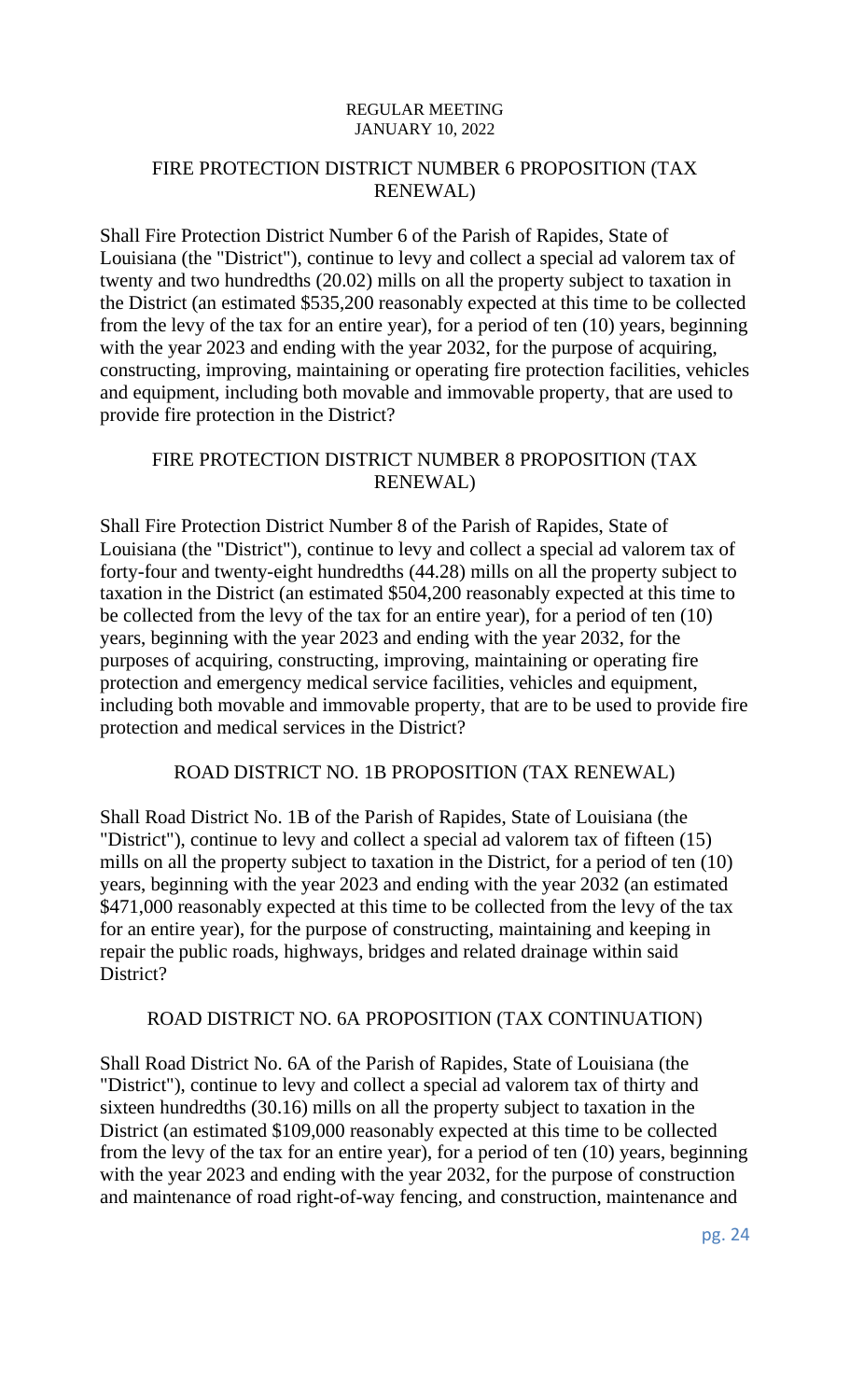drainage of roads within the District, said millage to represent a nine and eighty hundredths (9.80) mill increase (due to reappraisal) over the 20.36 mills tax authorized to be levied through the year 2022 pursuant to an election held on April 2, 2011?

### SUB-ROAD DISTRICT NO. 1 OF ROAD DISTRICT NO. 2B (WARD 11) PROPOSITION (TAX)

Shall Sub-Road District No. 1 of Road District No. 2B (Ward 11) of the Parish of Rapides, State of Louisiana (the "District"), levy a twenty (20) mills tax on all the property subject to taxation in the District (an estimated \$241,200 reasonably expected at this time to be collected from the levy of the tax for an entire year) for a period of ten (10) years, beginning with the year 2022 and ending with the year 2031, for the purpose of constructing, improving, maintaining and keeping in repair the public roads, highways and bridges and drainage facilities within the District?

Said special election for Fire Protection District Number 6 will be held at the polling places at the following precincts of the District which polls will open at seven o'clock (7:00) a.m. and close at eight o'clock (8:00) p.m., in accordance with the provisions of La. R.S. 18:541, to wit:

### **PRECINCTS**

N17(PART) N22(PART) N23 N24AK N24LZ N25 N26AK(PART) N26LZ(PART) N27(PART)

Said special election for Fire Protection District Number 8 will be held at the polling places at the following precincts of the District which polls will open at seven o'clock (7:00) a.m. and close at eight o'clock (8:00) p.m., in accordance with the provisions of La. R.S. 18:541, to wit:

### **PRECINCTS**  S01(PART) S05(PART) 08(PART)

Said special election for Road District No. 1B will be held at the polling places at the following precincts of the District which polls will open at seven o'clock (7:00) a.m. and close at eight o'clock (8:00) p.m., in accordance with the provisions of La. R.S. 18:541, to wit: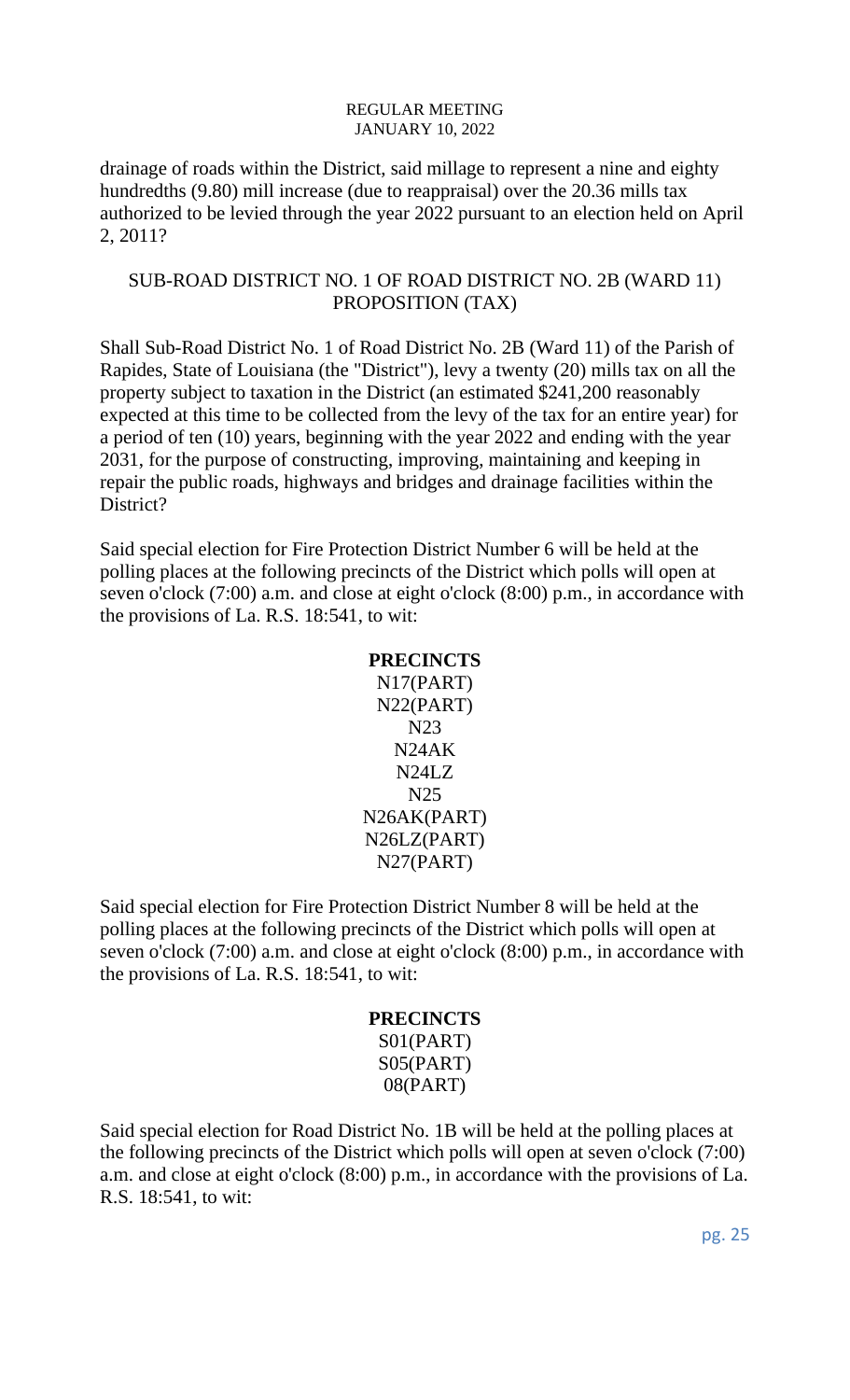JANUARY 10, 2022 **PRECINCTS** C05(PART) C11A(PART) C14(PART) C15(PART) C21AK(PART) C21LZ(PART) C22(PART) C23(PART) C24(PART) C25(PART) C33(PART) C34(PART) C35(PART) C36AK(PART) C36LZ(PART) C37A(PART) C37B(PART) C38A(PART) C38B(PART) C39(PART) C41(PART) C42(PART) S07(PART) S15(PART)

REGULAR MEETING

Said special election for Road District No. 6A will be held at the polling places at the following precincts of the District which polls will open at seven o'clock (7:00) a.m. and close at eight o'clock (8:00) p.m., in accordance with the provisions of La. R.S. 18:541, to wit:

# **PRECINCTS**

S27(PART) S28(PART) S29

Said special election for Sub-Road District No. 1 of Road District No. 2B (Ward 11) will be held at the polling places at the following precincts of the District which polls will open at seven o'clock (7:00) a.m. and close at eight o'clock (8:00) p.m., in accordance with the provisions of La. R.S. 18:541, to wit:

# **PRECINCTS**

N12(PART) N17(PART) N22(PART) N23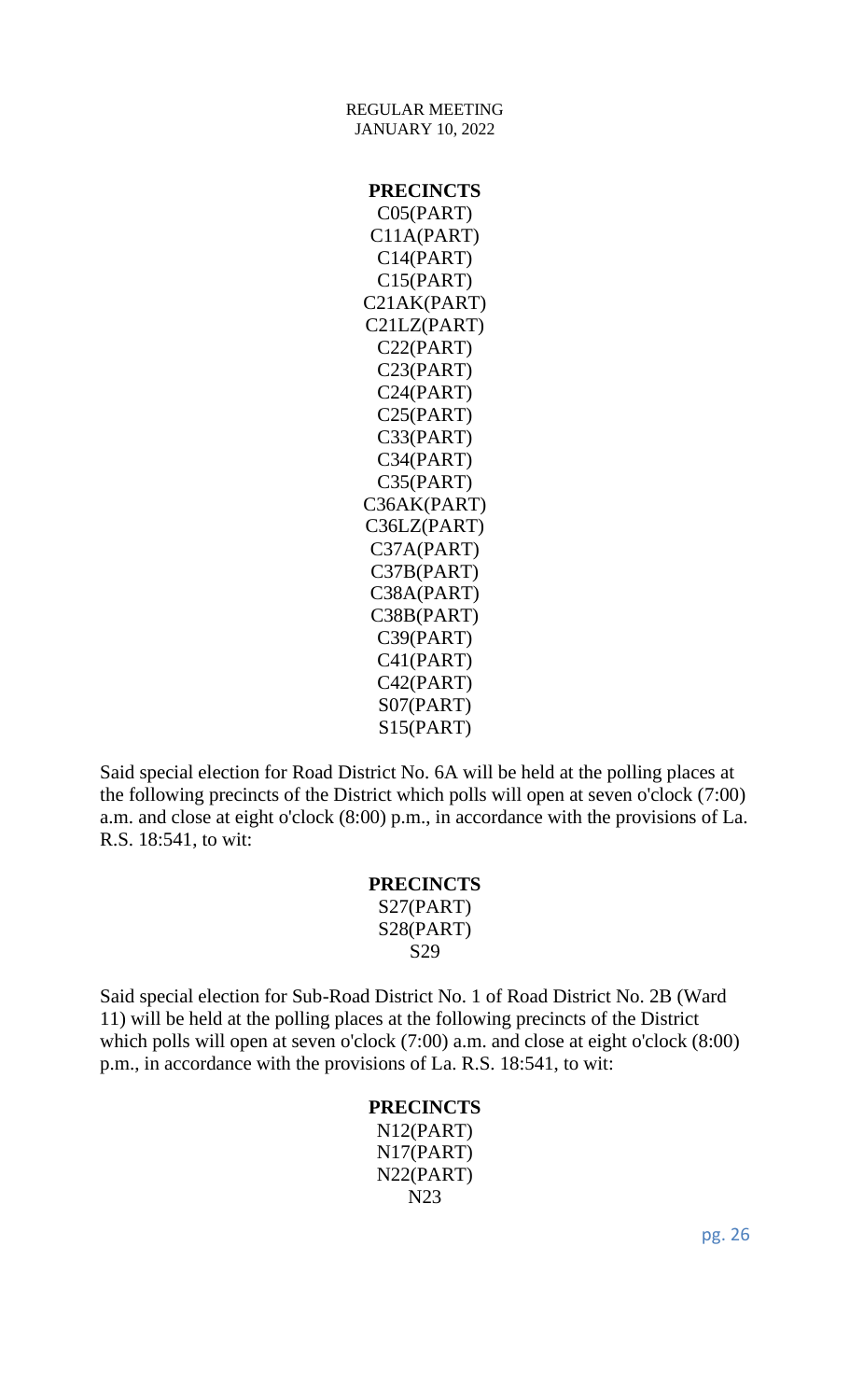# REGULAR MEETING JANUARY 10, 2022 N24AK N24LZ N25 N26AK(PART) N26LZ(PART)

The polling places for the precincts in the Districts are hereby designated as the polling places at which to hold the said elections, and the Commissioners-in-Charge and Commissioners, respectively, shall be those persons designated according to law.

The estimated cost of the Fire Protection District Number 6 election as determined by the Secretary of State based upon the provisions of Chapter 8-A of Title 18 and actual costs of similar elections is \$15,500.

The estimated cost of the Fire Protection District Number 8 election as determined by the Secretary of State based upon the provisions of Chapter 8-A of Title 18 and actual costs of similar elections is \$7,700.

The estimated cost of the Road District No. 1B election as determined by the Secretary of State based upon the provisions of Chapter 8-A of Title 18 and actual costs of similar elections is \$35,100.

The estimated cost of the Road District No. 6A election as determined by the Secretary of State based upon the provisions of Chapter 8-A of Title 18 and actual costs of similar elections is \$7,900.

The estimated cost of the Sub-Road District No. 1 of Road District No. 2B (Ward 11) election as determined by the Secretary of State based upon the provisions of Chapter 8-A of Title 18 and actual costs of similar elections is \$15,400.

Notice is further given that a portion of the monies collected from the taxes described in the Propositions shall be remitted to certain state and statewide retirement systems in the manner required by law.

The said special elections will be held in accordance with the applicable provisions of Chapter 5 and Chapter 6-A of Title 18 of the Louisiana Revised Statutes of 1950, as amended, and other constitutional and statutory authority, and the officers appointed to hold the said elections, as provided in this Notice of Special Elections, or such substitutes therefor as may be selected and designated in accordance with La. R.S. 18:1287, will make due returns thereof to said Governing Authority, and NOTICE IS HEREBY FURTHER GIVEN that the Governing Authority will meet at its regular meeting place, the Police Jury Room of the Rapides Parish Courthouse, 2nd Floor, 701 Murray Street, Alexandria, Louisiana on MONDAY, DECEMBER 13, 2021, at THREE O'CLOCK (3:00) P.M., and shall then and there in open and public session proceed to examine and canvass the returns and declare the result of the said special elections. All registered voters of the Districts are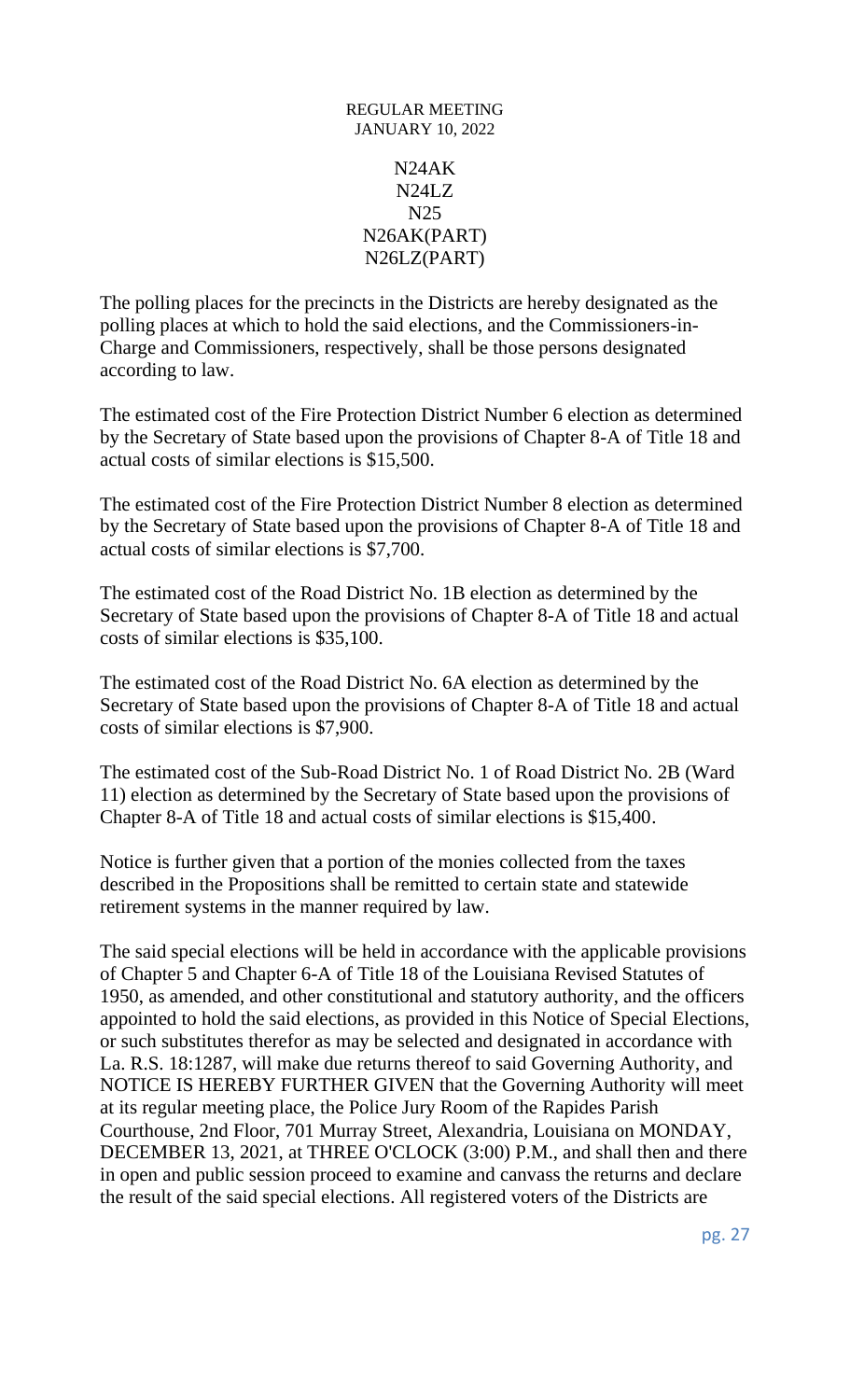entitled to vote at said special elections and voting machines will be used.

THUS DONE AND SIGNED at Alexandria, Louisiana, on this, the 9th day of August, 2021

ATTEST: /s/ Craig Smith President

/s/ Laurel Smith Secretary



11201 Third St. Alexandria, La 71306

A GANNETT NEWSPAPER

**AFFIDAVIT OF PUBLICATION** 

PHONE: (318) 487-6476 FAX: (318) 487-6488

# of Affidavits1 Account No.: SHR-X15840

Ad No.: 0004865172 Ad Total: 615.00

This is not an invoice

RAPIDES PARISH POLICE JURY<br>701 MURRAY ST STE 201<br>ALEXANDRIA, LA 71301

PO#: NOE Various

 $\mathcal{I}^{\mathfrak{a}}$ 

I,  $\frac{\mathcal{N}_{\mathcal{U}}\mathcal{U}_{\mathcal{U}}\mathcal{U}_{\mathcal{U}}\mathcal{U}_{\mathcal{U}}\mathcal{U}_{\mathcal{U}}\mathcal{U}_{\mathcal{U}}\mathcal{U}_{\mathcal{U}}\mathcal{U}_{\mathcal{U}}\mathcal{U}_{\mathcal{U}}\mathcal{U}_{\mathcal{U}}\mathcal{U}_{\mathcal{U}}\mathcal{U}_{\mathcal{U}}\mathcal{U}_{\mathcal{U}}\mathcal{U}_{\mathcal{U}}\mathcal{U}_{\mathcal{U}}\mathcal{U}_{\mathcal{U}}\mathcal{U}_{\mathcal{U}}\mathcal{U}_{\mathcal{U$ from my personal knowledge and reference to the files of said publication, the advertisement of

4865172 NOTICE OF SPECIAL ELECTION Pursuant to the provisions of a resolution adopted by the Police Jury of Parish of<br>Rapides, State of Louisiana (the "Gover

was published in THE TOWN TALK on the following date(s):

August 20, 2021 August 27, 2021 September 03, 2021 September 10, 2021

VINCORP aceps **LEGAL CLERK** 

Sworn to and subscribed before me this 10 day of September, 2021.

Bei Notary Public. State of Wisconsin. County of Brown

 $7$   $25$ My commission expires SARAH BERTELSEN

Notary Public State of Wisconsin

pg. 28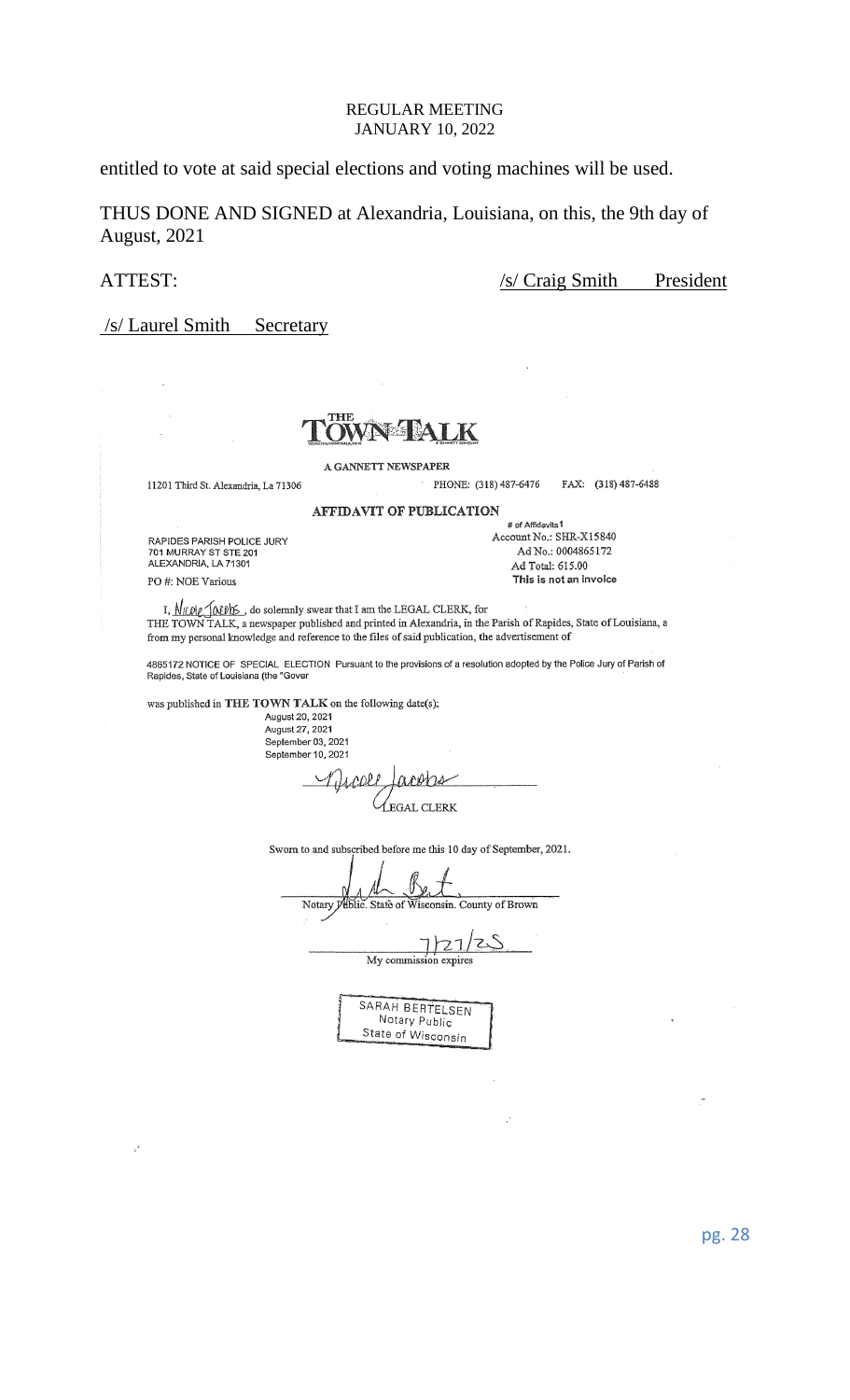### PROCLAMATION

I, the undersigned President of the Policy Jury of the Parish of Rapides, State of Louisiana, acting as the governing authority of (i) Fire Protection District Number 6 of the Parish of Rapides, State of Louisiana, (ii) Fire Protection District Number 8 of the Parish of Rapides, State of Louisiana, (iii) Road District No. 1B of the Parish of Rapides, State of Louisiana and (iv) Road District No. 6A of the Parish of Rapides, State of Louisiana (the "Districts"), do hereby declare, proclaim and announce that the Fire Protection District Number 6 Proposition, Fire Protection District Number 8 Proposition and Road District No. 1B Proposition submitted at the special elections held in the Districts on Saturday, December 11, 2021, were CARRIED and Road District No. 6A Proposition submitted at the special election held on Saturday, December 11, 2021 was DEFEATED by a majority of the votes cast at the said special elections, all as described and set out in the above Procès Verbal.

THUS DONE AND SIGNED at Alexandria, Louisiana, on this, the 10th day of January, 2022.

### STATE OF LOUISIANA PARISH OF RAPIDES

I, the undersigned President of the Policy Jury of the Parish of Rapides, State of Louisiana (the "Governing Authority"), the governing authority of (i) Fire Protection District Number 6 of the Parish of Rapides, State of Louisiana, (ii) Fire Protection District Number 8 of the Parish of Rapides, State of Louisiana, (iii) Road District No. 1B of the Parish of Rapides, State of Louisiana and (iv) Road District No. 6A of the Parish of Rapides, State of Louisiana (the "Districts"), do hereby certify that the foregoing pages constitute a true and correct copy of the proceedings and Procès Verbal made by said Governing Authority on January 10, 2022, providing for canvassing the returns and declaring the results of the special elections held in the Districts on Saturday, December 11, 2021, to authorize the levy of special taxes therein.

IN FAITH WHEREOF, witness my official signature at Alexandria, Louisiana, on this, the 10th day of January, 2022.

The following resolution was offered by Mr. Joe Bishop and seconded by Mr. Ollie Overton:

### RESOLUTION

A resolution ordering and calling special elections to be held in (i) the Parish of Rapides, State of Louisiana, (ii) Road District No. 9B of the Parish of Rapides, State of Louisiana, (iii) Fire Protection District Number 3 of the Parish of Rapides, State of Louisiana, (iv) Fire Protection District Number 5 of the Parish of Rapides, State of Louisiana, (v) Fire Protection District No. 7 of the Parish of Rapides, State of Louisiana, (vi) Fire Protection District No. 11 of the Parish of Rapides, State of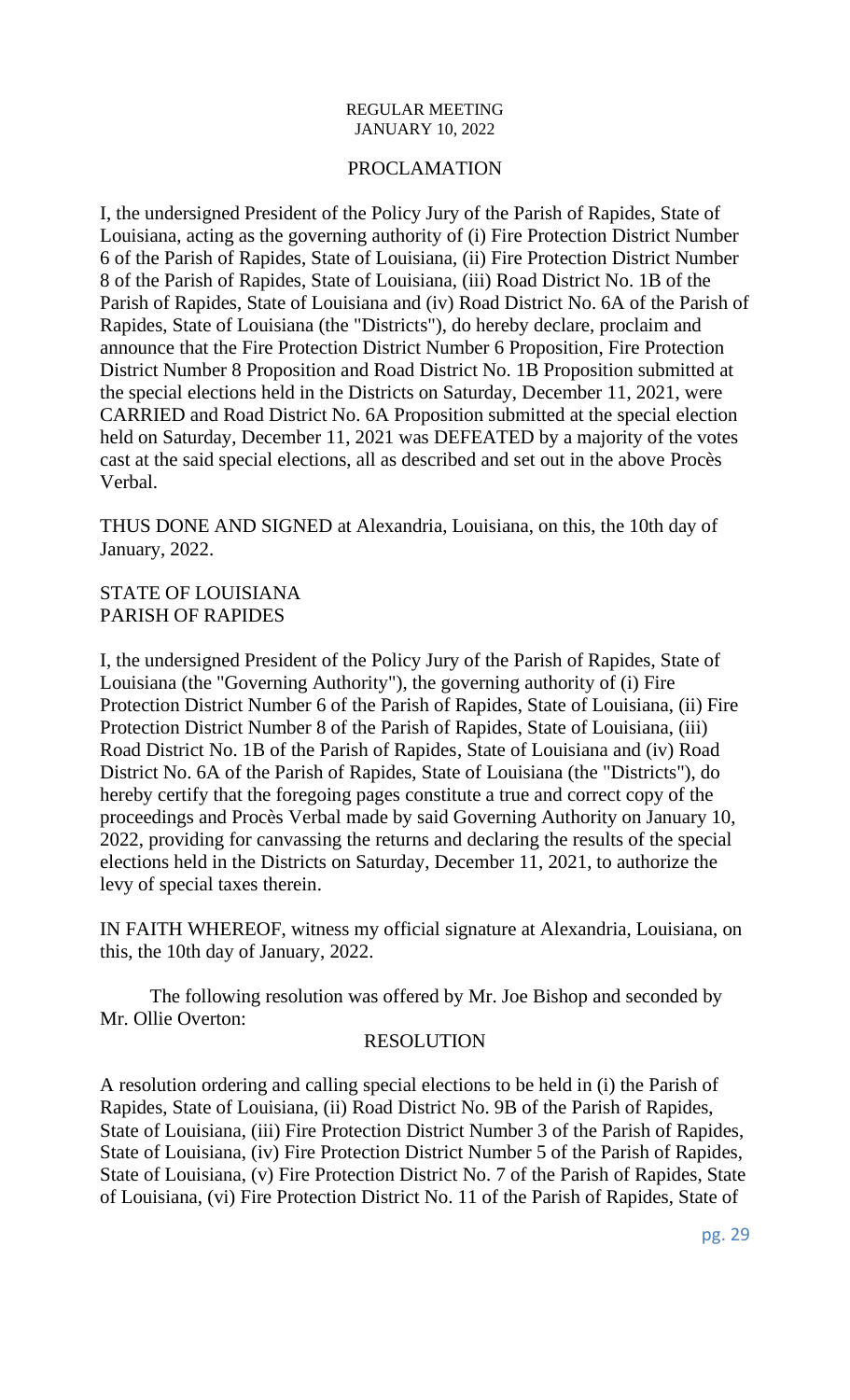Louisiana, (vii) Service Area No. 2 of Fire Protection District No. 11 of the Parish of Rapides, State of Louisiana, (viii) Fire Protection District No. 15 of the Parish of Rapides, State of Louisiana and (ix) Fire Protection District No. 16 of the Parish of Rapides, State of Louisiana, to authorize the renewal or continuation of special taxes therein and (x) Fire Protection District Number 9 of the Parish of Rapides, State of Louisiana, to authorize the issuance of general obligation bonds therein; making application to the State Bond Commission and providing for other matters in connection therewith.

BE IT RESOLVED by the Police Jury of of the Parish of Rapides, State of Louisiana (the "Governing Authority"), acting as the governing authority of (i) the Parish of Rapides, State of Louisiana, (ii) Road District No. 9B of the Parish of Rapides, State of Louisiana, (iii) Fire Protection District Number 3 of the Parish of Rapides, State of Louisiana, (iv) Fire Protection District Number 5 of the Parish of Rapides, State of Louisiana, (v) Fire Protection District No. 7 of the Parish of Rapides, State of Louisiana, (vi) Fire Protection District No. 11 of the Parish of Rapides, State of Louisiana, (vii) Service Area No. 2 of Fire Protection District No. 11 of the Parish of Rapides, State of Louisiana, (viii) Fire Protection District No. 15 of the Parish of Rapides, State of Louisiana, (ix) Fire Protection District No. 16 of the Parish of Rapides, State of Louisiana and (x) Fire Protection District Number 9 of the Parish of Rapides, State of Louisiana (the "Parish and Districts"), that:

SECTION 1. Election Call. Subject to the approval of the State Bond Commission and under the authority conferred by the Constitution of the State of Louisiana of 1974, including Article VI, Sections 32 and 33 thereof, Part II of Chapter 4 of Subtitle II of Title 39 of the Louisiana Revised Statutes of 1950, as amended, the applicable provisions of the Louisiana Election Code, and other constitutional and statutory authority, special elections are hereby called and ordered to be held in the Parish and Districts on SATURDAY, APRIL 30, 2022, between the hours of seven o'clock (7:00) a.m. and eight o'clock (8:00) p.m., in accordance with the provisions of La. R.S. 18:541, and at the said elections there shall be submitted to all registered voters qualified and entitled to vote at the said elections under the Constitution and laws of this State and the Constitution of the United States, the following propositions, to-wit:

### PARISHWIDE PROPOSITIOIN (LIBRARY MILLAGE RENEWAL)

Shall the Parish of Rapides, State of Louisiana (the "Parish"), continue to levy and collect a special ad valorem tax of seven and eight-hundredths (7.08) mills on all property subject to taxation in the Parish, for a period of ten (10) years, beginning with the year 2024 and ending with the year 2033 (an estimated \$7,174,000) reasonably expected at this time to be collected from the levy of the tax for an entire year), for the purpose of improving, constructing, maintaining and operating the Rapides Parish Library and its branches, title to which is, and shall be, in the public?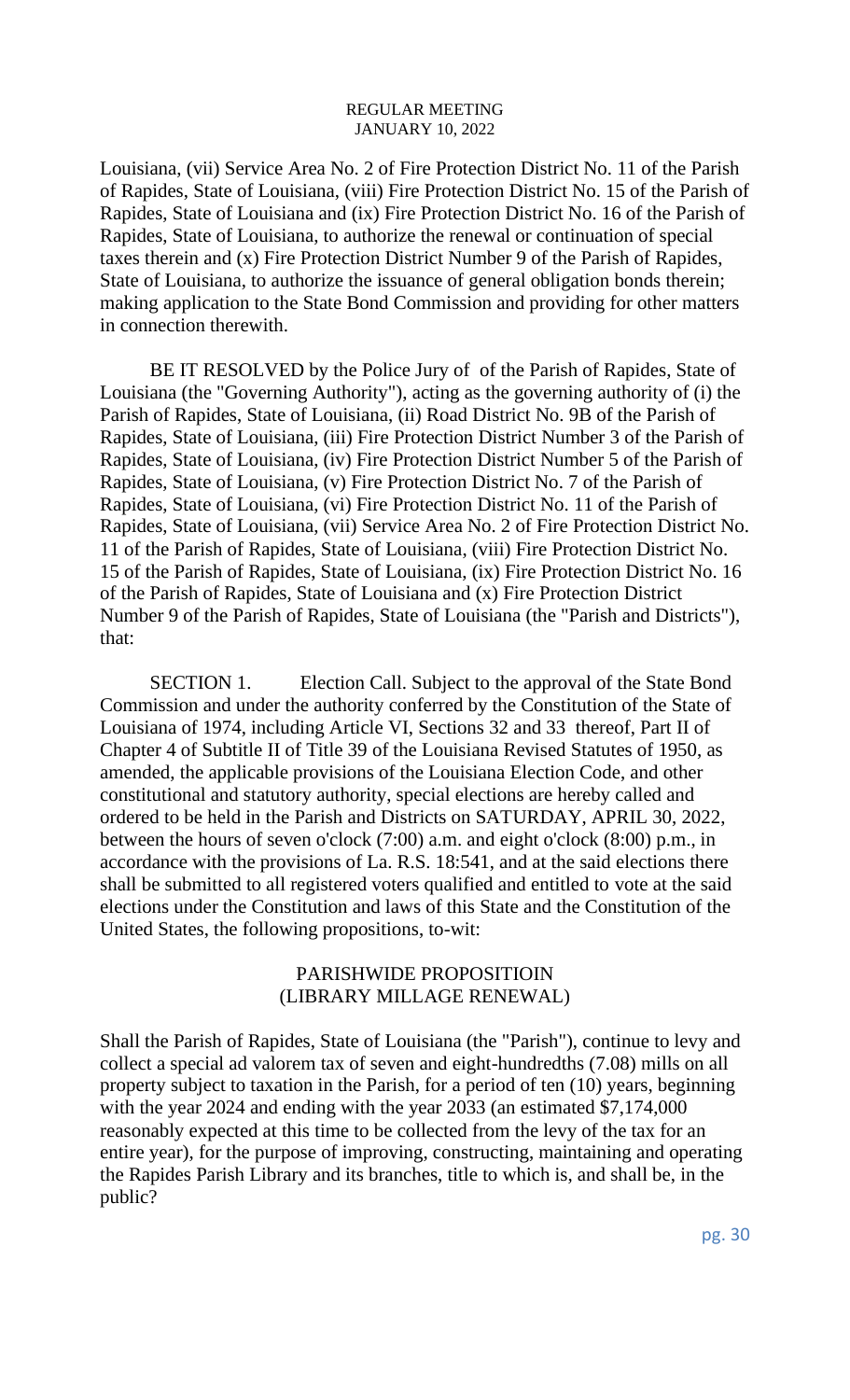# ROAD DISTRICT NO. 9B PROPOSITION (MILLAGE RENEWAL)

Shall Road District No. 9B of the Parish of Rapides, State of Louisiana (the "District"), continue to levy and collect a special ad valorem tax of ten and ninetyeight hundredths (10.98) mills on all the property subject to taxation in said District (an estimated \$380,600 reasonably expected at this time to be collected from the levy of the tax for an entire year), for a period of ten (10) years, beginning with the year 2024 and ending with the year 2033, for the purpose of constructing, maintaining, and keeping in repair the public roads, highways, and bridges within said District, including road drainage, road safety warnings and road illumination?

# FIRE PROTECTION DISTRICT NUMBER 3 (ALPINE) PROPOSITION (MILLAGE CONTINUATION)

Shall Fire Protection District Number 3 of the Parish of Rapides, State of Louisiana (the "District"), continue to levy and collect a special ad valorem tax of twenty-two and fifty-seven hundredths (22.57) mills on all the property subject to taxation in said District (an estimated \$1,854,000 reasonably expected at this time to be collected from the levy of the tax for an entire year), for a period of ten (10) years, beginning with the year 2024 and ending with the year 2033, for the purpose of acquiring, constructing, improving, maintaining or operating fire protection and emergency medical service facilities, vehicles and equipment, including both movable and immovable property, that are to be used to provide fire protection and medical services in the District, said millage to represent a one and thirty-six hundredths (1.36) mills increase (due to reappraisal) over the 21.21 mills tax authorized to be levied through the year 2023 pursuant to an election held on May 3, 2014?

### FIRE PROTECTION DISTRICT NUMBER 5 (OAKHILL) PROPOSITION (MILLAGE RENEWAL)

Shall Fire Protection District Number 5 of the Parish of Rapides, State of Louisiana (the "District"), continue to levy and collect a special ad valorem tax of forty-one and sixty-six hundredths (41.66) mills on all the property subject to taxation in said District (an estimated \$553,500 reasonably expected at this time to be collected from the levy of the tax for an entire year), for a period of ten (10) years, beginning with the year 2024 and ending with the year 2033, for the purpose of acquiring, constructing, improving, maintaining or operating fire protection and emergency medical service facilities, vehicles and equipment, including both movable and immovable property, that are to be used to provide fire protection and medical services in the District?

# FIRE PROTECTION DISTRICT NO. 7 (RUBY-KOLIN) PROPOSITION (MILLAGE RENEWAL)

Shall Fire Protection District No. 7 of the Parish of Rapides, State of Louisiana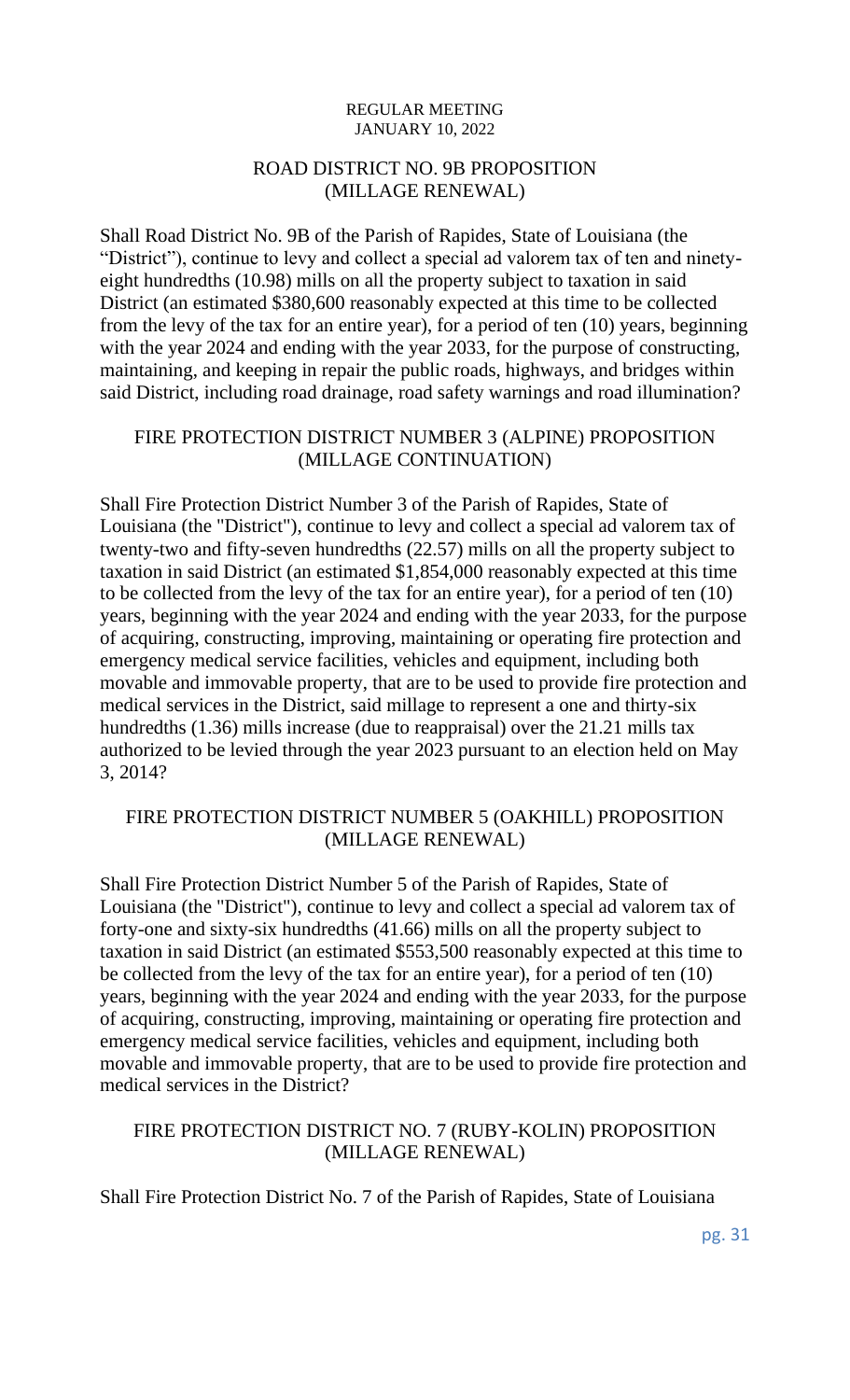(the "District"), continue to levy a special tax of twenty-six and four hundredths (26.04) mills on all the property subject to taxation in said District (an estimated \$580,400 reasonably expected at this time to be collected from the levy of the tax for an entire year), for a period of ten (10) years, beginning with the year 2025 and ending with the year 2034, for the purpose of constructing, operating and maintaining fire protection facilities and paying the costs of obtaining water for fire protection purposes?

# FIRE PROTECTION DISTRICT NO. 11 (SPRING CREEK) PROPOSITION (MILLAGE CONTINUATION)

Shall Fire Protection District No. 11 of the Parish of Rapides, State of Louisiana (the "District"), continue to levy a special tax of thirty-seven and seventy-seven hundredths (37.77) mills on all property subject to taxation in said District (an estimated \$212,000 reasonably expected at this time to be collected from the levy of the tax for an entire year), for a period of ten (10) years, beginning with the year 2025 and ending with the year 2034, for the purpose of constructing, operating and maintaining fire protection facilities and paying the costs of obtaining water for fire protection purposes, said millage to represent a four and sixty-one hundredths (4.61) mills increase (due to reappraisal) over the 33.16 mills tax authorized to be levied through the year 2024 pursuant to an election held on October 19, 2013?

# SERVICE AREA NO. 2 OF FIRE PROTECTION DISTRICT NO. 11 PROPOSITION (SPRING CREEK) (MILLAGE CONTINUATION)

Shall Fire Protection District No. 11 of the Parish of Rapides, State of Louisiana, continue to levy and collect a special ad valorem tax of fifty-three and sixty-seven hundredths (53.67) mills on all the property subject to taxation in Service Area No. 2 (an estimated \$58,900 reasonably expected at this time to be collected from the levy of the tax for an entire year), for a period of ten (10) years, beginning with the year 2024 and ending with the year 2033, for the purpose of acquiring, constructing, improving, maintaining or operating fire protection and emergency medical service facilities, vehicles and equipment, including both movable and immovable property, that are to be used to provide fire protection and medical services in the Service Area, said millage to represent a seven and eighty-two hundredths (7.82) mills increase (due to reappraisal) over the 45.85 mills tax authorized to be levied through the year 2023 pursuant to an election held on May 3, 2014?

# FIRE PROTECTION DISTRICT NO. 15 (TAYLOR HILL) PROPOSITION (MILLAGE RENEWAL)

Shall Fire Protection District No. 15 of the Parish of Rapides, State of Louisiana (the "District"), continue to levy a special tax of twenty-five (25) mills on all the property subject to taxation in said District (an estimated \$170,600 reasonably expected at this time to be collected from the levy of the tax for an entire year), for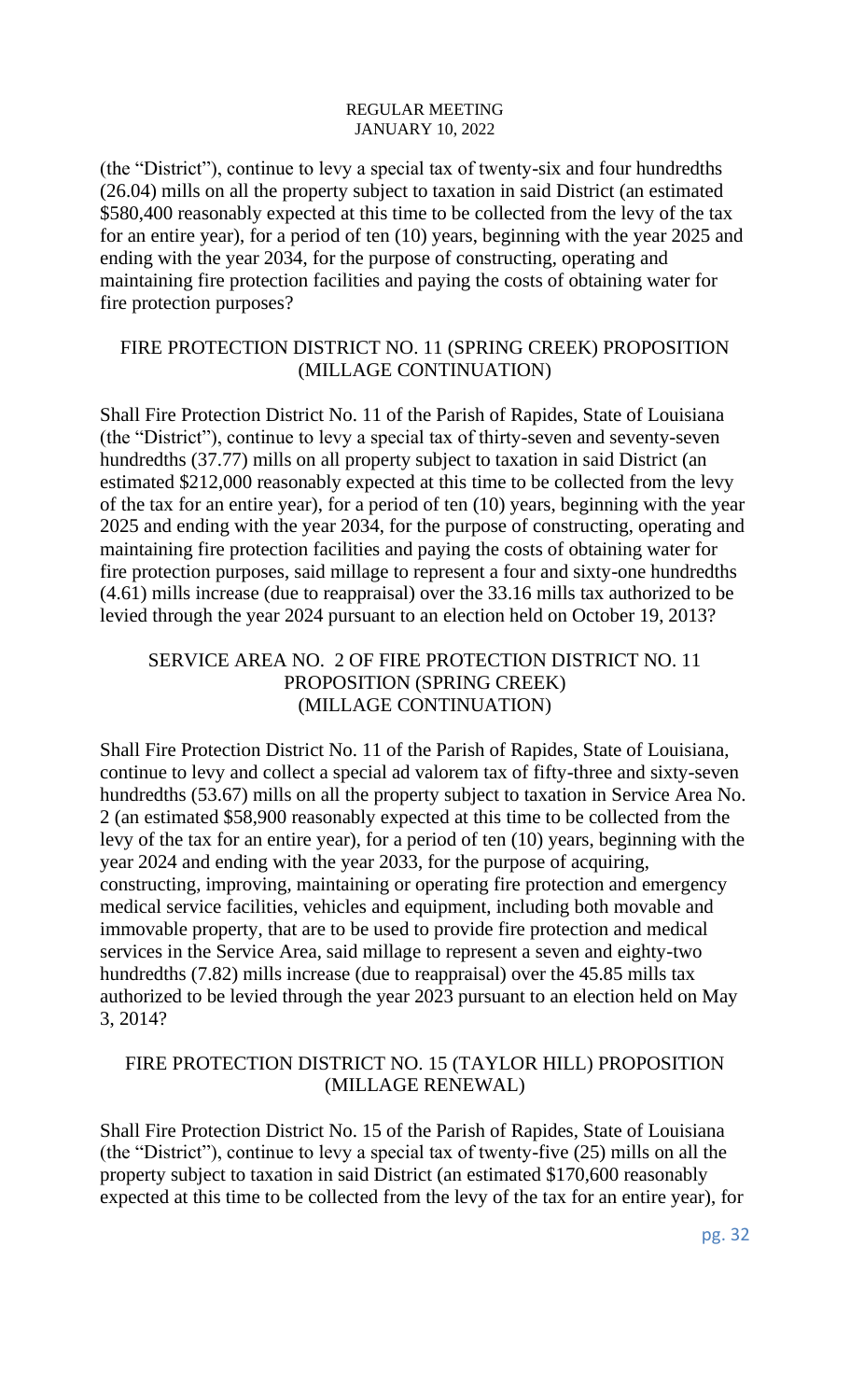a period of ten (10) years, beginning with the year 2024 and ending with the year 2033, for the purpose of acquiring, constructing, improving, maintaining and/or operating fire protection facilities and equipment in and for the District, and paying the cost of obtaining water for fire protection purposes?

### FIRE PROTECTION DISTRICT NO. 16 (ALFALFA) PROPOSITION (MILLAGE RENEWAL)

Shall Fire Protection District No. 16 of the Parish of Rapides, State of Louisiana (the "District"), continue to levy a special tax of fifteen (15) mills on all the property subject to taxation in said District (an estimated \$66,900 reasonably expected at this time to be collected from the levy of the tax for an entire year), for a period of ten (10) years, beginning with the year 2024 and ending with the year 2033, for the purpose of acquiring, constructing, improving, maintaining and/or operating fire protection facilities and equipment in and for the District, and paying the cost of obtaining water for fire protection purposes?

# FIRE PROTECTION DISTRICT NUMBER 9 PROPOSITION (BOND)

Shall Fire Protection District Number 9 of the Parish of Rapides, State of Louisiana (the "District"), incur debt and issue bonds in an amount not to exceed One Million Dollars (\$1,000,000), in one or more series, to run not exceeding twenty (20) years from the date thereof, with interest at a rate of not exceeding six per centum (6%) per annum, for the purpose of acquiring, constructing and improving buildings, machinery and equipment, to be used in giving fire protection to the property in the District, title to which shall be in the public, which bonds will be general obligations of the District and will be payable from ad valorem taxes to be levied and collected in the manner provided by Article VI, Section 33 of the Constitution of the State of Louisiana of 1974 and statutory authority supplemental thereto, an estimated 15 mills to be levied in the first year of issue to pay said Bonds?

SECTION 2. Publication of Notice of Elections. A Notice of Special Elections shall be published in the Town Talk, a newspaper of general circulation within the Parish and Districts, published in Alexandria, Louisiana, and being the official journal of the Parish and Districts, once a week for four consecutive weeks, with the first publication to be made not less than forty-five (45) days nor more than ninety (90) days prior to the date of the elections, which Notice shall be substantially in the form attached hereto as "Exhibit A" and incorporated herein by reference the same as if it were set forth herein in full.

Notwithstanding the foregoing, prior to the publication of the Notice of Elections, the President is authorized and directed to make any amendments to the foregoing propositions that may be required to comply with any state or federal regulatory agencies.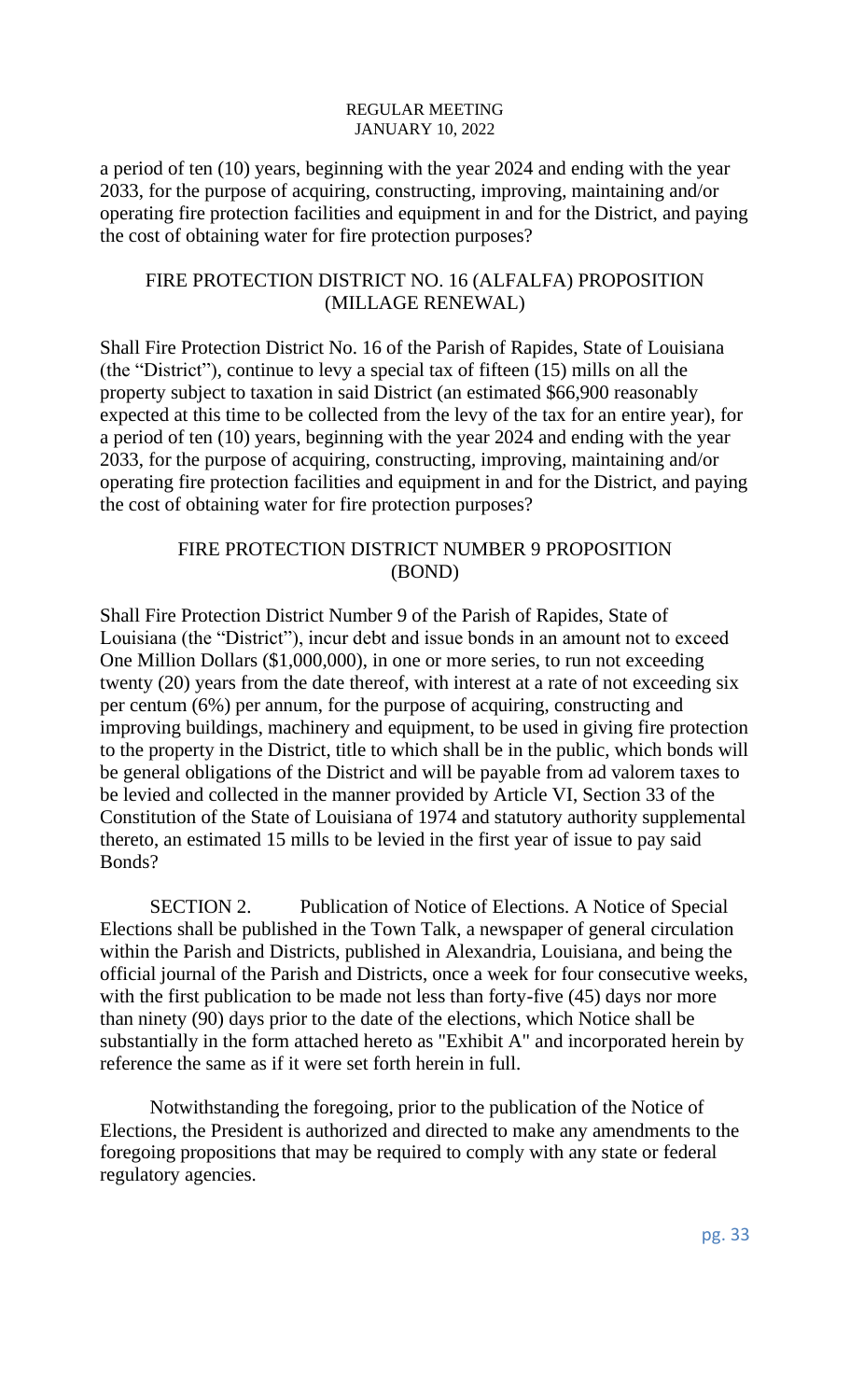SECTION 3. Canvass. This Governing Authority shall meet at its regular meeting place, the Police Jury Room of the Rapides Parish Courthouse, 2nd Floor, 701 Murray Street, Alexandria, Louisiana on MONDAY, JUNE 13, 2022, at THREE O'CLOCK (3:00) P.M., and shall then and there in open and public session proceed to examine and canvass the returns and declare the result of the said special elections.

SECTION 4. Polling Places. The polling places for the precincts set forth in the aforesaid Notice of Special Elections are hereby designated as the polling places at which to hold the said elections, and the Commissioners-in-Charge and Commissioners, respectively, will be the same persons as those designated in accordance with law.

SECTION 5. Election Commissioners; Voting Machines. The officers designated to serve as Commissioners-in-Charge and Commissioners pursuant to Section 4 hereof, or such substitutes therefor as may be selected and designated in accordance with La. R.S. 18:1287, shall hold the said special elections as herein provided, and shall make due returns of said elections for the meeting of the Governing Authority to be held as provided in Section 3 hereof. All registered voters in the Parish and Districts will be entitled to vote at the special elections, and voting machines shall be used.

SECTION 6. Authorization of Officers. The Secretary of the Governing Authority is hereby empowered, authorized and directed to arrange for and to furnish to said election officers in ample time for the holding of said elections, the necessary equipment, forms and other paraphernalia essential to the proper holding of said elections and the President and/or Secretary of the Governing Authority are further authorized, empowered and directed to take any and all further action required by State and/or Federal law to arrange for the elections.

SECTION 7. Furnishing Election Call to Election Officials. Certified copies of this resolution shall be forwarded to the Secretary of State, the Clerk of Court and Ex-Officio Parish Custodian of Voting Machines of Rapides Parish and the Registrar of Voters of Rapides Parish, as notification of the special elections, in order that each may prepare for said elections and perform their respective functions as required by law.

SECTION 8. Application to State Bond Commission. Application is made to the State Bond Commission for consent and authority to hold the special elections as herein provided, and in the event said elections carry for further consent and authority to continue to levy and collect the special taxes and to issue, sell and deliver the bonds provided for therein. A certified copy of this resolution shall be forwarded to the State Bond Commission on behalf of this Governing Authority, together with a letter requesting the prompt consideration and approval of this application. A certified copy of this resolution shall be forwarded to the State Bond Commission on behalf of this Governing Authority, together with a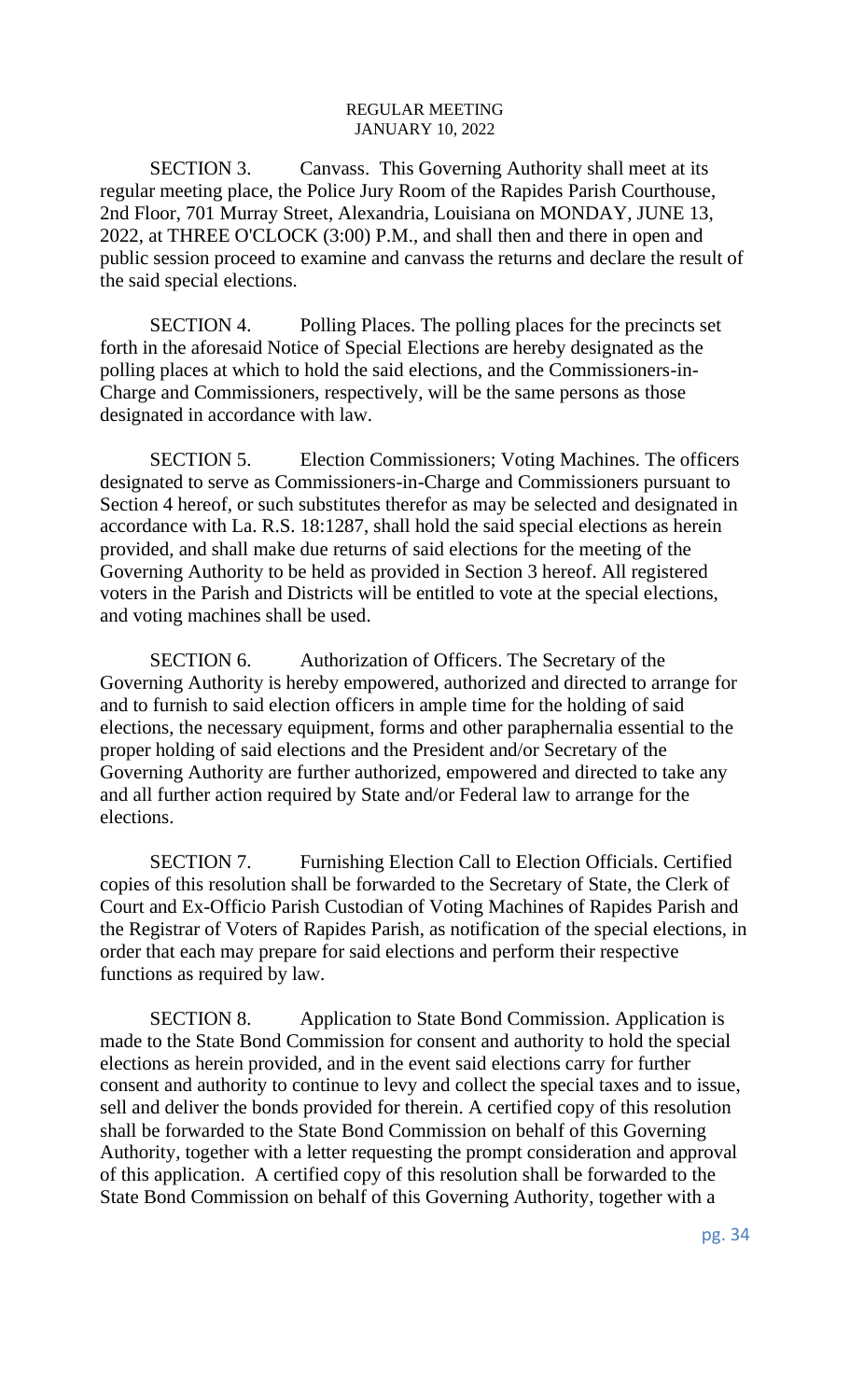letter requesting the prompt consideration and approval of this application. By virtue of applicant/issuer's application for, acceptance and utilization of the benefits of the Louisiana State Bond Commission's approval(s) resolved and set forth herein, it resolves that it understands and agrees that such approval(s) are expressly conditioned upon, and it further resolves that it understands, agrees and binds itself, its successors and assigns to, full and continuing compliance with the "State Bond Commission Policy on Approval of Proposed Use of Swaps, or other forms of Derivative Products Hedges, Etc.", adopted by the Commission on July 20, 2006, as to the borrowing(s) and other matter(s) subject to the approval(s), including subsequent application and approval under said Policy of the implementation or use of any swap(s) or other product(s) or enhancement(s) covered thereby.

SECTION 9. Confirmation of Employment of Bond Counsel. This Governing Authority finds and determines that a real necessity exists for the employment of special counsel in connection with the issuance of the proposed General Obligation Bonds of Fire Protection District Number 9 of the Parish of Rapides, State of Louisiana (the "Bonds"), and accordingly, Foley & Judell, L.L.P., of New Orleans, Louisiana, as Bond Counsel, is hereby employed to do and perform work of a traditional legal nature as bond counsel with respect to the issuance and sale of said Bonds. Said Bond Counsel shall prepare and submit to this Governing Authority for adoption all of the proceedings incidental to the authorization, issuance, sale and delivery of such Bonds, shall counsel and advise this Governing Authority as to the issuance and sale thereof and shall furnish its opinions covering the legality of the issuance of the Bonds. The fee of Bond Counsel for each series of bonds shall be fixed at a sum not exceeding the fee allowed by the Attorney General's fee guidelines for such bond counsel work in connection with the issuance of general obligation bonds and based on the amount of said Bonds actually issued, sold, delivered and paid for, plus "out-of-pocket" expenses, said fees to be contingent upon the issuance, sale and delivery of said Bonds. The President is hereby authorized and directed to execute, and this Governing Authority hereby agrees to and accepts the terms of, the engagement letter of Bond Counsel appended hereto as Exhibit "B". A certified copy of this resolution shall be submitted to the Attorney General of the State of Louisiana for his written approval of said employment and of the fees herein designated, and the Secretary is hereby empowered and directed to provide for payment of the work herein specified upon completion thereof and under the conditions herein enumerated without further approval of this Governing Authority.

SECTION 10. Declaration of Official Intent. Prior to the delivery of the Bonds, the Governing Authority anticipates that it may pay a portion of the costs of the projects from the General Fund. The projects include those purposes set forth in the proposition herein. Upon the issuance of the Bonds, the Issuer reasonably expects to reimburse any such expenditures of other available funds from a portion of the proceeds of the Bonds. Any such allocation of proceeds of the Bonds for reimbursement will be with respect to capital expenditures (as defined in Reg. 1.150-1(b)) and will be made upon the delivery of the Bonds and not later than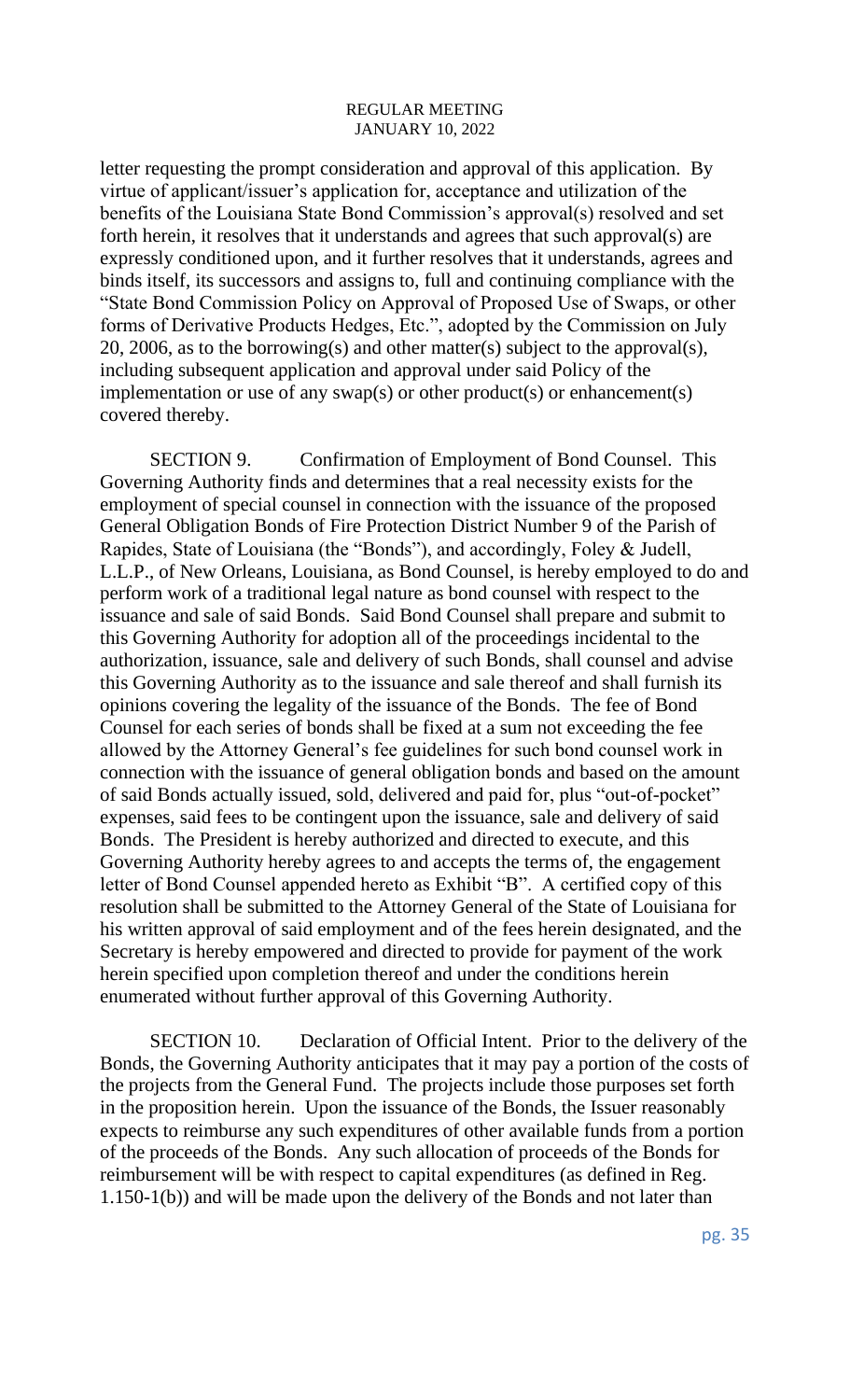eighteen (18) months after the later of (i) the date such expenditure was paid or (ii) the date on which the project was placed in service. This Section is intended to be a declaration of official intent within the meaning of Reg. 1.150-2.

This resolution having been submitted to a vote, the vote thereon was as follows:

YEAS: Rusty Wilder, David Johnson, Sean McGlothlin, Theodore Fountaine, III, Jay Scott, Joe Bishop, Davron "Bubba" Moreau, Oliver "Ollie" Overton, Jr. and Craig Smith NAYS: none ABSENT: none

And the resolution was declared adopted on this, the 10th day of January, 2022.

\_\_\_\_\_\_\_\_\_\_\_\_\_\_\_\_\_\_\_\_\_\_\_\_\_ \_\_\_\_\_\_\_\_\_\_\_\_\_\_\_\_\_\_\_\_\_\_\_\_\_

Secretary President

EXHIBIT "A"

# NOTICE OF SPECIAL ELECTIONS

Pursuant to the provisions of a resolution adopted by the Police Jury of Parish of Rapides, State of Louisiana (the "Governing Authority"), acting as the governing authority of (i) the Parish of Rapides, State of Louisiana, (ii) Road District No. 9B of the Parish of Rapides, State of Louisiana, (iii) Fire Protection District Number 3 of the Parish of Rapides, State of Louisiana, (iv) Fire Protection District Number 5 of the Parish of Rapides, State of Louisiana, (v) Fire Protection District No. 7 of the Parish of Rapides, State of Louisiana, (vi) Fire Protection District No. 11 of the Parish of Rapides, State of Louisiana, (vii) Service Area No. 2 of Fire Protection District No. 11 of the Parish of Rapides, State of Louisiana, (viii) Fire Protection District No. 15 of the Parish of Rapides, State of Louisiana, (ix) Fire Protection District No. 16 of the Parish of Rapides, State of Louisiana and (x) Fire Protection District Number 9 of the Parish of Rapides, State of Louisiana (the "Parish and Districts"), on January 10, 2022, NOTICE IS HEREBY GIVEN that special elections will be held within the Parish and Districts on SATURDAY, APRIL 30, 2022, and that at the said elections there will be submitted to all registered voters in the Parish and Districts qualified and entitled to vote at the said elections under the Constitution and Laws of the State of Louisiana and the Constitution of the United States, the following propositions, to-wit:

# PARISHWIDE PROPOSITIOIN (LIBRARY MILLAGE RENEWAL)

Shall the Parish of Rapides, State of Louisiana (the "Parish"), continue to levy and collect a special ad valorem tax of seven and eight-hundredths (7.08) mills on all property subject to taxation in the Parish, for a period of ten (10) years, beginning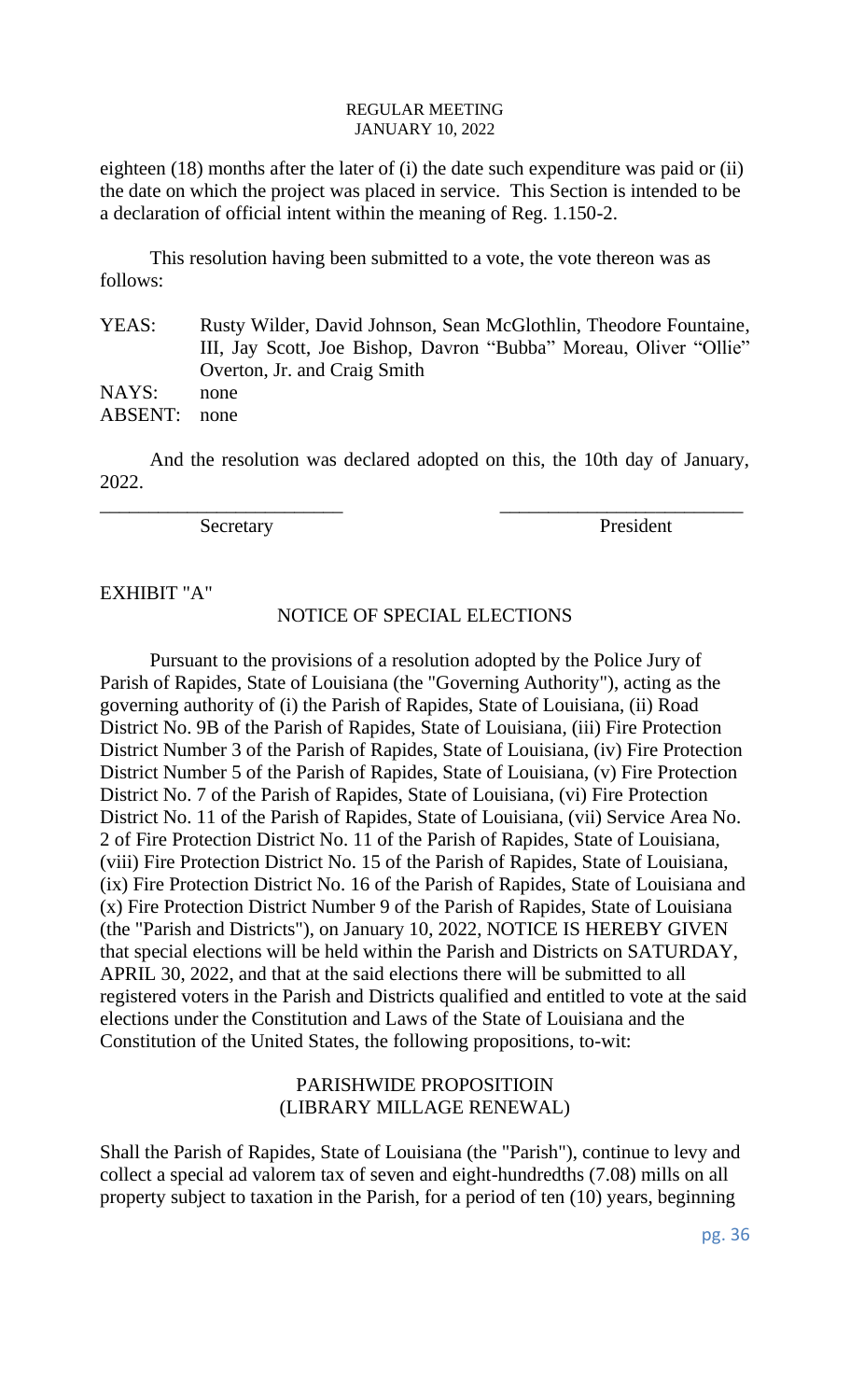with the year 2024 and ending with the year 2033 (an estimated \$7,174,000 reasonably expected at this time to be collected from the levy of the tax for an entire year), for the purpose of improving, constructing, maintaining and operating the Rapides Parish Library and its branches, title to which is, and shall be, in the public?

### ROAD DISTRICT NO. 9B PROPOSITION (MILLAGE RENEWAL)

Shall Road District No. 9B of the Parish of Rapides, State of Louisiana (the "District"), continue to levy and collect a special ad valorem tax of ten and ninetyeight hundredths (10.98) mills on all the property subject to taxation in said District (an estimated \$380,600 reasonably expected at this time to be collected from the levy of the tax for an entire year), for a period of ten (10) years, beginning with the year 2024 and ending with the year 2033, for the purpose of constructing, maintaining, and keeping in repair the public roads, highways, and bridges within said District, including road drainage, road safety warnings and road illumination?

# FIRE PROTECTION DISTRICT NUMBER 3 (ALPINE) PROPOSITION (MILLAGE CONTINUATION)

Shall Fire Protection District Number 3 of the Parish of Rapides, State of Louisiana (the "District"), continue to levy and collect a special ad valorem tax of twenty-two and fifty-seven hundredths (22.57) mills on all the property subject to taxation in said District (an estimated \$1,854,000 reasonably expected at this time to be collected from the levy of the tax for an entire year), for a period of ten (10) years, beginning with the year 2024 and ending with the year 2033, for the purpose of acquiring, constructing, improving, maintaining or operating fire protection and emergency medical service facilities, vehicles and equipment, including both movable and immovable property, that are to be used to provide fire protection and medical services in the District, said millage to represent a one and thirty-six hundredths (1.36) mills increase (due to reappraisal) over the 21.21 mills tax authorized to be levied through the year 2023 pursuant to an election held on May 3, 2014?

# FIRE PROTECTION DISTRICT NUMBER 5 (OAKHILL) PROPOSITION (MILLAGE RENEWAL)

Shall Fire Protection District Number 5 of the Parish of Rapides, State of Louisiana (the "District"), continue to levy and collect a special ad valorem tax of forty-one and sixty-six hundredths (41.66) mills on all the property subject to taxation in said District (an estimated \$553,500 reasonably expected at this time to be collected from the levy of the tax for an entire year), for a period of ten (10) years, beginning with the year 2024 and ending with the year 2033, for the purpose of acquiring, constructing, improving, maintaining or operating fire protection and emergency medical service facilities, vehicles and equipment, including both movable and immovable property, that are to be used to provide fire protection and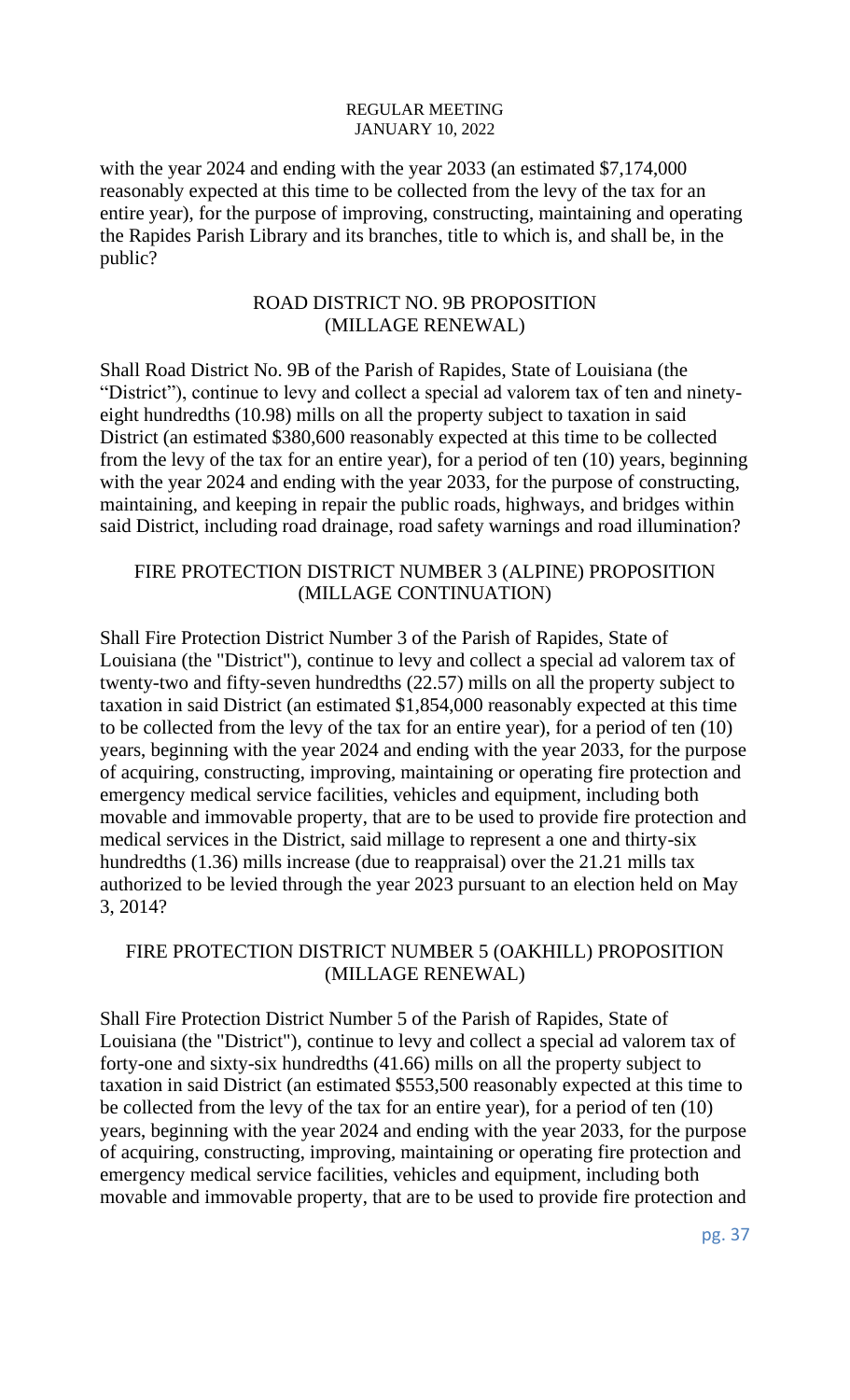medical services in the District?

# FIRE PROTECTION DISTRICT NO. 7 (RUBY-KOLIN) PROPOSITION (MILLAGE RENEWAL)

Shall Fire Protection District No. 7 of the Parish of Rapides, State of Louisiana (the "District"), continue to levy a special tax of twenty-six and four hundredths (26.04) mills on all the property subject to taxation in said District (an estimated \$580,400 reasonably expected at this time to be collected from the levy of the tax for an entire year), for a period of ten (10) years, beginning with the year 2025 and ending with the year 2034, for the purpose of constructing, operating and maintaining fire protection facilities and paying the costs of obtaining water for fire protection purposes?

### FIRE PROTECTION DISTRICT NO. 11 (SPRING CREEK) PROPOSITION (MILLAGE CONTINUATION)

Shall Fire Protection District No. 11 of the Parish of Rapides, State of Louisiana (the "District"), continue to levy a special tax of thirty-seven and seventy-seven hundredths (37.77) mills on all property subject to taxation in said District (an estimated \$212,000 reasonably expected at this time to be collected from the levy of the tax for an entire year), for a period of ten (10) years, beginning with the year 2025 and ending with the year 2034, for the purpose of constructing, operating and maintaining fire protection facilities and paying the costs of obtaining water for fire protection purposes, said millage to represent a four and sixty-one hundredths (4.61) mills increase (due to reappraisal) over the 33.16 mills tax authorized to be levied through the year 2024 pursuant to an election held on October 19, 2013?

### SERVICE AREA NO. 2 OF FIRE PROTECTION DISTRICT NO. 11 PROPOSITION (SPRING CREEK) (MILLAGE CONTINUATION)

Shall Fire Protection District No. 11 of the Parish of Rapides, State of Louisiana, continue to levy and collect a special ad valorem tax of fifty-three and sixty-seven hundredths (53.67) mills on all the property subject to taxation in Service Area No. 2 (an estimated \$58,900 reasonably expected at this time to be collected from the levy of the tax for an entire year), for a period of ten (10) years, beginning with the year 2024 and ending with the year 2033, for the purpose of acquiring, constructing, improving, maintaining or operating fire protection and emergency medical service facilities, vehicles and equipment, including both movable and immovable property, that are to be used to provide fire protection and medical services in the Service Area, said millage to represent a seven and eighty-two hundredths (7.82) mills increase (due to reappraisal) over the 45.85 mills tax authorized to be levied through the year 2023 pursuant to an election held on May 3, 2014?

FIRE PROTECTION DISTRICT NO. 15 (TAYLOR HILL) PROPOSITION

pg. 38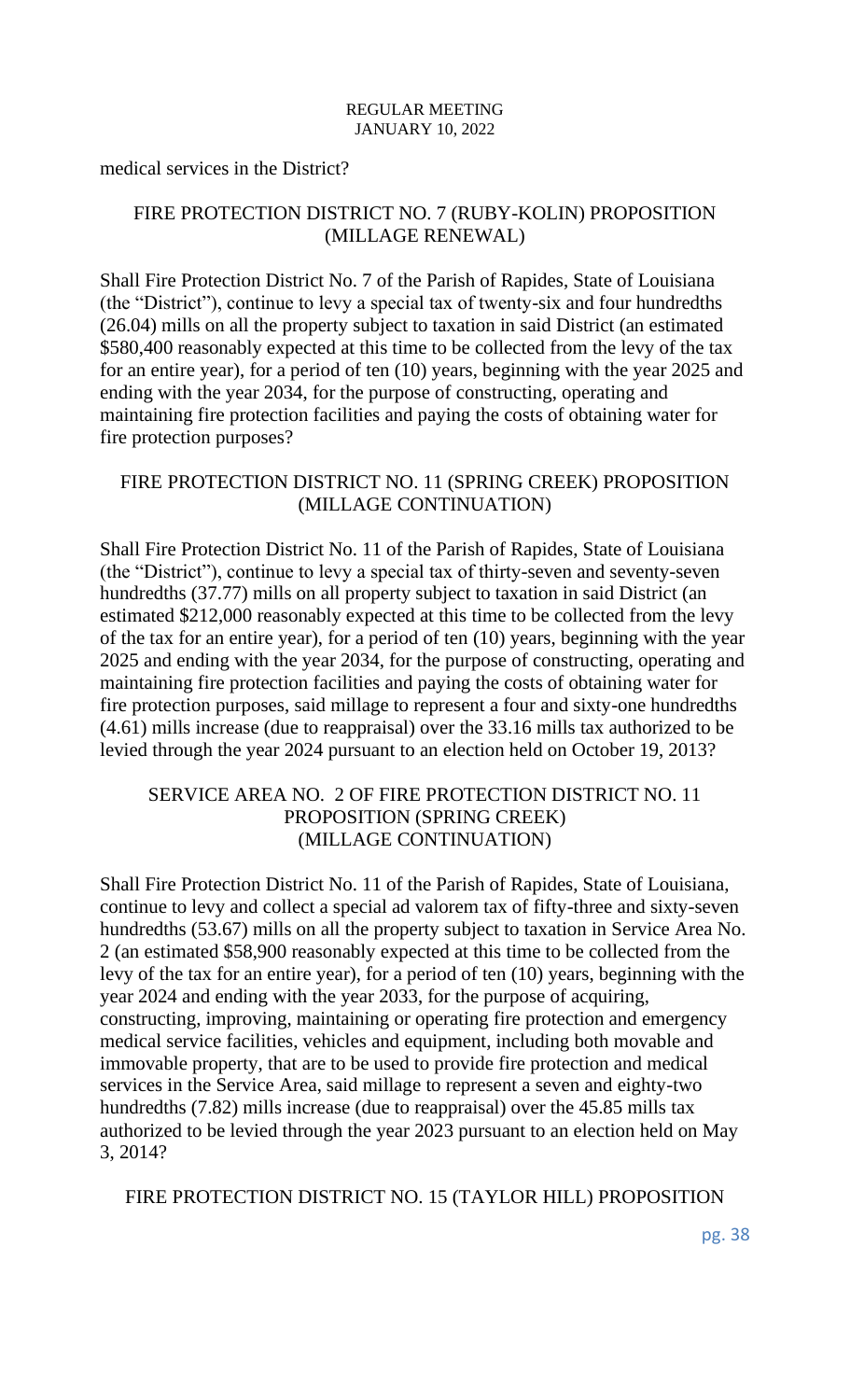### (MILLAGE RENEWAL)

Shall Fire Protection District No. 15 of the Parish of Rapides, State of Louisiana (the "District"), continue to levy a special tax of twenty-five (25) mills on all the property subject to taxation in said District (an estimated \$170,600 reasonably expected at this time to be collected from the levy of the tax for an entire year), for a period of ten (10) years, beginning with the year 2024 and ending with the year 2033, for the purpose of acquiring, constructing, improving, maintaining and/or operating fire protection facilities and equipment in and for the District, and paying the cost of obtaining water for fire protection purposes?

# FIRE PROTECTION DISTRICT NO. 16 (ALFALFA) PROPOSITION (MILLAGE RENEWAL)

Shall Fire Protection District No. 16 of the Parish of Rapides, State of Louisiana (the "District"), continue to levy a special tax of fifteen (15) mills on all the property subject to taxation in said District (an estimated \$66,900 reasonably expected at this time to be collected from the levy of the tax for an entire year), for a period of ten (10) years, beginning with the year 2024 and ending with the year 2033, for the purpose of acquiring, constructing, improving, maintaining and/or operating fire protection facilities and equipment in and for the District, and paying the cost of obtaining water for fire protection purposes?

### FIRE PROTECTION DISTRICT NUMBER 9 PROPOSITION (BOND)

Shall Fire Protection District Number 9 of the Parish of Rapides, State of Louisiana (the "District"), incur debt and issue bonds in an amount not to exceed One Million Dollars (\$1,000,000), in one or more series, to run not exceeding twenty (20) years from the date thereof, with interest at a rate of not exceeding six per centum (6%) per annum, for the purpose of acquiring, constructing and improving buildings, machinery and equipment, to be used in giving fire protection to the property in the District, title to which shall be in the public, which bonds will be general obligations of the District and will be payable from ad valorem taxes to be levied and collected in the manner provided by Article VI, Section 33 of the Constitution of the State of Louisiana of 1974 and statutory authority supplemental thereto, an estimated 15 mills to be levied in the first year of issue to pay said Bonds?

Said special election for the Parishwide Proposition will be held at each and every polling place in the Parish of Rapides, which polls will open at seven o'clock (7:00) a.m. and close at eight o'clock (8:00) p.m., in accordance with the provisions of La. R.S. 18:541.

Said special election for Road District No. 9B Proposition will be held at the polling places at the following precincts of the District which polls will open at seven o'clock (7:00) a.m. and close at eight o'clock (8:00) p.m., in accordance with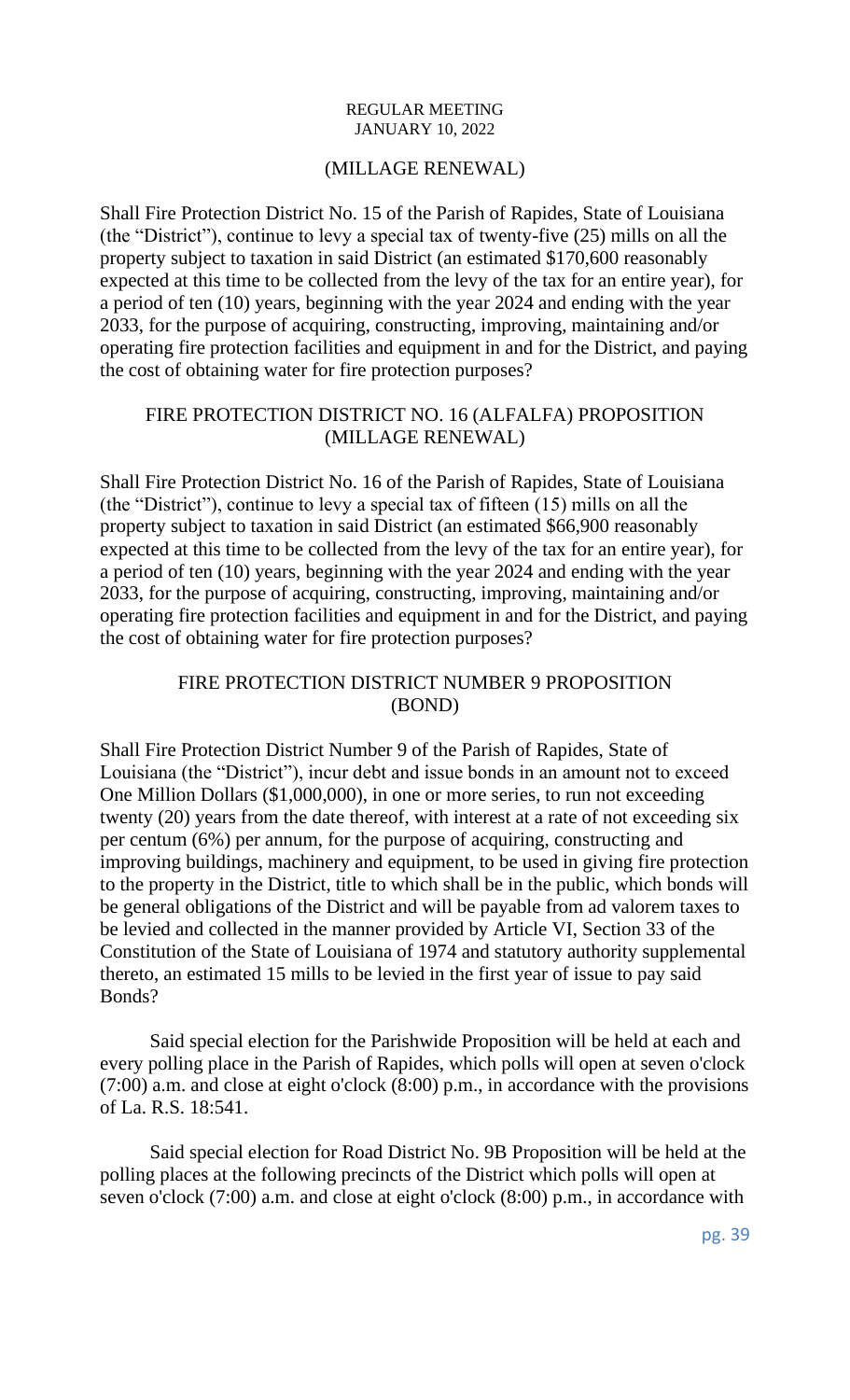the provisions of La. R.S. 18:541, to wit:

```
PRECINCTS
 N03(PART)
 N04(PART)
 N09(PART)
N10AK(PART)
N10LZ(PART)
 N11(PART)
 N12(PART)
N26AK(PART)
N26LZ(PART)
 N27(PART)
 N28(PART)
 N29(PART)
```
Said special election for Fire Protection District Number 3 Proposition will be held at the polling places at the following precincts of the District which polls will open at seven o'clock (7:00) a.m. and close at eight o'clock (8:00) p.m., in accordance with the provisions of La. R.S. 18:541, to wit:

### **PRECINCTS**

N01(PART) N05(PART) N06(PART) N15 N19AK N19LZ N20AK N20LZ N21(PART)

Said special election for Fire Protection District Number 5 Proposition will be held at the polling places at the following precincts of the District which polls will open at seven o'clock (7:00) a.m. and close at eight o'clock (8:00) p.m., in accordance with the provisions of La. R.S. 18:541, to wit:

#### **PRECINCTS**

C23(PART) C37A(PART) C37B(PART) S07(PART) S08(PART) S10AK(PART) S10LZ(PART) S11(PART) S22(PART)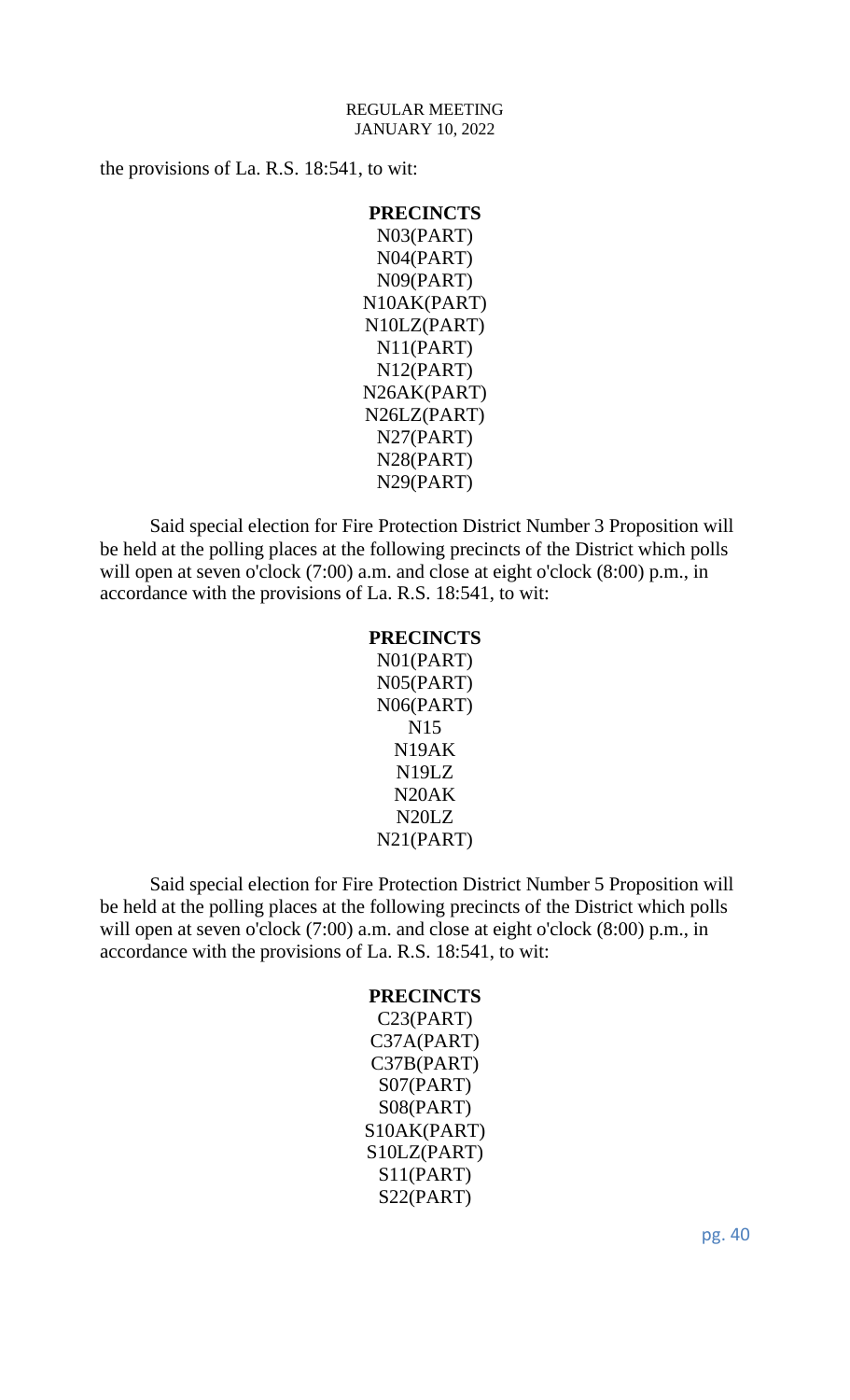# S27(PART) S28(PART)

Said special election for Fire Protection District No. 7 Proposition will be held at the polling places at the following precincts of the District which polls will open at seven o'clock (7:00) a.m. and close at eight o'clock (8:00) p.m., in accordance with the provisions of La. R.S. 18:541, to wit:

### **PRECINCTS** N10AK(PART) N10LZ(PART) N27(PART) N28 N29

Said special election for Fire Protection District No. 11 Proposition will be held at the polling places at the following precincts of the District which polls will open at seven o'clock (7:00) a.m. and close at eight o'clock (8:00) p.m., in accordance with the provisions of La. R.S. 18:541, to wit:

# **PRECINCTS** S10AK(PART) S10LZ(PART) S22(PART) S26(PART)

Said special election for Service Area No. 2 of Fire Protection District No. 11 Proposition will be held at the polling places at the following precincts of the District which polls will open at seven o'clock (7:00) a.m. and close at eight o'clock (8:00) p.m., in accordance with the provisions of La. R.S. 18:541, to wit:

# **PRECINCTS** S22(PART) S26(PART)

Said special election for Fire Protection District No. 15 Proposition will be held at the polling place at the following precinct of the District which poll will open at seven o'clock (7:00) a.m. and close at eight o'clock (8:00) p.m., in accordance with the provisions of La. R.S. 18:541, to wit:

# **PRECINCTS** S01(PART)

Said special election for Fire Protection District No. 16 Proposition will be held at the polling places at the following precincts of the District which polls will open at seven o'clock (7:00) a.m. and close at eight o'clock (8:00) p.m., in accordance with the provisions of La. R.S. 18:541, to wit: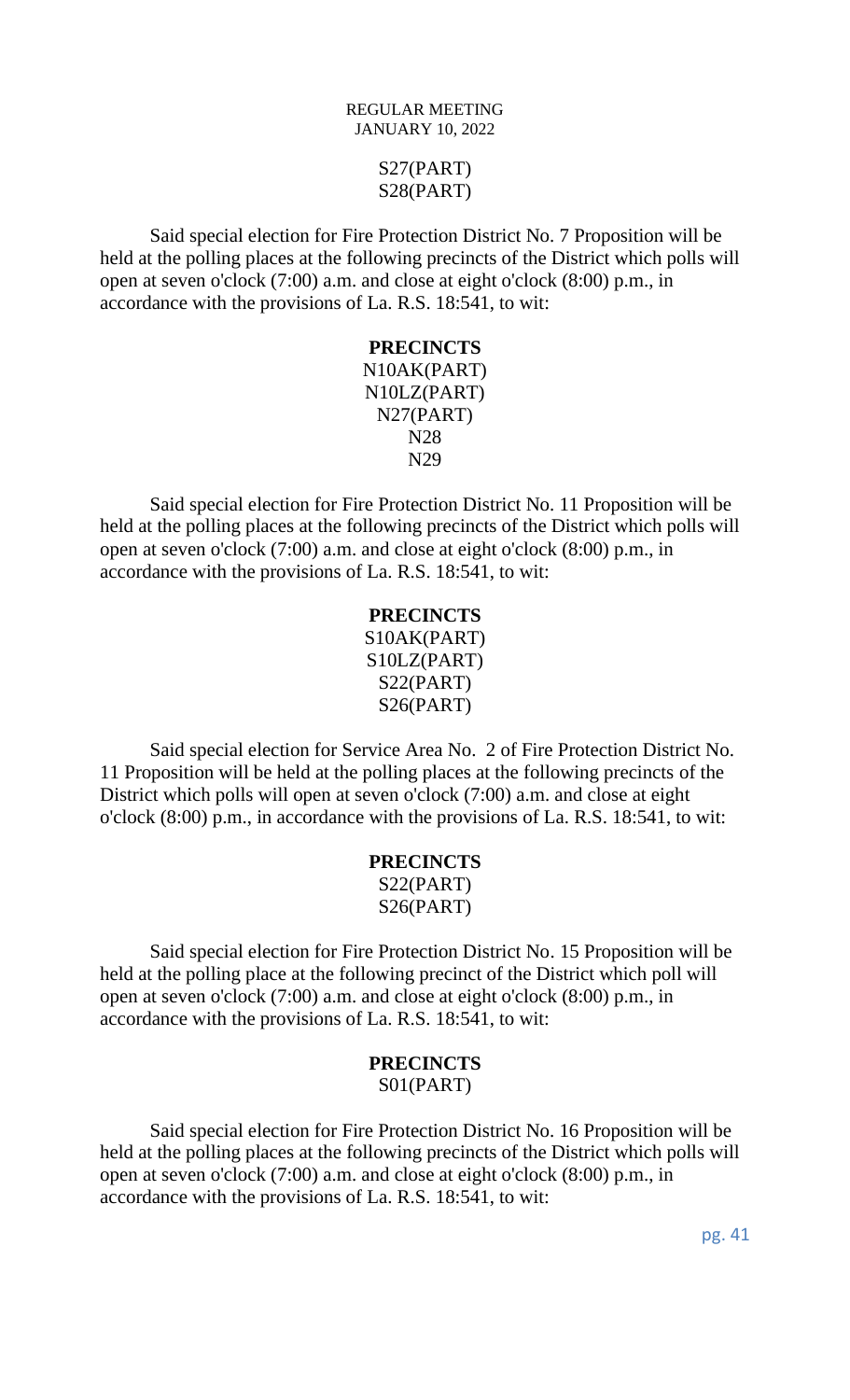# **PRECINCTS** N21(PART) S01(PART) S05(PART) S06A(PART) S06B(PART)

Said special election for Fire Protection District Number 9 Proposition will be held at the polling places at the following precincts of the District which polls will open at seven o'clock (7:00) a.m. and close at eight o'clock (8:00) p.m., in accordance with the provisions of La. R.S. 18:541, to wit:

# **PRECINCTS** C05(PART) S15(PART) S16

The polling places for the precincts in the Parish and Districts are hereby designated as the polling places at which to hold the said elections, and the Commissioners-in-Charge and Commissioners, respectively, shall be those persons designated according to law.

The estimated cost of the Parishwide election as determined by the Secretary of State based upon the provisions of Chapter 8-A of Title 18 and actual costs of similar elections is \$139,800.

The estimated cost of the Road District No. 9B election as determined by the Secretary of State based upon the provisions of Chapter 8-A of Title 18 and actual costs of similar elections is \$20,400.

The estimated cost of the Fire Protection District Number 3 election as determined by the Secretary of State based upon the provisions of Chapter 8-A of Title 18 and actual costs of similar elections is \$14,900.

The estimated cost of the Fire Protection District Number 5 election as determined by the Secretary of State based upon the provisions of Chapter 8-A of Title 18 and actual costs of similar elections is \$18,600.

The estimated cost of the Fire Protection District No. 7 election as determined by the Secretary of State based upon the provisions of Chapter 8-A of Title 18 and actual costs of similar elections is \$10,800.

The estimated cost of the Fire Protection District No. 11 election as determined by the Secretary of State based upon the provisions of Chapter 8-A of Title 18 and actual costs of similar elections is \$9,400.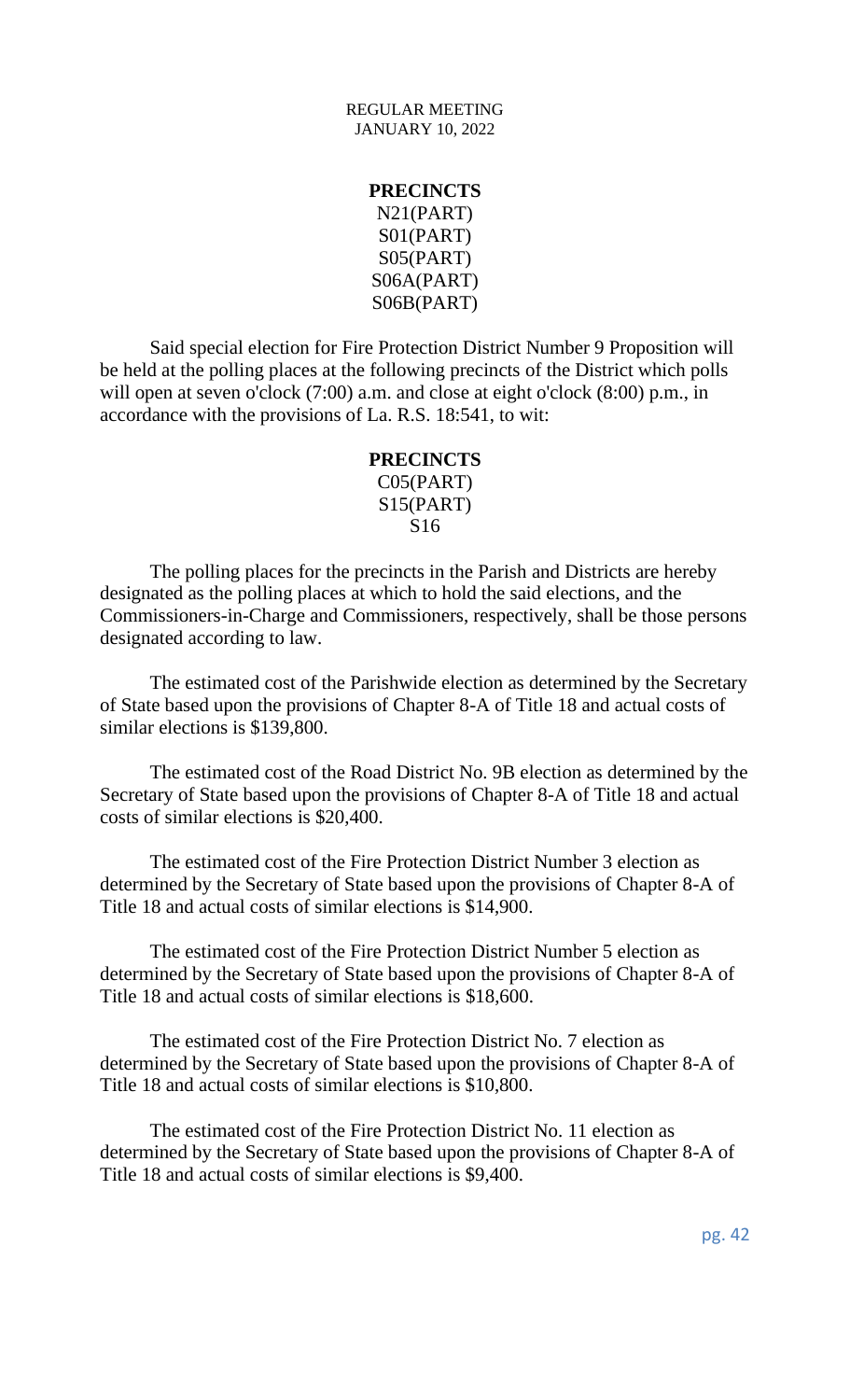The estimated cost of the Service Area No. 2 of Fire Protection District No. 11 election as determined by the Secretary of State based upon the provisions of Chapter 8-A of Title 18 and actual costs of similar elections is \$6,400.

The estimated cost of the Fire Protection District No. 15 election as determined by the Secretary of State based upon the provisions of Chapter 8-A of Title 18 and actual costs of similar elections is \$5,200.

The estimated cost of the Fire Protection District No. 16 election as determined by the Secretary of State based upon the provisions of Chapter 8-A of Title 18 and actual costs of similar elections is \$10,300.

The estimated cost of the Fire Protection District Number 9 election as determined by the Secretary of State based upon the provisions of Chapter 8-A of Title 18 and actual costs of similar elections is \$8,800.

Notice is further given that a portion of the monies collected from the taxes described in the Propositions shall be remitted to certain state and statewide retirement systems in the manner required by law.

The said special elections will be held in accordance with the applicable provisions of Chapter 5 and Chapter 6-A of Title 18 of the Louisiana Revised Statutes of 1950, as amended, and other constitutional and statutory authority, and the officers appointed to hold the said elections, as provided in this Notice of Special Elections, or such substitutes therefor as may be selected and designated in accordance with La. R.S. 18:1287, will make due returns thereof to said Governing Authority, and NOTICE IS HEREBY FURTHER GIVEN that the Governing Authority will meet at its regular meeting place, the Police Jury Room of the Rapides Parish Courthouse, 2nd Floor, 701 Murray Street, Alexandria, Louisiana on MONDAY, JUNE 13, 2022, at THREE O'CLOCK (3:00) P.M., and shall then and there in open and public session proceed to examine and canvass the returns and declare the result of the said special elections. All registered voters of the Parish and Districts are entitled to vote at said special elections and voting machines will be used.

THUS DONE AND SIGNED at Alexandria, Louisiana, on this, the 10th day of January, 2022

ATTEST:

President

Secretary

\_\_\_\_\_\_\_\_\_\_\_\_\_\_\_\_\_\_\_\_\_\_\_\_\_\_

# ENGAGEMENT LETTER

January 10, 2022

pg. 43

EXHIBIT "B"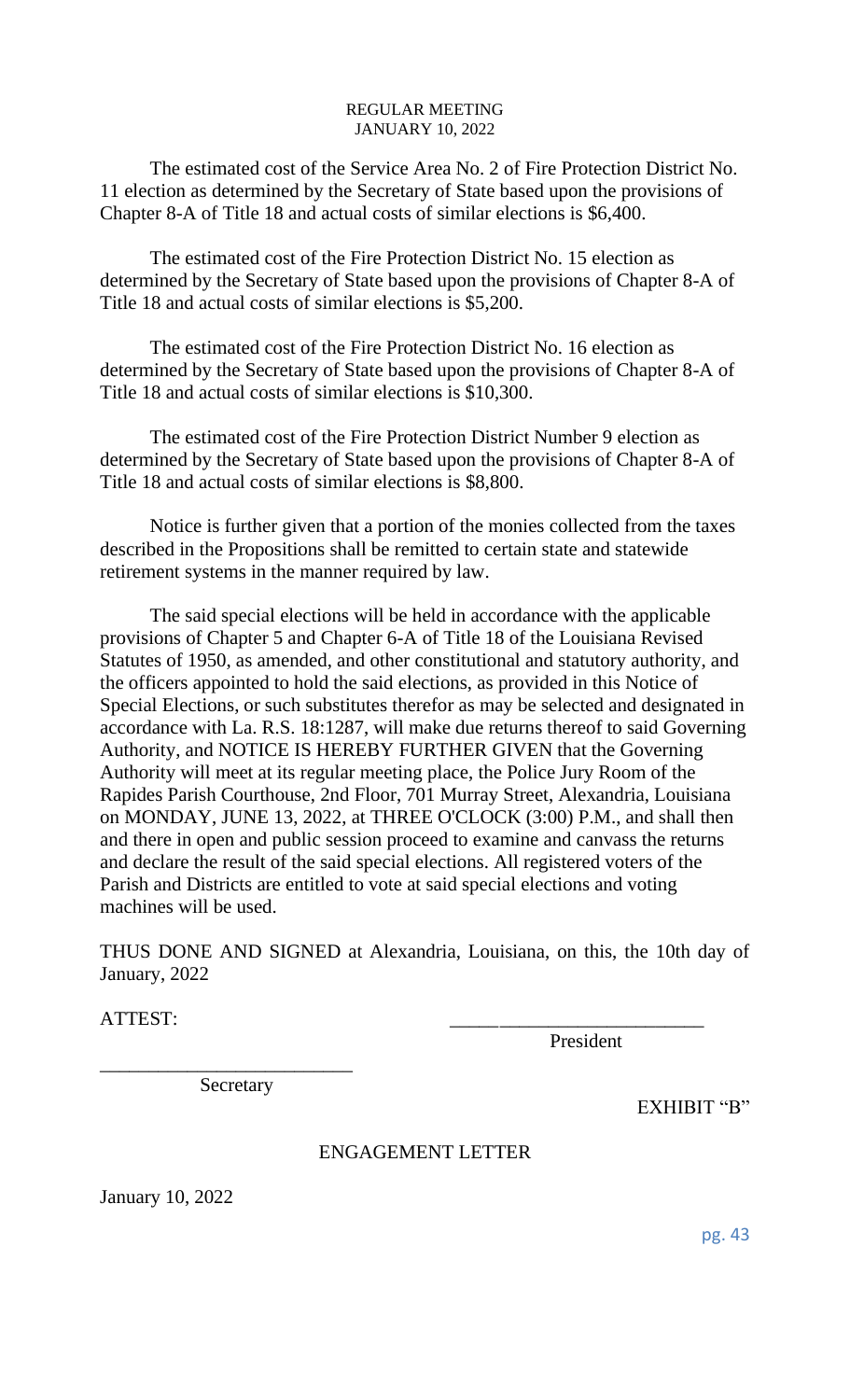Mr. Craig Smith, President Rapides Parish Police Jury Alexandria, Louisiana

> Re: Proposed General Obligation Bonds of Fire Protection District Number 9 of the Parish of Rapides, State of Louisiana

Dear Mr. Smith:

The purpose of this engagement letter is to set forth certain matters concerning the role we will serve and the legal services we will provide as bond counsel to Fire Protection District Number 9 of the Parish of Rapides, State of Louisiana (the "Issuer") in connection with the issuance of the captioned bonds (the "Bonds"). We understand that the Bonds will be issued for the purpose (the "Project") described in the resolution adopted by the Police Jury of the Parish of Rapides, State of Louisiana (the "Governing Authority"), acting as the governing authority of the Issuer, on January 10, 2022.

As bond counsel, we will prepare and submit to the Governing Authority for adoption all of the legal proceedings required for the authorization, issuance, sale and delivery of the Bonds and provide advice of a traditional legal nature as to the issuance and sale of the Bonds. Our job is principally to render certain opinions to the Issuer regarding (i) the validity of the Bonds under applicable Louisiana law, (ii) the exemption of interest paid on the bonds from federal and/or state taxes, and (iii) other matters as may be applicable. The bond opinion will be based on facts and law existing as of its date. In rendering such opinion, we will rely upon the certified proceedings and other certifications of public officials and other persons furnished to our firm without undertaking to verify the same by independent investigation, and we will assume continuing compliance by the Issuer with applicable laws and other resolutions relating to the Bonds. During the course of this engagement, we will rely upon the staff of the Issuer and the members of the Governing Authority to provide us with complete and timely information on all developments pertaining to any aspect of the Bonds.

In our engagement as bond counsel, we will:

Confer with members of the working group, including you and other officials of the Issuer, relating to the Project and review legal issues relating to the structure of the Bond issue;

Prepare the Issuing Bond Resolution and all related financing documents (collectively, the "Bond Documents");

Attend meetings of the Governing Authority at which the Bond Documents are adopted;

Prepare the application for approval of the issuance of the Bonds by the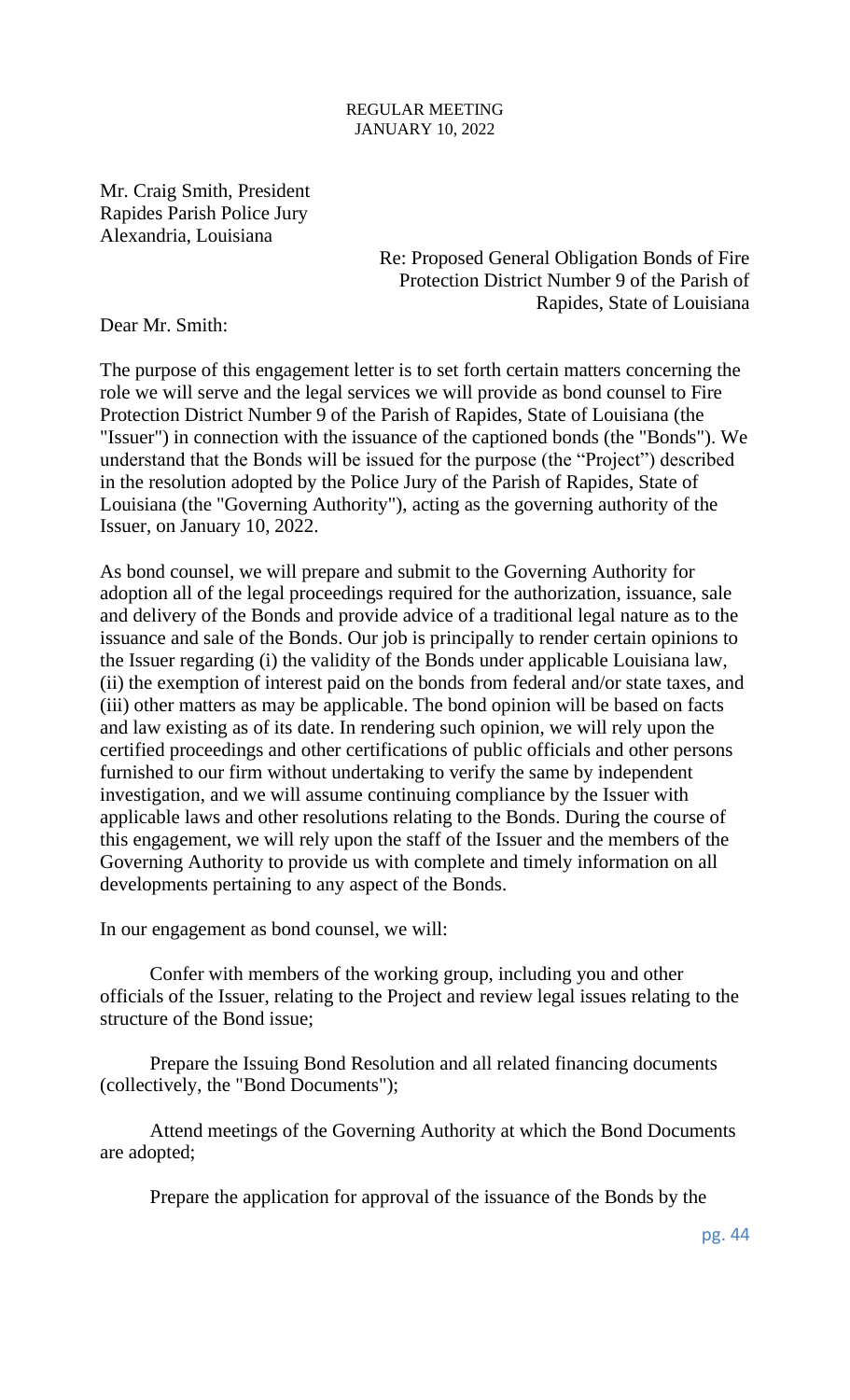State Bond Commission and attend the State Bond Commission meeting at which such approval will be considered;

Prepare the closing index and various closing certificates, including the Tax Compliance Certificate, and supervise the execution of certain closing documents by the various parties thereto;

Prepare and file Internal Revenue Service Form 8038-G, as required by Federal law;

Prepare the Bonds and supervise their execution and authentication,

Prepare complete transcripts of record covering the issuance of the Bonds and furnishing the transcripts to various parties in connection therewith; and

Submit applicable post-closing reports to the State Bond Commission.

Our fee as bond counsel is based upon the terms, structure, size and schedule of the financing, the services provided, and the responsibilities assumed; however, our fee will not exceed that permitted by guidelines set forth by the Attorney General of the State of Louisiana and is subject to his approval. Our fee as bond counsel is a "contingent fee," meaning you are required to pay for our legal services only in the event the Bonds are actually sold and delivered. Other vendors or members of the working group may charge additional fees or costs for their services.

We will continue to serve as bond counsel until the delivery of the Bonds; however, the Issuer and our firm each have the right to terminate this engagement at any time after providing reasonable advanced written notice, subject to the applicable rules of professional responsibility. Upon conclusion or termination of our representation of the Issuer, papers and property furnished by the Issuer will be returned promptly upon request.

Please note that we are not municipal advisors, and we do not render financial advice or other financial services to the Issuer; however, in the course of providing traditional legal services, we may provide factual information to the Issuer that is not specifically tailored to the Bonds or that does not rise to the level of a recommendation concerning a course of action. We will, however, analyze and advise the Issuer regarding the legal ramifications of the structure, timing, terms and other provisions of the Bonds, as these functions are essential to developing a plan of finance.

Applicable ethical rules in Louisiana prohibit us from undertaking this representation if we represent another party that is directly adverse to the Issuer or if there is a significant risk that other considerations will materially limit our representation of the Issuer. As you are aware, our firm represents the State of Louisiana and many other political subdivisions, including others in Rapides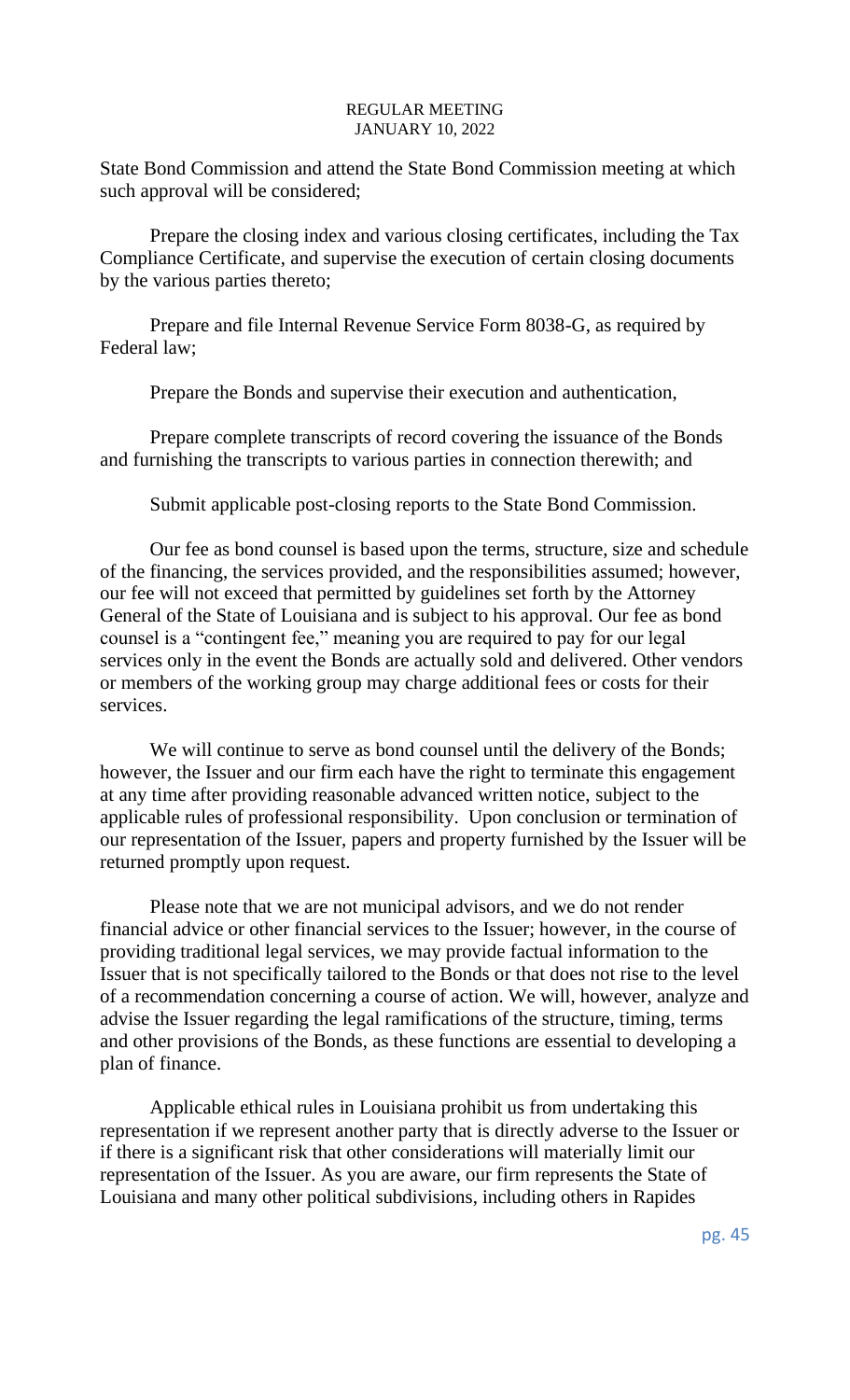Parish. At this time, we do not believe any other current or past engagement of our firm adversely affects our ability to represent the Issuer as provided in this letter; however, we invite you to discuss any concerns you have with us.

In the interest of facilitating our services to you, we may (i) send documents, information or data electronically or via the Internet or (ii) store electronic documents or data via computer software applications hosted remotely or utilize cloud-based storage. Confidential electronic documents or data of the Issuer may be transmitted or stored using these methods. We may use third party service providers to store or transmit these documents or data. In using these electronic communication and storage methods, we employ reasonable efforts to keep such communications, documents and data secure in accordance with our obligations under applicable laws, regulations, and professional standards; however, the Issuer recognizes and accepts that we have no control over the unauthorized interception or breach of any communications, documents or data once it has been transmitted or if it has been subject to unauthorized access while stored, notwithstanding all reasonable security measures employed by us or by our third party service providers. By acceptance of this letter, the Issuer consents to our use of these electronic devices and applications and submission of confidential client information to or through third party service providers during this engagement.

If this letter is acceptable to the Issuer, please so indicate by executing below and returning a copy to us, retaining an original for your files. We appreciate the opportunity to serve the Issuer and look forward to working with you.

> FOLEY & JUDELL, L.L.P.  $BY:$

BRENNAN K. BLACK, PARTNER

ACCEPTED AND APPROVED: FIRE PROTECTION DISTRICT NUMBER 9 OF THE PARISH OF RAPIDES, STATE OF LOUISIANA

BY: \_\_\_\_\_\_\_\_\_\_\_\_\_\_\_\_\_\_\_\_\_\_\_\_\_\_\_\_\_ NAME: CRAIG SMITH TITLE: PRESIDENT

DATED: JANUARY 10, 2022

### STATE OF LOUISIANA PARISH OF RAPIDES

I, the undersigned Secretary of the Police Jury of the Parish of Rapides, State of Louisiana (the "Governing Authority"), acting as the governing authority of (i) the Parish of Rapides, State of Louisiana, (ii) Road District No. 9B of the Parish of Rapides, State of Louisiana, (iii) Fire Protection District Number 3 of the Parish of Rapides, State of Louisiana, (iv) Fire Protection District Number 5 of the Parish of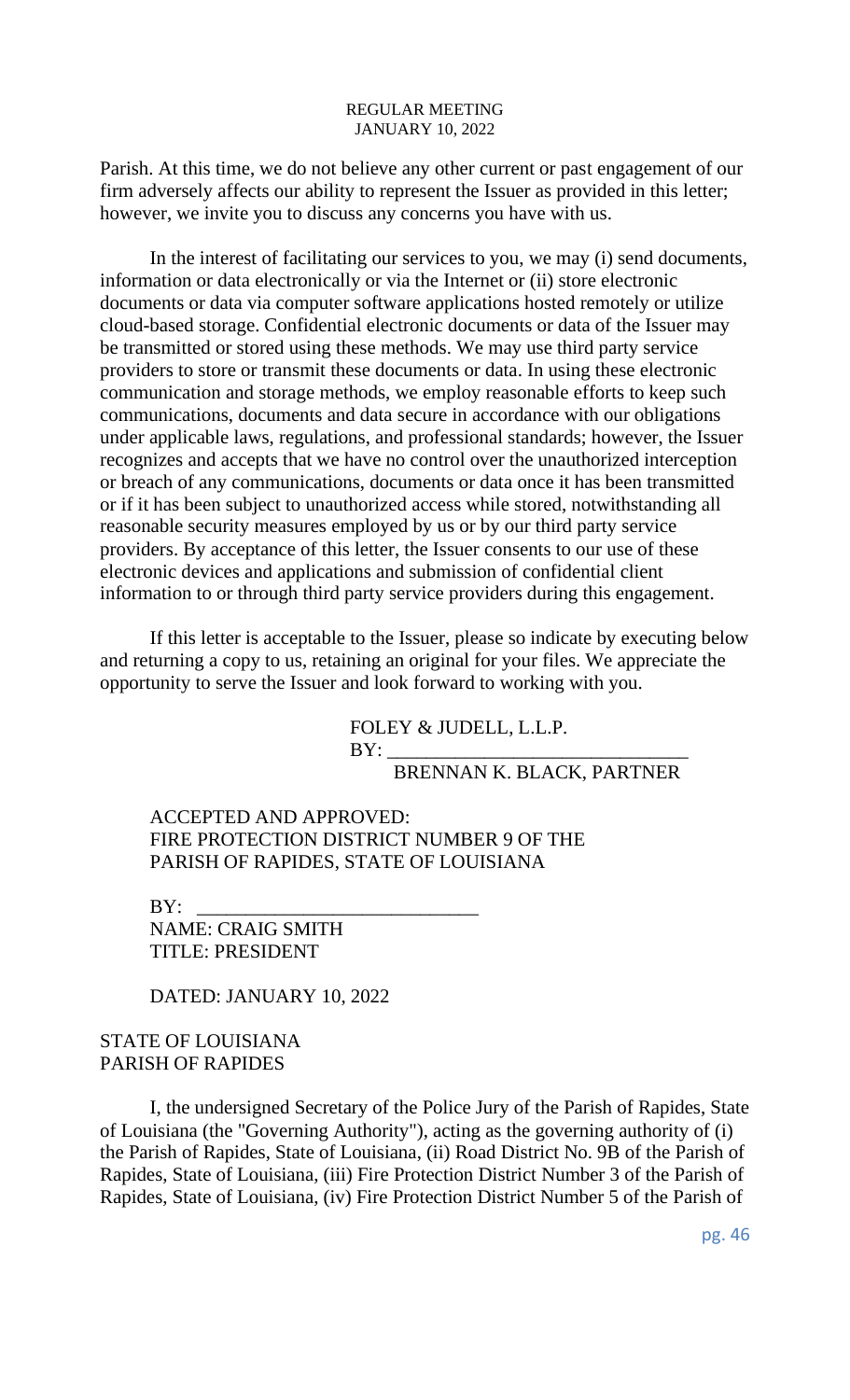Rapides, State of Louisiana, (v) Fire Protection District No. 7 of the Parish of Rapides, State of Louisiana, (vi) Fire Protection District No. 11 of the Parish of Rapides, State of Louisiana, (vii) Service Area No. 2 of Fire Protection District No. 11 of the Parish of Rapides, State of Louisiana, (viii) Fire Protection District No. 15 of the Parish of Rapides, State of Louisiana, (ix) Fire Protection District No. 16 of the Parish of Rapides, State of Louisiana and (x) Fire Protection District Number 9 of the Parish of Rapides, State of Louisiana (the "Parish and Districts"), do hereby certify that the foregoing pages constitute a true and correct copy of the proceedings taken by the Governing Authority on January 10, 2022, ordering and calling special elections to be held in the Parish and Districts to authorize the renewal or continuation of special taxes therein and the issuance of general obligation bonds therein; making application to the State Bond Commission and providing for other matters in connection therewith.

IN FAITH WHEREOF, witness my official signature at Alexandria, Louisiana, on this, the 10th day of January, 2022.

On motion by Mr. Joe Bishop seconded by Mr. David Johnson, to add the following motion to the agenda, received after the Jury Meeting agenda was posted in compliance with the Public Meetings Law and are confirmed as having been added to the agenda by unanimous vote:

| YEAS:   | Rusty Wilder, David Johnson, Sean McGlothlin, Theodore Fountaine, |
|---------|-------------------------------------------------------------------|
|         | III, Jay Scott, Joe Bishop, Davron "Bubba" Moreau, Oliver "Ollie" |
|         | Overton, Jr. and Craig Smith                                      |
| NAYS:   | none                                                              |
| ABSENT: | none                                                              |
|         | On roll call vote the motion carried unanimously.                 |

On motion by Mr. Bubba Moreau, seconded by Mr. Joe Bishop, to appoint Cecil Perry to the Sewer District No. 2 Board to fill the unexpired term of the late Calvin Malone. Term will expire October 12, 2022. On vote the motion carried.

On motion by Mr. Joe Bishop, seconded by Mr. Rusty Wilder, to authorize the President to sign the engagement letter for Payne, Moore and Herrington for the 2021 audit. On vote the motion carried

On motion by Mr. Joe Bishop, seconded by Mr. Ollie Overton, to authorize transfer of Parish surplus dirt to the Rapides Parish Sheriff's Juvenile Assistance Training Program facility under the existing Intergovernmental Agreement with the Rapides Parish Sheriff's Office. On vote the motion carried.

On motion by Mr. Ollie Overton, seconded by Mr. Jay Scott, to authorize to advertise to receive bids on Hot and Cold Mix (Bituminous Material) Annual Contract to be paid from Road and Bridge Funds and various Maintenance Funds, as recommended by the Purchasing Agent. On vote the motion carried.